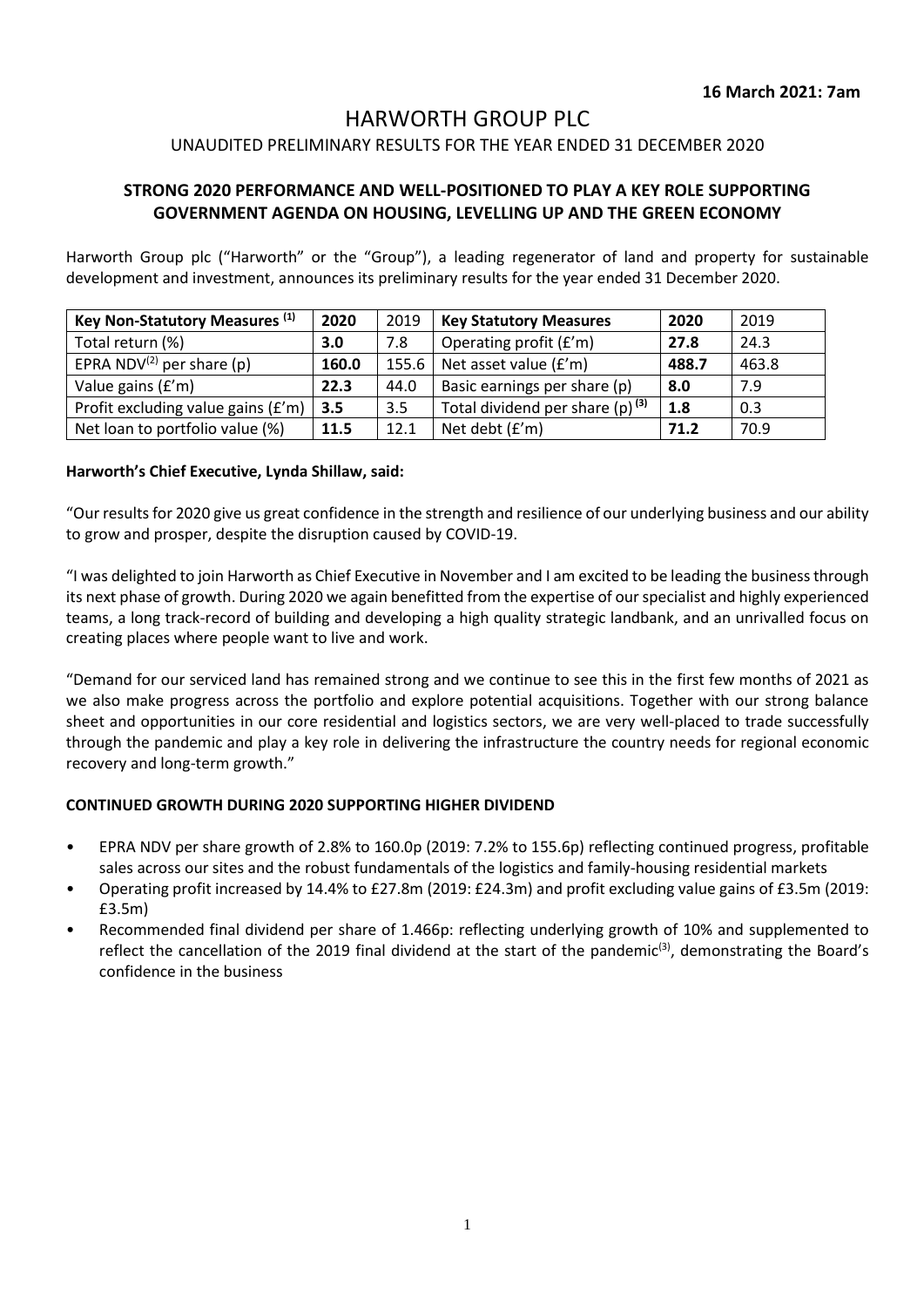## **MASTER DEVELOPER EXPERTISE DEMONSTRATED IN PORTFOLIO RESILIENCE AND VALUATION UPLIFT**

- Revenue from Capital Growth of £49.6m following completion of all major planned serviced land sales totalling 92.7 acres all at pricing ahead of, or in line with, 2019 book values
- Development progress during 2020 helped to drive increased value at major development sites
- Strong pipeline having secured planning consents for a further 1.1m sq. ft of industrial space and 300 residential plots
- As at 31 December 2020, planning applications for more than 1.3m sq. ft of employment space and over 2,500 residential plots had been submitted and were awaiting determination
- Post year end, submitted outline planning application for a further 2.9m sq. ft of employment space
- Substantial long-term pipeline of strategic land which stood at 30,668 plots and 27.3m sq. ft as at 31 December 2020

## **GROWTH OF INCOME PORTFOLIO THROUGH ACQUISITIONS AND ASSET MANAGEMENT**

- Revenue from Income Generation of £20.4m (2019: £23.5m) predominantly made up of rental income
- Annualised rental and royalty income increased by 32.0% to £19.8m (2019: £15.0m) following acquisitions, lettings and lease re-gears
- Four Income Generation acquisitions made for a combined consideration of £40.0m, reflecting a blended Net Initial Yield of 8.4%.
- Demand for good quality industrial space remains strong with a low year-end portfolio vacancy rate of 4.5% (2019: 6.2%)
- Robust Business Space rent collection through active asset management with an average collection of 96% of rent due for the year

## **UNIQUELY POSITIONED TO CONTINUE DELIVERING SHAREHOLDER VALUE**

- Appointment of Lynda Shillaw as Chief Executive Officer in November 2020 to position the business for further growth over the next decade
- Strategic focus remains on the 'beds and sheds' sectors in the North and the Midlands
- Well capitalised with Net Loan to Portfolio Value of 11.5% at the bottom of target range and substantial available liquidity of £62.7m as at 31 December 2020 providing firepower to execute on significant acquisition pipeline
- COVID-19 pandemic has highlighted more than ever the need and demand for well-designed, attractive and sustainable places for people to live and work in
- ESG is at the heart of our business, fundamental to how we operate and reflected in our Purpose to invest to transform land and property into sustainable places where people want to live and work

### *Footnotes:*

- *(1) Harworth discloses both statutory and alternative performance measures (APMs). A full description and reconciliation to the APMs is set out in Note 2 to the financial information*
- *(2) European Public Real Estate Association Net Disposal Value*
- *(3) If the 2019 full year dividend had not been cancelled and included within the 2020 final dividend, the 2020 dividend would have been 1.102p per share, an increase of 10% on the original declared 2019 dividend*

### **-ENDS-**

## **Enquiries:**

**Harworth Group plc FTI Consulting** Lynda Shillaw, Chief Executive **Dido Laurimore** Kitty Patmore, Chief Financial Officer Richard Gotla

Tel: +44 (0)114 349 3131 [investors@harworthgroup.com](mailto:investors@harworthgroup.com) Eve Kirmatzis

Tel: +44 (0)20 3727 1000 [Harworth@fticonsulting.com](mailto:Harworth@fticonsulting.com)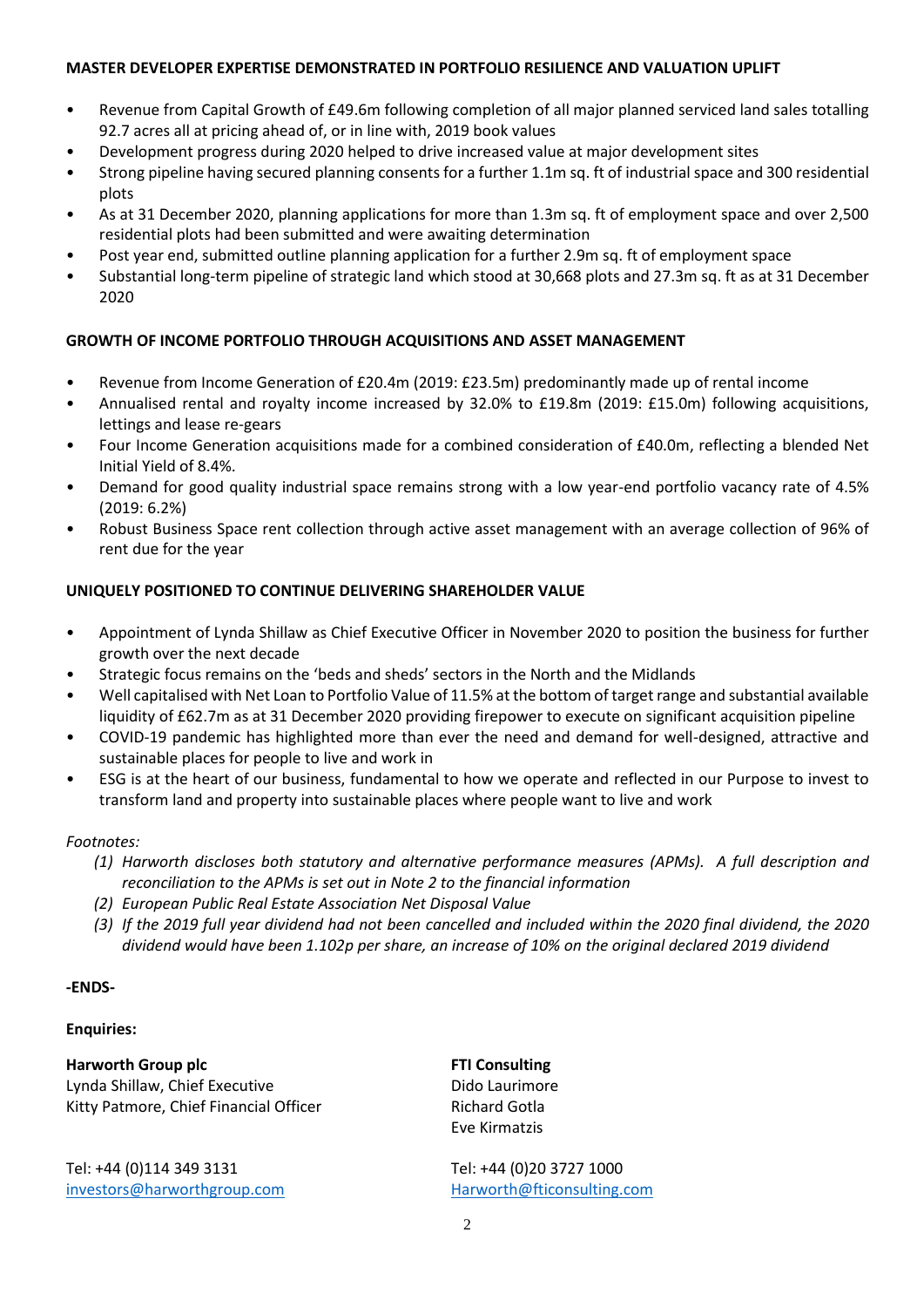### **Results Presentation**

Harworth will be holding a live webcast presentation for analysts and investors starting at 09.45am today. This can be accessed via the following link:

### <https://webcasting.brrmedia.co.uk/broadcast/603d23d11e24d464e23e4ac5>

#### **ABOUT HARWORTH GROUP PLC**

Listed on the premium segment of the main market, Harworth Group plc (LSE: HWG) is a leading sustainable regenerator of land and property for development and investment which owns, develops and manages a portfolio of approximately 16,000 acres of land on around 100 sites located throughout the North of England and Midlands. The Group specialises in the regeneration of large, complex sites, in particular former industrial sites, into new residential developments and employment areas [\(www.harworthgroup.com\)](http://www.harworthgroup.com/).

This announcement contains certain forward-looking statements which, by their nature, involve risk, uncertainties and assumptions because they relate to future events and circumstances. Actual outcomes and results may differ materially from any outcomes or results expressed or implied by such forward-looking statements. Any forwardlooking statements made by or on behalf of the Group are made in good faith based on current expectations and beliefs and on the information available at the time the statements are made. No representation or warranty is given in relation to these forward-looking statements, including as to their completeness or accuracy or the basis on which they were prepared, and undue reliance should not be placed on them. The Group does not undertake to revise or update any forward-looking statement contained in this announcement to reflect any changes in its expectations with regard thereto or any new information or changes in events, conditions or circumstances on which any such statement is based, save as required by law and regulations. Nothing in this announcement should be construed as a profit forecast.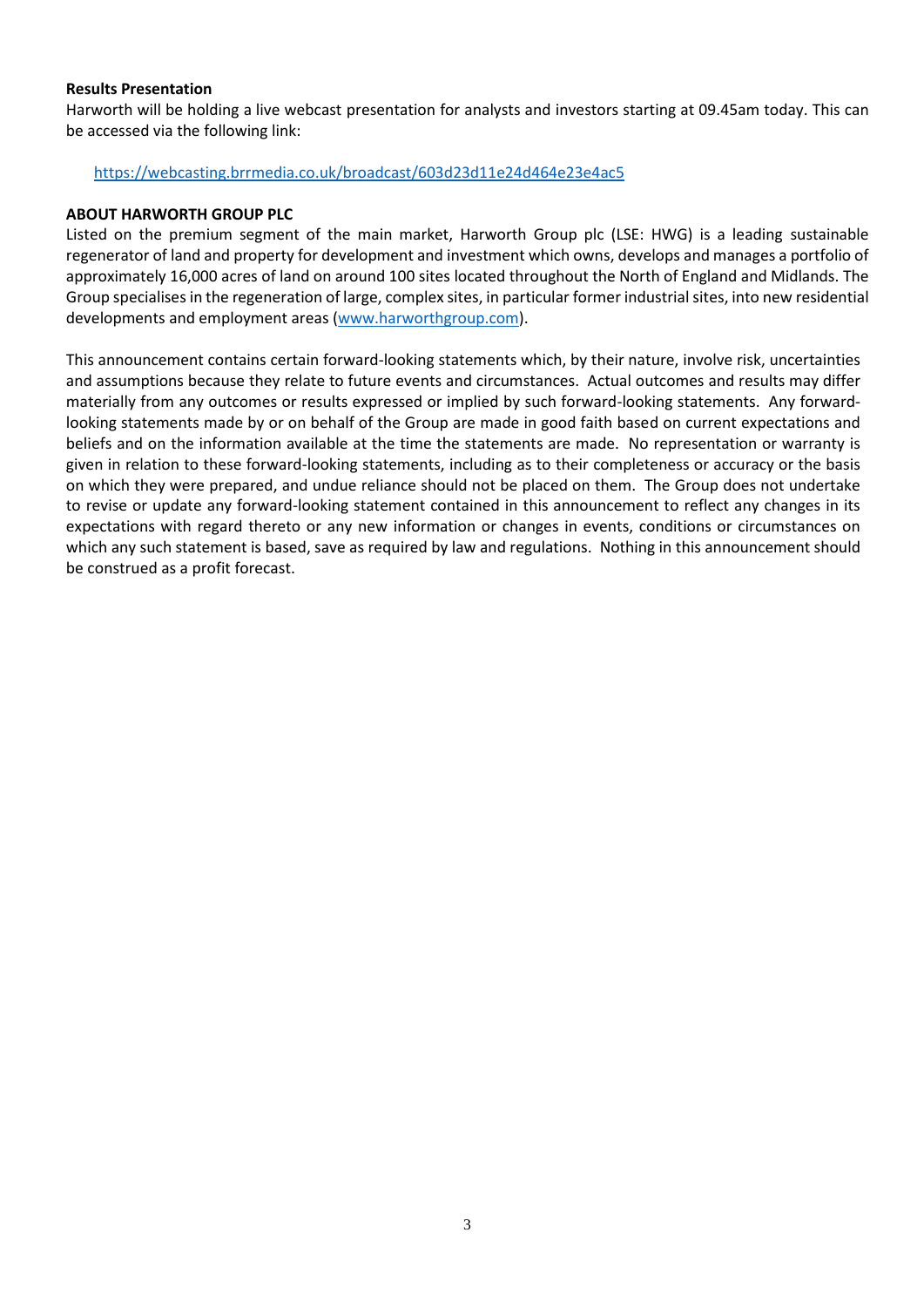#### **STATEMENT OF THE CHAIR**

#### **Introduction**

In a year in which we all seem to have had everything possible thrown at us I am very proud of what the Harworth team has achieved. Despite the disruption to the way in which we, and all those with whom we deal, normally work, the business largely delivered what it had set out to at the beginning of the year in terms of progress on developments, site sales, and the acquisition of additional income generating properties. The extent of the £45.5m value gains realised in the second half has been particularly encouraging, reflecting in part the strong progress we have made across our sites, both in terms of planning and partial realisations at or above book value, and also our team's effective asset management of income-generating properties to improve valuation yields. This performance allows us to show a 5.4% increase in net asset value and 3.1% increase in EPRA NDV across 2020 as a whole, a very creditable result in an extraordinary year.

#### **COVID-19**

Thanks to the work our team had undertaken on our IT infrastructure over the 12 months preceding the first wave of the pandemic we were able, effectively overnight, to move entirely to home working across our offices, and this has continued to the present day. Our first priority has been, and remains, the safety of our people and those with whom we interact. Whilst maintaining appropriate precautions and observing government guidelines our contractors have been able to deliver the substantial works we had planned on our sites, making it possible to realise the first sale on our important development at South East Coalville in Leicestershire, and further phases at our Waverley flagship site in Rotherham, at Micklefields (Flass Lane) in Castleford, and at Thoresby. I would also like to express my thanks to all our other stakeholders, in particular the planning authorities with whom we interact and the contractors, consultants and professional services firms that support our development activity, for the way in which they have maintained what for us are essential services during these very difficult times.

#### **Business Value**

The reduction at the half year in the valuation of our portfolio of major residential developments was inevitable given market uncertainty at the time, particularly as to future development timescales to sales realisation. We were, therefore, very pleased to see valuations move forward strongly in the second half, reflecting the good progress that we had achieved on major developments such as the Advanced Manufacturing Park at Waverley, asset management initiatives we had taken which resulted in improved valuation yields on parts of our income generating portfolio such as at Brierley Hill in the West Midlands, and the reversal in part of first half reductions on residential sites as we continue to sell sites at or ahead of book value on developments such as South East Coalville.

Along with much of the market, our share price fell in 2020 with the onset of the pandemic and, as I write, it remains at a 21% discount to EPRA NDV. We are clear that the way to narrow this discount is to trade strongly by delivering a well thought through strategy, and to communicate very clearly our progress and potential to both current and potential investors. These are the key measures of success against which the Board will assess the achievement of our management.

### **Dividends**

Whilst we understand that with a yield of only 0.87% it is not dividends that drive investor appetite for Harworth, we recognise that the payment of dividends is an important litmus test of a company's progress and potential. As I said in my last statement written in June 2020, we had to be prudent in the face of the uncertainty created by the first wave of the pandemic and plan accordingly, key to which was ensuring the financial security of the business. For this reason, we decided with regret not to pay the 2019 final dividend but to review the potential to catch this up later in the year when we understood better the implications of the pandemic for our business. Having achieved strong sales during the second half of 2020 and with £50m undrawn debt facilities at the beginning of 2021 we have the confidence to declare a 1.466p 2020 final dividend. This includes both the passed over 2019 final dividend of 0.698p and a 2020 final dividend of 0.768p, and represents a 10% underlying progression of dividends in respect of the 2020 year.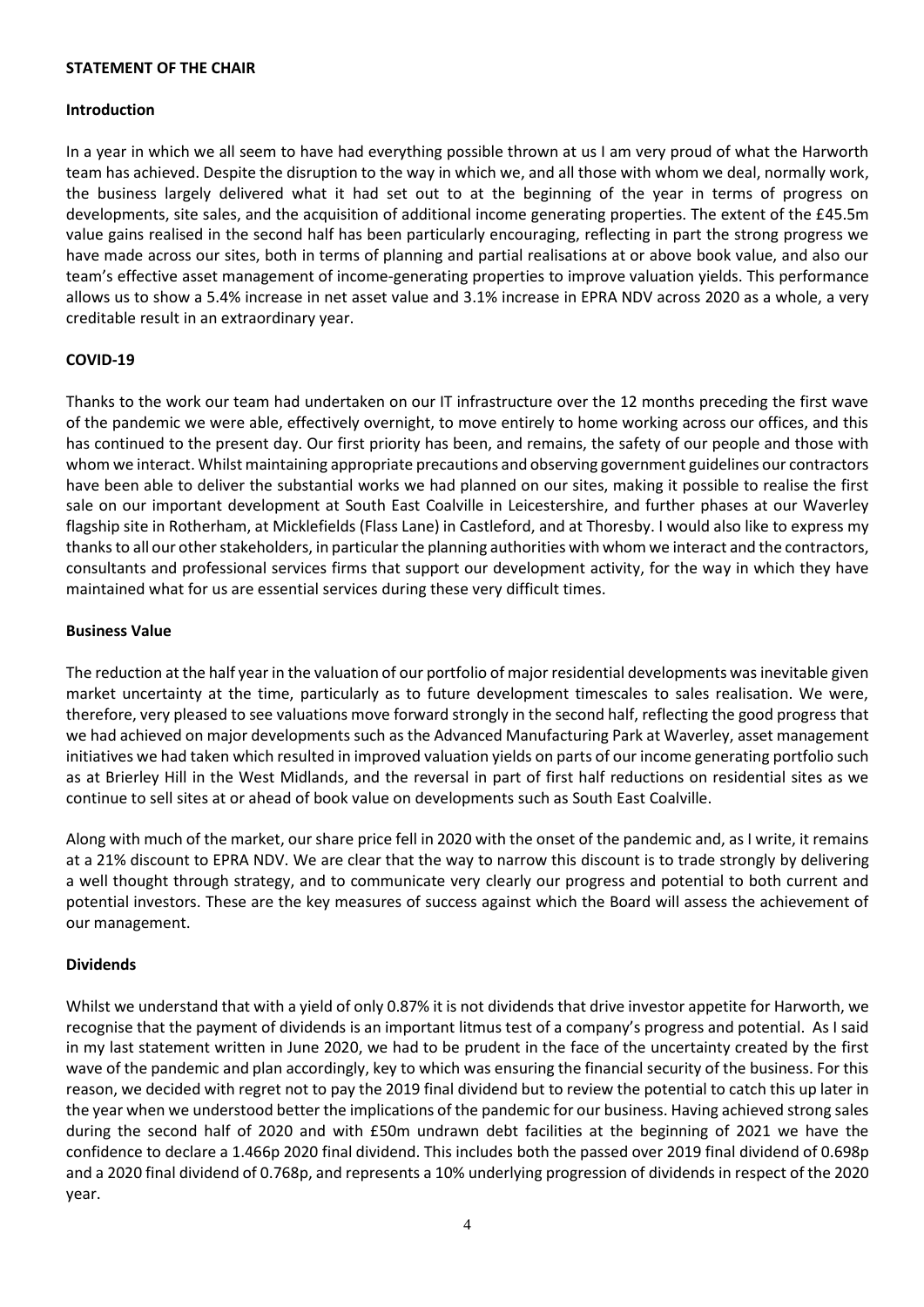## **Our Strategy**

Last year I explained the relevance of our Purpose: "Harworth invests to transform land and property into sustainable places where people want to live and work". The previous year I took as my theme that Harworth is all about its people: I wrote that our ability to create value derives from their ability to identify opportunities; create master plans; negotiate acquisitions, disposals, and leases; develop relationships with local stakeholders; build partnerships with funders, developers, house-builders, and commercial clients; devise innovative remediation solutions for complex heavy industrial legacies; identify the right point in the market to offer sites for sale; and manage complex projects requiring the organisation of and interaction with multiple professional advisers and contractors. The 74 people who make up Harworth are specialist professionals in the various aspects of delivering our Purpose – that is what Harworth is, hence our strategy will always be directly aligned with that Purpose. It may vary in terms of its geographic and sectoral reach and which parts of the value chain Harworth itself undertakes but the fundamentals of our strategy will not change as these are derived from our Purpose.

It is entirely appropriate, and to be expected, that as an incoming Chief Executive, Lynda Shillaw will, once she has settled into the role and completed her first year-end, undertake a comprehensive review of the business and propose to the Board her medium-term objectives and the path to their delivery. However, for the reasons set out above and because our shareholders have invested in Harworth because of what we are and do, I anticipate this to be evolution not revolution.

Our Purpose aligns clearly with the direction society is taking to place much greater emphasis on sustainability and the environment, whilst our primary sectors of edge of settlement residential and commercial logistics are coming into even stronger focus post-COVID-19 as families place greater value on their home space and the trend to online retail accelerates. Our Northern operations are also well placed to benefit from the Government's levelling-up agenda and from its continued focus on boosting the rate of UK housebuilding.

## **Our Board**

2020 was a year of significant change. First and foremost we said goodbye at the end of October to Owen Michaelson who retired after 10 years as Harworth's Chief Executive. During that time he had taken the business from being the estates division of UK Coal, focussed on extracting cash to support the core mining business, to a premium-listed company with its own clear identity and purpose and to a position where its coal legacy is fast becoming a minor part of its activities. Owen takes with him our grateful thanks and our best wishes for the future.

In his place we are delighted to have Lynda Shillaw join us as Chief Executive. Lynda comes to us after a long career in real estate, much of it in the North of England, bringing with her a deep understanding of our markets and strong existing relationships with many of our stakeholders. Previously she was Group Property Director and a Board Member at the listed Town Centre Securities plc where she led the management of its land and property and its development pipeline. Before that she was Divisional CEO, Property at the Manchester Airports Group, where she was responsible for its investment portfolio and development land bank, including its "Airport City" joint venture.

The end of October also marked the retirement after 9 years of Lisa Clement, our Senior Independent Director, who also chaired our Remuneration Committee. At the same time, we were sad to say goodbye to Andrew Cunningham who had joined the Board in 2016 and chaired our Audit Committee. We have much to thank both of them for and will miss their wise counsel. As a consequence, Angela Bromfield assumed the role of Senior Independent Director and became chair of the Remuneration Committee, and Patrick O'Donnell Bourke joined the Board as an Independent Non-Executive Director to take the role of chair of the Audit Committee.

Patrick has significant senior international experience in investing in, and managing, infrastructure, as well as having worked extensively in the electricity and renewable energy sectors. His most recent executive role was that of Group Finance Director for John Laing Group plc from 2011 until his retirement in 2019.

In anticipation of Lisa Clement's retirement we announced at the half-year the appointment to the Board of Lisa Scenna as an Independent Non-Executive Director who has joined our Remuneration and Audit committees. Lisa has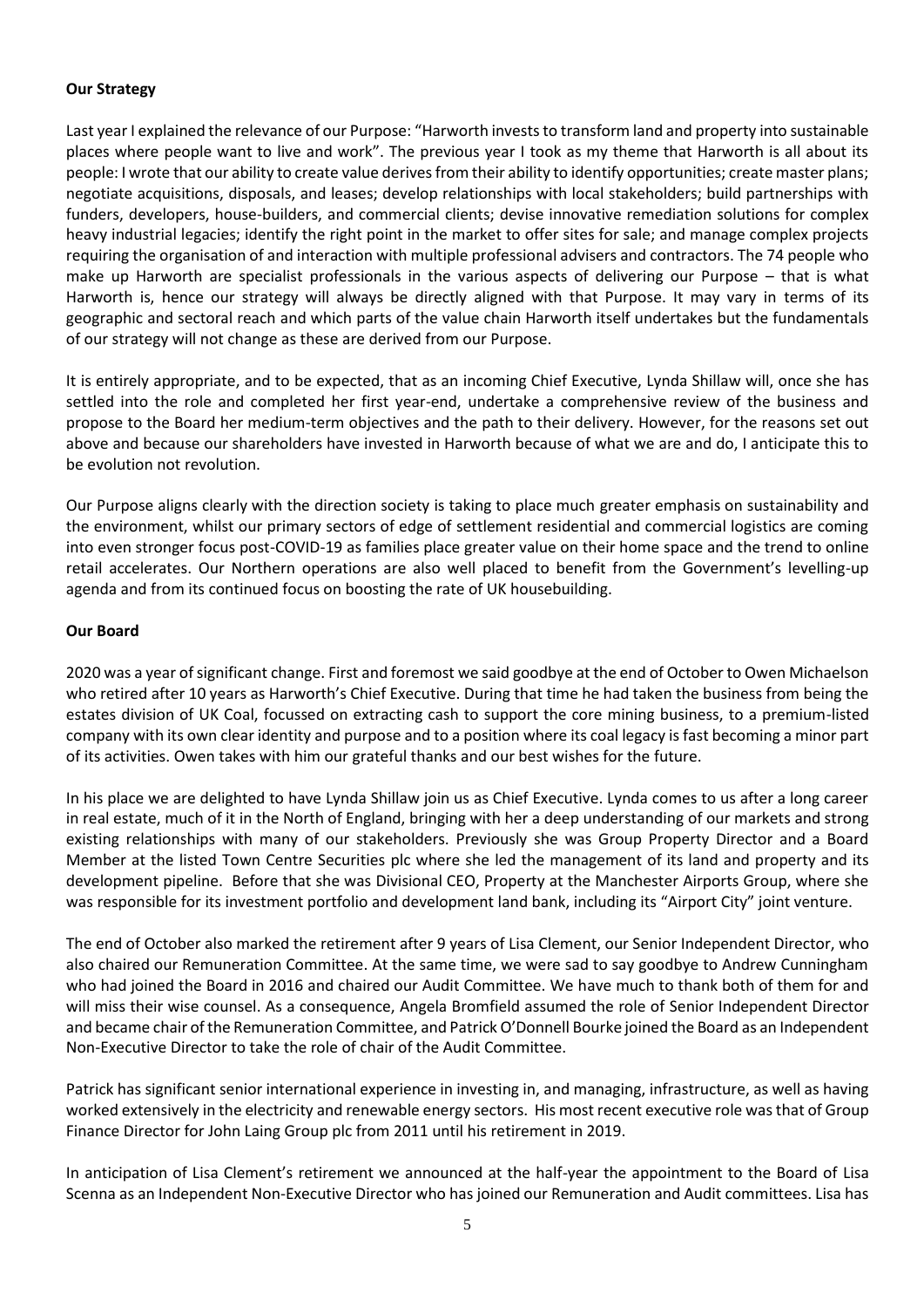over 20 years' experience working at executive director level in large multinational corporations both private and publicly listed with a strong background in strategic and financial business change. Her most recent executive role was with Morgan Sindall Group as Managing Director of MS Investments.

As Chair I am delighted by the depth of relevant experience and the diversity of thought, background, and gender that we have around the Board table. I am confident that we have a team capable of adding significant value over the coming years and l much look forward to being able to hold physical Board meetings again!

## **Thank you**

First and foremost a huge thank you to our people for what the business achieved last year despite the extraordinary environment created by COVID-19. So many went above and beyond despite all the personal concerns that the pandemic has brought with it. They would not have achieved what they did without strong clear leadership by our executive team who displayed sound judgement through a very uncertain period. We would also not have done what we did without the support of those stakeholders who are pivotal to the success of our projects, and without the belief of our customers in the quality and relevance to their businesses of the sites we create – to them also, thank you.

Alastair Lyons Chair 16 March 2021

*Footnotes:*

*<sup>(1)</sup> Harworth discloses both statutory and alternative performance measures (APMs). A full description and reconciliation to the APMs is set out in Note 2 to the financial information*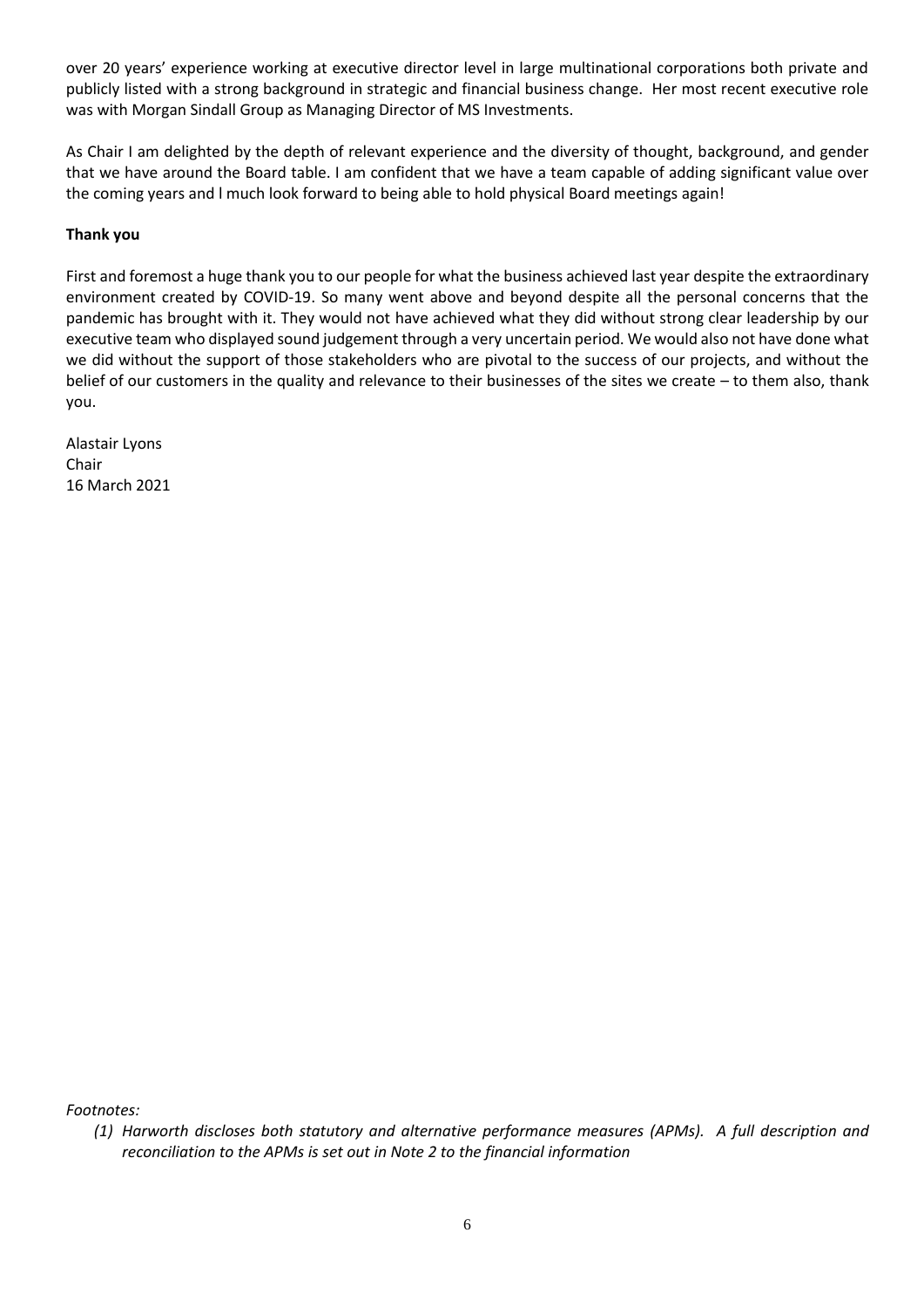#### **CHIEF EXECUTIVE'S STATEMENT**

### **A PERSONAL PERSPECTIVE**

I joined Harworth as Group Chief Executive Officer at the beginning of November 2020, arriving in the business as the country went into a second COVID-19 lockdown. The global pandemic has dominated 2020 for most businesses, and Harworth has been no exception: that said, our performance in 2020 was very robust and we successfully navigated the resulting changes to working practices, maintaining focus on delivery throughout the year.

From the initial lockdown in March when we closed our offices in response to Government guidance, we have focussed on the health and wellbeing of our people, our partners, our customers, the communities in which we operate and the long-term financial strength of the Group. Harworth did not furlough any staff in 2020 and apart from the initial shutdown of construction sites at the beginning of the March lockdown we, along with our supply chain and customers, have continued to operate our sites safely and deliver key sales. As was evident from our 2020 Annual Employee Engagement Survey, morale has remained high and engagement levels amongst our people remain in the top decile. Their passion for the business, what we deliver, how we do it and living our values are, I believe, key differentiators of our business.

Since I first met members of the Harworth team, I have been consistently impressed by the quality of our people and the way that we go about our business. The Group has assembled a talented group of individuals who have a strong sense of social justice and are committed to our Purpose and to doing things in the right way, for the communities in which we work and which we help shape. The culture of the business is apparent in everything we do and our unique assets and financial strength underpin the long-term nature of the business. I believe that Harworth is one of a kind: a Master Developer with a unique combination of skills which have evolved as it successfully regenerated its legacy coal mining assets for employment and housing, and now increasingly focused on ambitious new strategic land and major development projects which make up more than 50% of our portfolio today. The scale of the opportunity at sites such as Waverley, Ironbridge and Coalville cannot fail to impress and our products of well-designed, sustainable new places where people want to live and work are more relevant than ever following the COVID-19 pandemic.

It is also very clear that ESG is at the core of what Harworth does as a business. It is so much more than a series of statements, a tick-sheet or targets that are not fully relevant to our business: it is absolutely fundamental to how we operate, from major site remediation to master planning, place making, mineral extraction and energy generation. It is a source of enormous pride for our people. The range of what we do is significant and enhancement of the natural environment and creating great places for existing and new communities are fundamental elements of what we deliver. However, it also goes beyond this with the ongoing curation, oversight of and involvement in the developments on our sites, and the way that we work in partnership with local authorities, communities, universities, employers and housebuilders to continue to deliver exceptional outcomes. ESG is at the core of our Purpose.

Harworth is headquartered in Rotherham and our teams live and work in the regions in which we operate: this is very important. We have a deep understanding of those regions and the people who live and work there. We are focussed on regenerating and improving local economies and outcomes for our communities by working in partnership with key local stakeholders.

We are likely to feel the impact of COVID-19 for years to come as significant social divides have been laid bare, be they economic or digital. Wellness, mental health and access to open space have moved rapidly up society's agenda and the importance of 'community' throughout the pandemic is something we have not seen for many years. **What Harworth does matters** and we intend to play a leading role in the Government's levelling up agenda and in driving the green economy in the UK. Harworth is well-positioned to be a key partner to central and local government in rebalancing the economy, as well as continuing to create long-term value for our investors. Our core sectors of residential land and industrial property are both subject to long-term structural under-supply, providing resilience to the business through the cycle. Our ability to work with government to regenerate and transform major sites that have either been vacant for decades or are what they are because of structural changes in the economy, such as power stations and steelworks, has been proven, for example, at sites such as Waverley. Put simply, Harworth has the track-record, the capabilities, and the strategic sites to deliver more projects like Waverley across our core regions.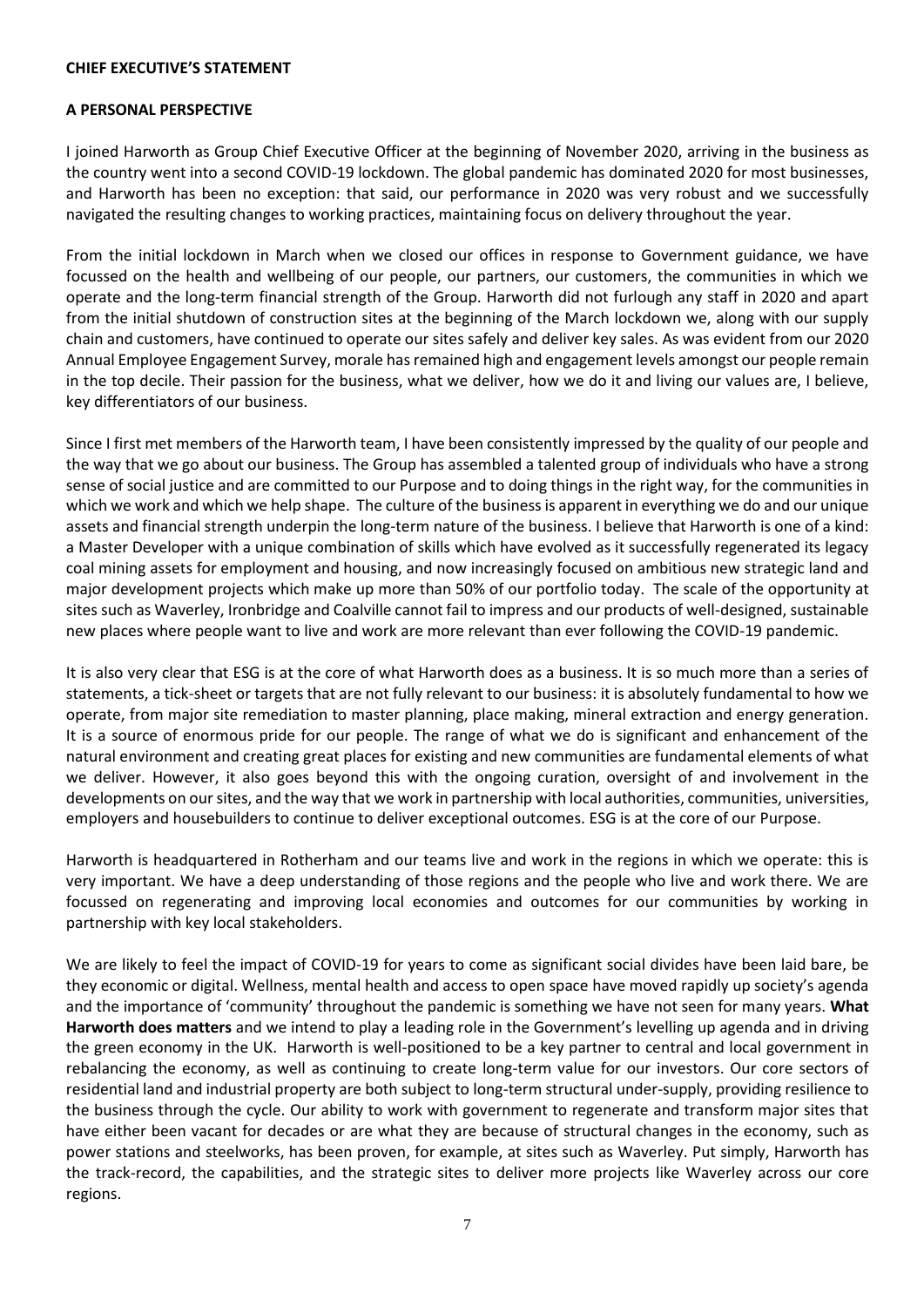## **STRONG RESULTS DEMONSTRATE OUR RESILIENCE IN CHALLENGING TIMES**

Despite the challenges posed by the global pandemic, Harworth delivered strong results in 2020 which is testimony both to the quality of our underlying business and the resilience and dedication of our teams. We continued to work through two national lockdowns during the year and were able to complete all our major targeted sales for the year, as well as undertake a number of important acquisitions that will drive our future growth.

Over the year, net asset value grew to £488.7m from £463.8m with EPRA NDV increasing to £515.9m (2019: £500.5m) representing EPRA NDV per share growth of 2.8% (2019: 7.2%) to 160.0p (2019: 155.6p). This growth reflects the quality of our serviced land, the strength of the underlying markets in our core regions, the diversity of our portfolio, and the hard work of our teams in progressing sites and working closely with our customers. We were able to drive value gains from our underlying portfolio by continuing to prepare land for redevelopment, bringing forward and securing planning consents on major schemes, delivering sales for future residential and industrial end-uses and from active asset management of our diversified portfolio.

During 2020, the Group was able to complete all its major serviced land sales, driving value gains for the year. In total we sold 92.7 acres of serviced land comprising 873 residential plots, 48,640 sq. ft of commercial space, and land for an energy from waste facility for a combined consideration of £59.7m, at prices ahead of, or in line with, their 2019 book values. The continuing level of strong demand confirms the popularity and quality of our products and the relevance of our core Purpose of remediating and transforming land into attractive, sustainable places where people want to live and work. The COVID-19 pandemic has, if anything, accentuated the importance of the places that we create.

2020 also highlighted the importance and resilience of our investment portfolio in supporting the business with regular income which covers business overheads and finance interest payments, as well as providing the Group with additional value-add opportunities. Our team's active approach to managing our income portfolio has ensured that, despite the uncertain economic backdrop, we continued to collect rent successfully from our tenants across the whole period with 96% of rent collected in 2020. The vacancy rate in our Business Space portfolio stood at 4.5% at 31 December 2020 (2019: 6.2%) and we continue to see strong tenant interest for good quality industrial and logistics space. Combined across our Income Generation and Capital Growth teams, our earnings per share increased to 8.0p per share (2019: 7.9p).

## **ADDING TO OUR LAND AND INCOME PORTFOLIO FOR FUTURE GROWTH**

## **Capital Growth**

During the year we successfully added to our long-term pipeline of strategic land through land purchases of over 132 acres for a combined consideration of £10.5m. We also entered into three Planning Promotion Agreements (PPAs), including a potential new residential site in the West Midlands that could eventually deliver around 1,300 plots. As at 31 December 2020, our long-term pipeline stood at 30,668 residential plots and 27.3m sq. ft of employment space (31 December 2019: 29,596 plots and 24.4m sq. ft). Replenishing and growing our long-term pipeline of strategic land in our core areas are key to the future growth of our portfolio and remain a strategic priority for the Harworth management team.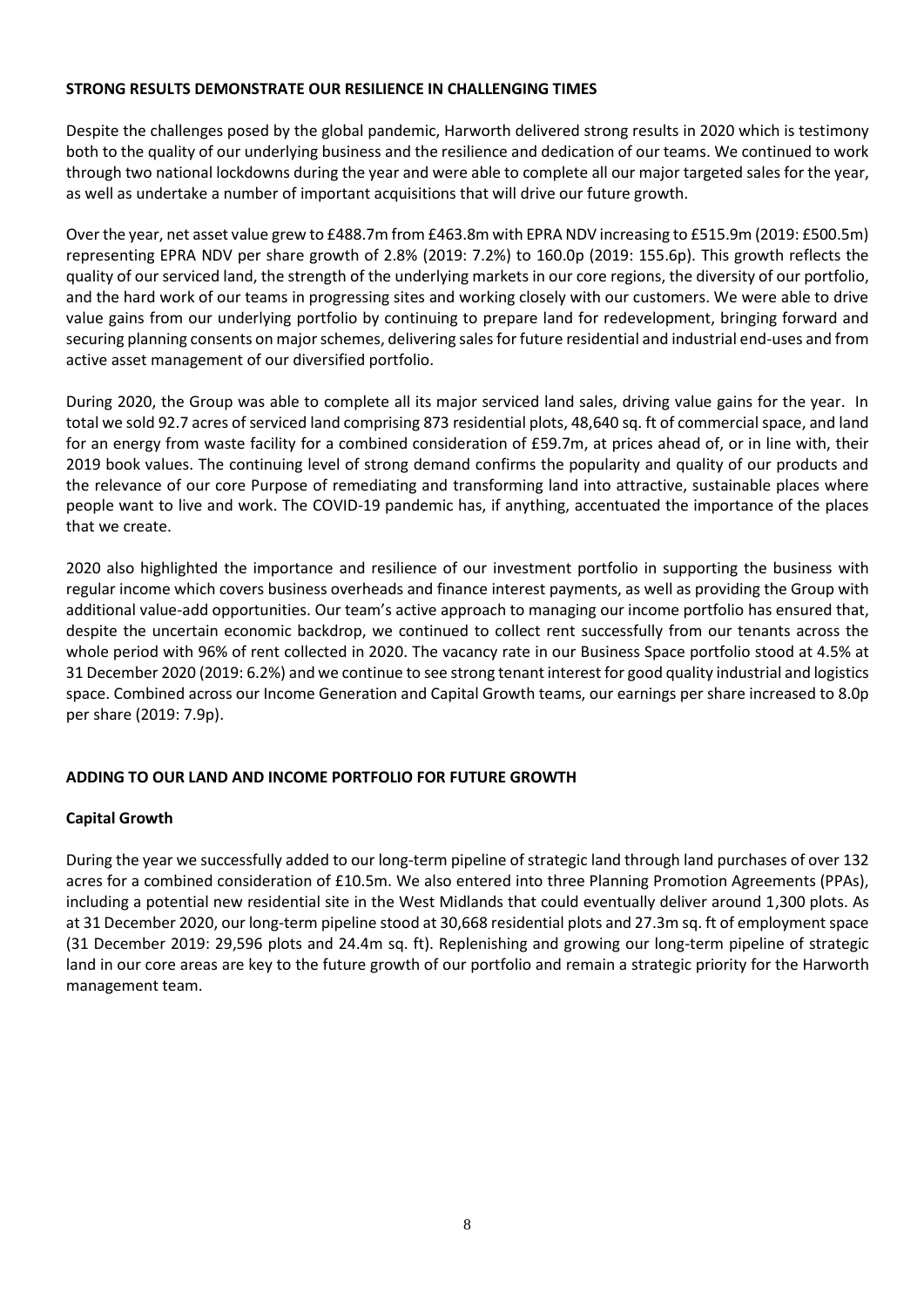## **Disposal of non-core assets**

In line with our strategy of focusing our capital and management attention on adding value to sites that we believe can deliver significant capital growth or income, we continued to refine our portfolio during the year with the sale of sites totalling 2,335 acres. Much of this was agricultural land or mature income sites which we believe have limited development potential.

## **Growing our income-producing portfolio**

During the year we also delivered on our strategy of growing our income portfolio, so that income therefrom will continue to cover all Group overheads as the business expands. Further details are provided below: during the year, we made four income-producing acquisitions for a total consideration of £40.0m, reflecting a blended Net Initial Yield of 8.4%.

## **PREPARING LAND TO CREATE NEW COMMUNITIES AS MASTER DEVELOPER**

As a Master Developer a core capability is our ability to assemble packages of strategic land and bring them forward successfully through the planning system. Obtaining planning permissions in the UK is often not straightforward, but one of our core skillsets is managing complex planning applications, often with multiple owners, and working closely with Local Planning Authorities (LPAs) to achieve consent. Our experience with the LPAs in our core regions and our reputation for delivering high-quality, well-designed projects that benefit the local community and environment are key to our success in this area.

The Government's *Planning for the Future* White Paper was put out to consultation in August, proposing reforms of the UK planning system. The Government remains committed to the delivery of its target of 300,000 new homes each year. We have responded to Government as part of the consultation process, confirming that we are cautiously supportive of the proposed White Paper and are keen to work with Government to refine the plans following the conclusion of the consultation process.

The current planning system has adapted to the challenges of COVID-19 and while we have seen some delays, many LPAs quickly moved their planning committees to virtual meetings to determine applications. However there has also been some slippage in some Local Plans which we continue to factor into our plans.

During the year, we were successful in securing planning consent on a number of sites, including a 300-plot residential site at Woodville which is the subject of a PPA and permission for a further 1.1m sq. ft of industrial space at our Gateway 36 development in Barnsley where we have previously obtained consent for 0.2m sq. ft. Additionally, we have a number of applications currently in the planning system; as at 31 December 2020, applications for more than 1.3m sq. ft of employment space and over 2,500 residential plots were awaiting determination. Of these, the most significant are our application for 1.1m sq. ft of commercial space at our Wingates development where we expect the outcome of the recent Examination in Public shortly and our application at Ironbridge for 1,000 homes, together with a range of leisure and supporting uses.

### **DELIVERING ENGINEERED LAND FOR NEW HOMES AND INDUSTRIAL SPACES**

Despite the challenges of the global pandemic, we were able to continue safely the infrastructure and development works on all our development sites. The safety of our employees and those who work alongside us remained our top priority throughout the year, and it is a huge testimony to their hard work and dedication that we were able to achieve this. Underlying demand for Harworth's quality products from purchasers of residential and commercial land remained strong, despite the disruption caused by the pandemic. Highlights of the total property sales of £75.8m completed during the year included:

- 19.5 acres of industrial land at Skelton Grange near Leeds to Wheelabrator Technologies for a total consideration of £13.0m
- Plot C1, a 2.2 acre plot at Logistics North to A&F Forecourts Ltd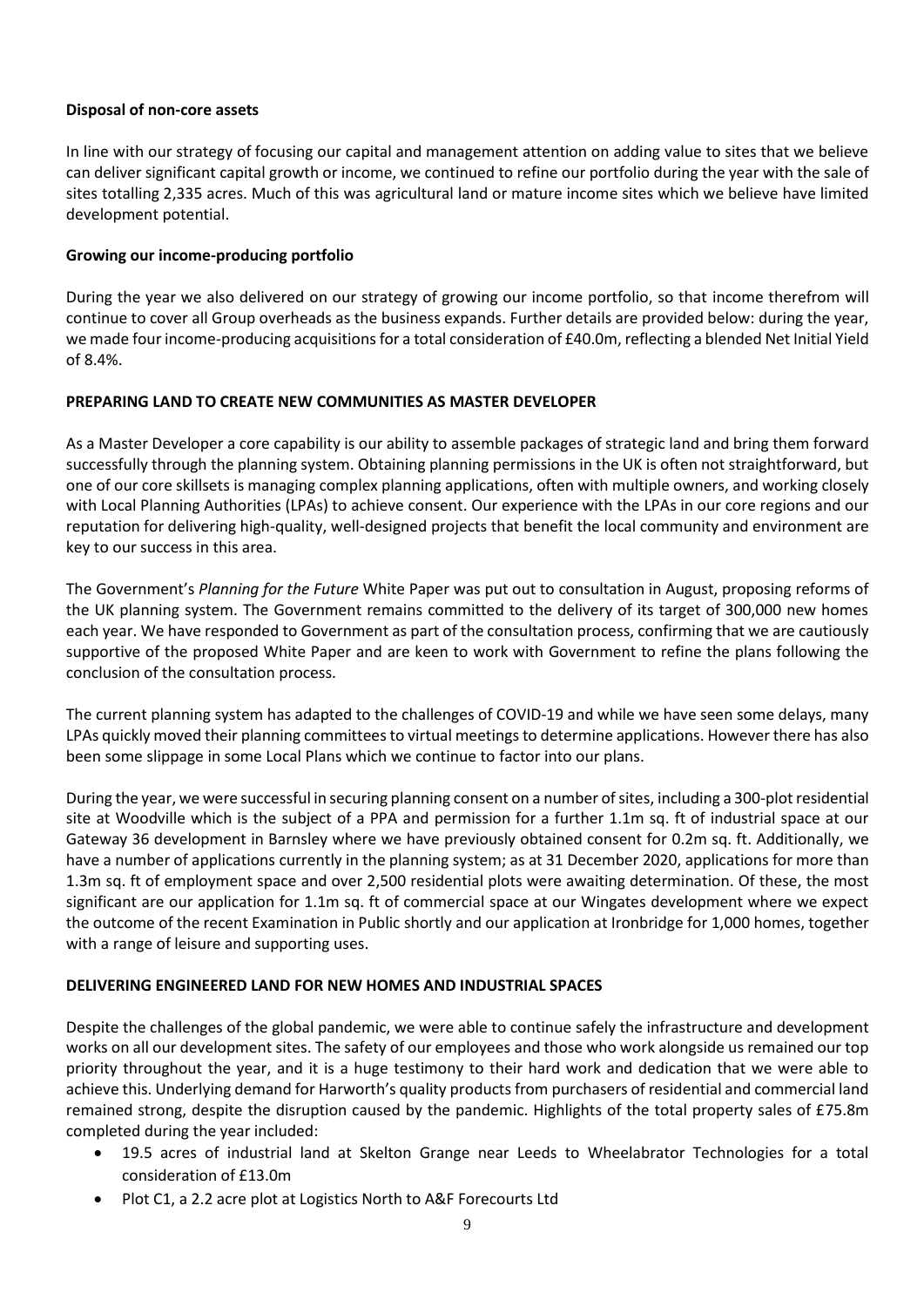- 16.0 acres of residential land to Redrow at South East Coalville which represented Harworth's first transaction with Redrow
- 16.0 acres at Thoresby Vale in Nottinghamshire to David Wilson Homes
- 12.5 acres representing the second phase of South East Coalville to Bellway. This transaction was the first between Harworth and Bellway and the seventeenth housebuilder to which Harworth has sold engineered land since its formation; and
- Two parcels of land in Yorkshire at Waverley and Micklefields (Flass Lane) to Avant Homes, with the latter marking the completion of the last residential sales on that site

## **MAXIMISING OUR INVESTMENT PORTFOLIO**

Our investment portfolio provides a recurring income stream needed to cover our overhead and finance interest costs, as well as making a significant contribution to our profits and value gains. During the year, our portfolio generated revenue of £20.4m (2019: £23.5m). Income is generated from our Business Space portfolio and from our position as landlord on our Natural Resources schemes, which include renewable energy generation. Our strategy is to use our in-house asset management skills and experience to maximise capital values and rental income, to grow our portfolio through the purchase of high-yielding investments where we can add further value through active asset management, and to undertake selective direct development of industrial space on our existing sites. In time, it is our intention to grow our investment portfolio to a scale that would allow us to sell assets once we believe that their value potential has been maximised.

## **Existing investments**

The tenant base of our investment portfolio is predominantly industrial and well diversified between different economic sectors. This has provided a high degree of resilience during the pandemic. Furthermore, our Income Generation team was very proactive throughout the year, working with our tenants during each of the lockdowns, in line with the Government code of practice, supporting them to trade through the period of economic disruption. Where necessary this included moving a small number to monthly payment plans. As a result, we collected 96% of the total rent owed for the year as a whole.

Ourteam were also extremely successful in agreeing new and renewed lettings during the year. The year-end average vacancy rate across our portfolio remained low at 4.5% (2019: 6.2%), with a weighted average unexpired lease term (WAULT) of 12.5 years (2019: 13.5 years).

### **Four new acquisitions**

During the year, we continued our strategy of adding high-yielding assets with asset management potential to our investment portfolio, investing a total consideration of £40.0m in four income-producing acquisitions:

- Thorns Road Industrial Estate near Dudley for £10.1m plus costs, reflecting a Net Initial Yield of 10.2% and a Reversionary Yield of 12.8%. The site's fully-let industrial units totalling 360,000 sq. ft generate rent of £1.1m per annum and a further 4.2 acres of vacant land provide further asset management potential.
- Two Short Term Operating Reserve (STOR) facilities in 2020: one in Gloucester for £1.2m plus costs reflecting a Net Initial Yield of 8.3% and one in Newport for £0.5m plus costs reflecting a Net Initial Yield of 8.5%.
- Our largest income-producing acquisition during the year was the off-market purchase for £26.0m plus costs of Saturn Park, Knowsley. The passing annual rent of £2.1m has a WAULT of 5.3 years, reflecting a Net Initial Yield of 7.7% and a Reversionary Yield of circa 9.0%.

### **Direct development activities**

We progressed three direct development opportunities on our commercial development sites. This was in line with our stated strategy to undertake a limited number of such developments providing they satisfy three key tests: customer demand, funding and covenants, and projected returns that meet our corporate risk appetite.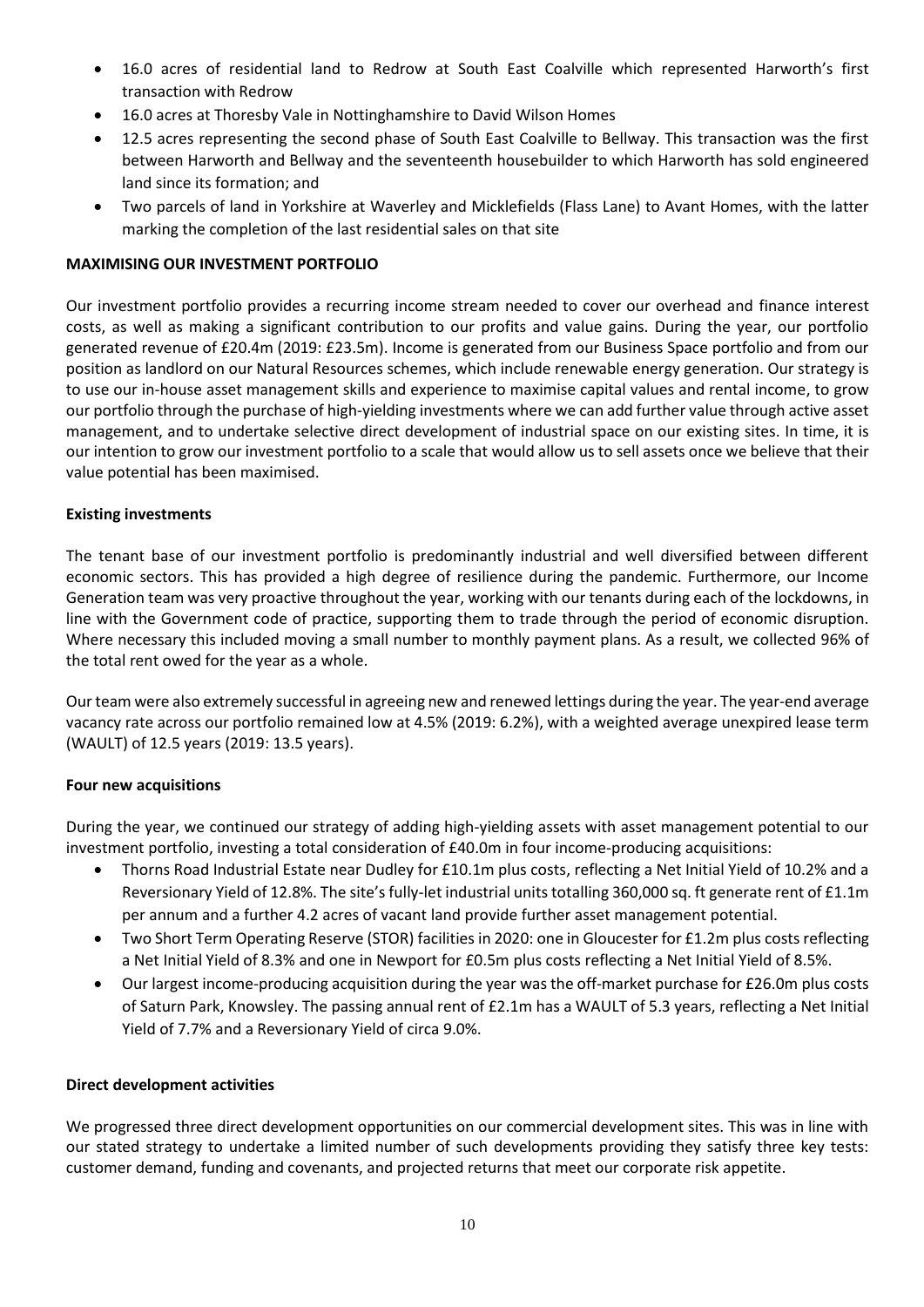In the second half of the year, we completed the 23,000 sq. ft research facility at the Advanced Manufacturing Park in Rotherham, which has been let to the UK Atomic Energy Authority on a 20-year lease.

Given the strong demand for industrial space in the region and the low vacancy rates in our portfolio, we made the decision to start construction on a new 50,800 sq. ft unit on the last remaining vacant plot at Logistics North. Works started towards the end of 2020 and are expected to be completed later this year. We also built two retail units at Riverdale Park and Waverley, which have both been leased to Costa Coffee.

## **Our People**

Since joining the Group last November, it is very clear to me that one of Harworth's greatest strengths is our people. They give us not just the skills required to transform land and property and create new communities for people to live and work, but through their hard work and dedication they also provide the drive and determination to deliver these projects on time and on budget, whatever the circumstances. This was particularly evident during 2020 in the face of the global pandemic; with the health and safety of our staff of paramount importance, we were able to remain fully operational throughout the lockdowns. During the year, we recruited several new members to the team to provide extra resources and skills and experience where needed.

## **Outlook**

Looking ahead, while it seems that there is still some way to go to get back to a normal business environment in 2021, our results for 2020 give us great confidence in the strength and resilience of our underlying business and our ability to grow and prosper, despite the disruption caused by COVID-19. It is particularly reassuring that demand for our residential and industrial products in our core regions has remained strong throughout. We are undertaking a comprehensive review of the business to ensure that we both optimise the returns from our existing portfolio and continue to be well positioned to deliver growth and sustainable shareholder returns going forward. This work will be undertaken over the spring and summer 2021. It will build on our existing strengths, scale and the key attributes that position us to succeed: specialist and highly experienced teams; a long track record of acquiring, assembling and developing our unique strategic landbank; an unrivalled focus on creating places where people want to live and work and the ongoing curation of the places that we and our partners create; the scale and optionality of our strategic pipeline and our ability to unlock the latent value in the land portfolio; and our robust financial position and balance sheet strength.

I am delighted to have joined Harworth and I am excited to lead the business through its next phase of growth. I believe that Harworth can play a key role in helping local and central government deliver on their core agendas on housing, 'levelling up', and the green economy, and that our Purpose, the culture of our business and the way that we create and curate places are more relevant now than ever. Demand for our serviced land has remained strong and we continue to see this in the first few months of 2021 as we also make progress across the portfolio and explore potential acquisitions. Together with our strong balance sheet and opportunities in our core residential and logistics sectors, we are very well-placed to trade successfully through the pandemic and play a key role in delivering the infrastructure the country needs for regional economic recovery and long-term growth.

## **Lynda Shillaw**

Chief Executive Officer 16 March 2021

*Footnotes:*

*<sup>(1)</sup> Harworth discloses both statutory and alternative performance measures (APMs). A full description and reconciliation to the APMs is set out in Note 2 to the financial information*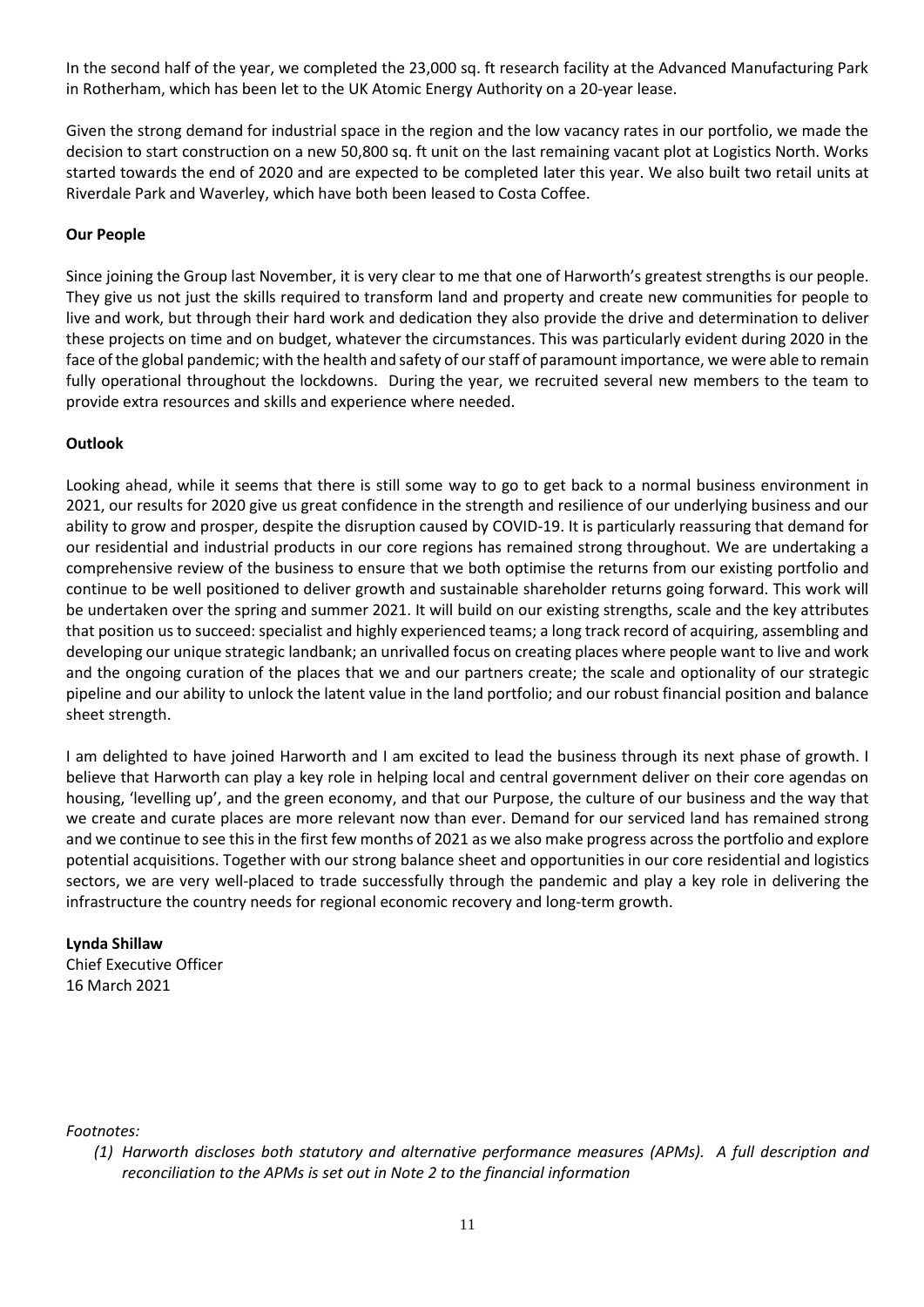## **Financial Review**

## **Financial Highlights**

Whilst impacted by COVID-19, the solid operational performance throughout 2020 allowed us nonetheless to achieve 2.8% growth in EPRA NDV per share across the year.

During the period, revenue from our Capital Growth division, comprising sales of serviced land, totalled £49.6m. This was lower than 2019 (£62.0m), predominantly the result of revising scheduled activities on site as the COVID-19 pandemic unfolded. We prioritised expenditure on sites to achieve year-end sales and we were pleased that all major sales were secured and completed on sites as planned. Achieving these sales continues to demonstrate strong underlying demand for our sites and our ability to sustainably manage our cashflows.

Revenue from Income Generation, predominantly from rental income, was £20.4m (2019: £23.5m), reflecting strong rent collection throughout the year and bolstered by new acquisitions and a promote fee at Logistics North which partly offset the impact of the ongoing winding down of income from coal fines.

In total, this resulted in Group revenue of £70.0m (2019: £85.5m) and an operating profit of £27.8m (2019: £24.3m). The Group's profit excluding value gains (PEVG) was £3.5m (2019: £3.5m).

The independent valuations of our portfolio are an important part of the financial results for the Group. Value growth is driven by management actions on our sites, progressing the development and establishment of communities. The market environment also has an impact and, in this respect, 2020 had two distinct halves.

The first six months were characterised by uncertainties in the residential market due to COVID-19, which resulted in valuation reductions for our major residential development sites, largely reflecting changes in underlying profit assumptions. Conversely, as the structural changes already impacting the logistics sector were accelerated due to growing e-commerce demand, and rent collection remained high, the Business Space portfolio and the industrial land we own saw valuation increases in the first half.

In the second half of 2020, the progress that we made on our sites and the sales that we completed, all in line with or above 2019 book values, created value and demonstrated the resilience of our residential markets. This resulted in the reversal of some of those half-year valuation declines. On our industrial sites, letting activities, strong rent collection and the ongoing development of schemes resulted in valuation increases as the industrial market went from strength to strength. As a result, the Income Generation portfolio continued to grow in value and the Capital Growth portfolio also increased in value in the second half of the year.

While at the half year the independent valuations were subject to a material uncertainty clause, the greater market clarity in the second half of the year meant that the independent valuations as at 31 December 2020 are no longer subject to this clause.

Over the year as a whole net asset value grew to £488.7m (2019: £463.8m). With EPRA adjustments for development property valuations included, EPRA NDV at 31 December 2020 was £515.9m (2019: £500.5m) representing a per share increase of 2.8% to 160.0p (2019: 155.6p). This resulted in a total return (EPRA NDV growth plus dividends per share paid in the year) of 3.0% (2019: 7.8%).

With housebuilders returning to all major development sites in the early summer, an interim dividend of 0.334p (H1 2019: 0.304p) per share was paid in October. The Board remained committed throughout 2020 to considering, at the time of the final 2020 dividend, an increased payment for 2020 to reflect the cancellation of the 2019 full-year dividend following the onset of COVID-19. Given the full-year 2020 performance, the Board has approved the recommendation of a 2020 final dividend of 1.466p. This comprises the cancelled 0.698p per share final 2019 dividend and a 0.768p per share final 2020 dividend. The 2020 final dividend and 2020 interim dividend total 1.102p per share, an increase of 10% on the total 2019 dividend before cancellation.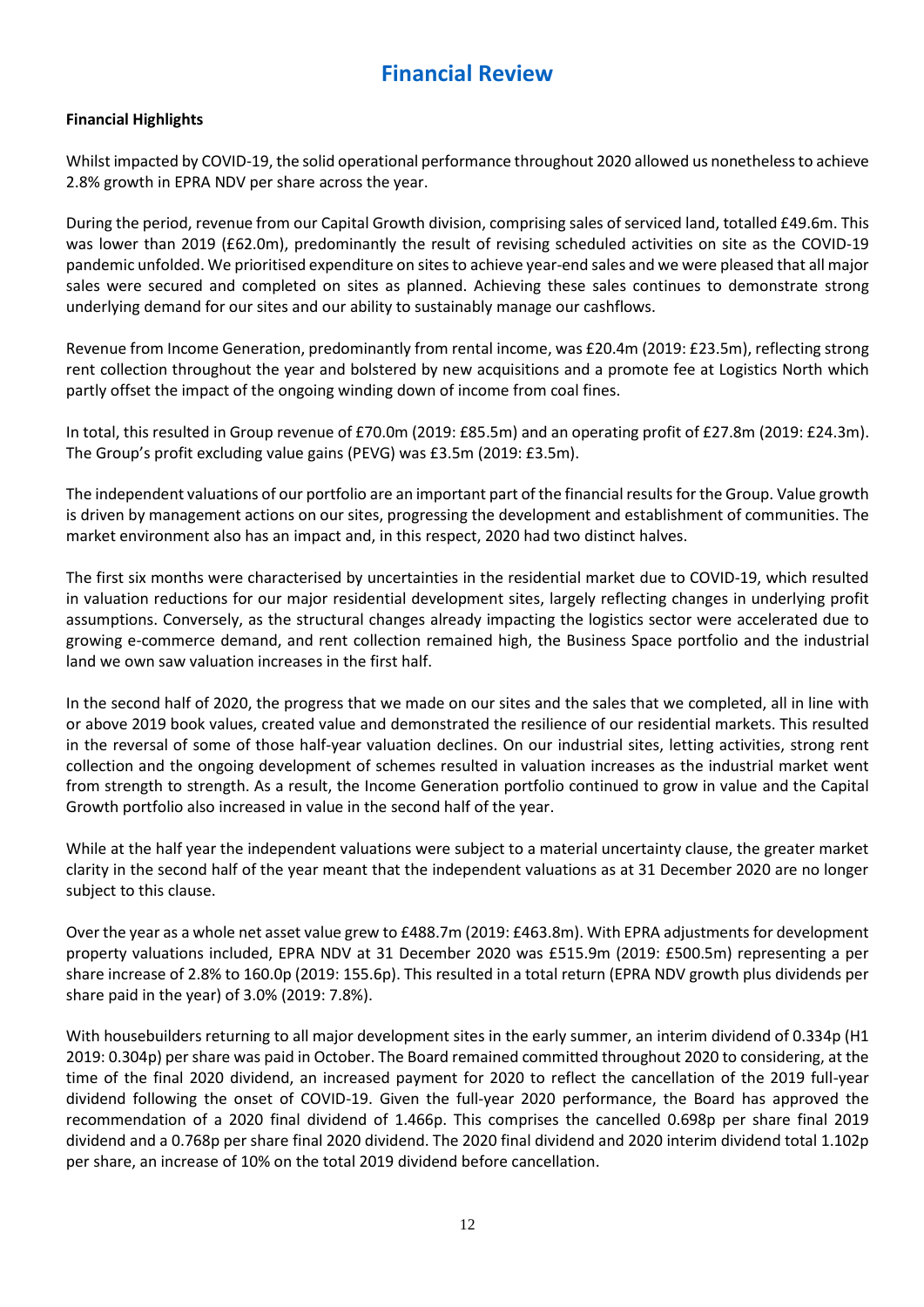The Group's revolving credit facility was increased by £30.0m in May 2020 to £130.0m and the Group has continued to exercise a prudent and disciplined approach to financing. Harworth remains well capitalised and as at 31 December 2020 had substantial available liquidity of £62.7m (31 December 2019 £35.8m). The closing net loan to portfolio value (LTV) was 11.5% (31 December 2019: 12.1%), at the lower end of our net LTV target range. This provides the potential to support our future growth and means that we have significant headroom at 31 December 2020 to withstand a further substantial fall in residential values before we reach our tightest LTV covenant, whilst our projected interest cover ratios could withstand a downside scenario of a material loss of rental income before reaching the relevant covenant.

## **Presentation of financial information**

We find that as our property portfolio includes development properties and joint venture arrangements, Alternative Performance Measures ("APMs") can provide additional valuable insight into our business alongside the statutory results. In particular, revaluation gains on development properties are not recognised in the statutory Income Statement and Balance Sheet. The APMs set out to show measures which include movements in development property revaluations, assets held for sale, overages and joint ventures, and also the profitability of the business excluding value gains. We believe that these APMs assist in providing stakeholders with additional useful disclosure on the underlying trends, performance and position of the Group.

Our key APMs are:

- **Total return** the movement in EPRA NDV plus dividends per share paid in the year expressed as a percentage of opening EPRA NDV per share
- **EPRA NDV per share** EPRA NDV aims to represent shareholder value under an orderly sale of business, where deferred tax, financial instruments and certain other adjustments are calculated to the full extent of their liability net of any resulting tax. This has replaced the previously used EPRA NNNAV measure. EPRA NDV per share is EPRA NDV divided by the number of shares in issue less shares held by the Employee Benefit Trust
- **Value gains**  these are the realised profits from the sales of properties and unrealised profits from property value movements including joint ventures and the mark to market movement on development properties, assets held for sale and overages
- **Profit excluding value gains (PEVG)** property net rental, royalty and fee income, net of running costs of the business which represents the underlying profitability of the business not reliant on property value gains or profits from the sales of development properties
- **Net loan to portfolio value (LTV)** Group debt net of cash held expressed as a percentage of portfolio value

A full description of all non-statutory measures and reconciliations between all statutory and non-statutory measures are set out in Note 2 to the condensed consolidated financial statements.

Harworth discloses some APMs which are EPRA measures as these are a set of standard disclosures for the property industry and thus aid comparability for our real estate investors and analysts. Following the release of new best practice recommendations by EPRA, we have replaced the reporting of EPRA NNNAV with EPRA NDV within these results. We believe that this measure continues to be the most appropriate measure to explain our business. The new EPRA APMs and previous APMs are reported in Note 2 for comparison purposes.

Our financial reporting is aligned to our business units of Income Generation and Capital Growth with items which are not directly allocated to specific business activities, held centrally and presented separately.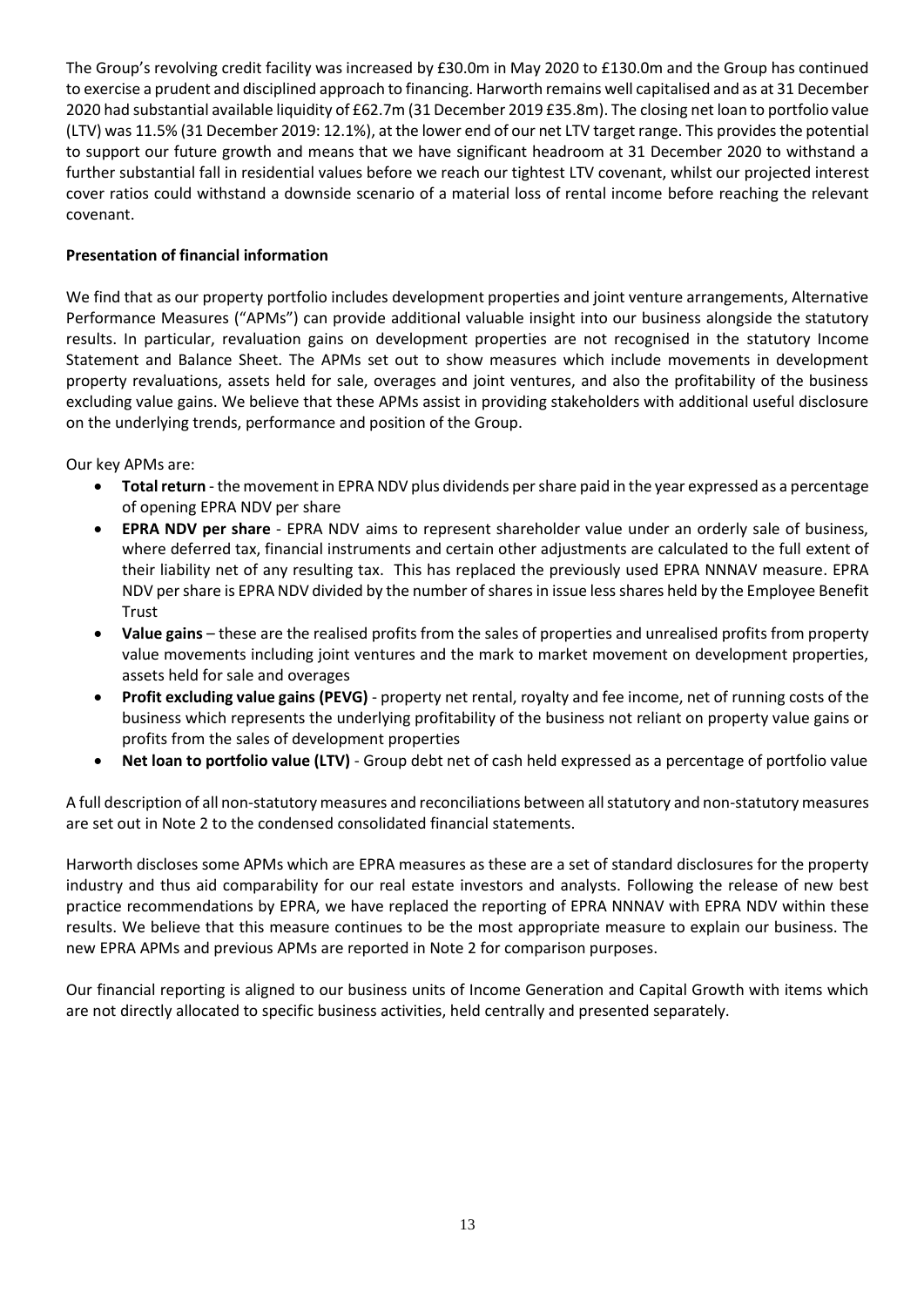|                                   | 2020                           |                                   |                                        |                    | 2019                         |                            |                                 |                        |
|-----------------------------------|--------------------------------|-----------------------------------|----------------------------------------|--------------------|------------------------------|----------------------------|---------------------------------|------------------------|
|                                   | <b>Capital</b><br>Growth<br>£m | <b>Income</b><br>Generation<br>£m | <b>Central</b><br>Over-<br>heads<br>£m | <b>Total</b><br>£m | Capital<br>Growth<br>£m      | Income<br>Generation<br>£m | Central<br>Over-<br>heads<br>£m | Total<br>$\mathsf{fm}$ |
| Revenue                           | 49.6                           | 20.4                              | $\overline{a}$                         | 70.0               | 62.0                         | 23.5                       |                                 | 85.5                   |
| Cost of sales                     | (56.2)                         | (3.2)                             | $\overline{\phantom{0}}$               | (59.4)             | (50.5)                       | (7.1)                      | $\overline{\phantom{a}}$        | (57.5)                 |
| Gross (loss)/profit               | (6.6)                          | 17.2                              | -                                      | 10.6               | 11.5                         | 16.4                       |                                 | 27.9                   |
| Administrative expenses           | (3.1)                          | (1.9)                             | (9.6)                                  | (14.5)             | (2.7)                        | (2.2)                      | (8.0)                           | (12.9)                 |
| Other gains                       | 12.6                           | 19.1                              | -                                      | 31.7               |                              | 9.3                        |                                 | 9.3                    |
| Other operating expense           | $\blacksquare$                 | $\overline{\phantom{a}}$          | (0.1)                                  | (0.1)              | $\overline{\phantom{a}}$     | $\blacksquare$             | (0.1)                           | (0.1)                  |
| <b>Operating (loss)/profit</b>    | 2.9                            | 34.4                              | (9.7)                                  | 27.8               | 8.9                          | 23.4                       | (8.1)                           | 24.3                   |
| Share of profit of joint ventures | 8.0                            | 0.7                               | -                                      | 8.7                | 7.0                          | 1.4                        |                                 | 8.4                    |
| Interest                          | 0.4                            | $\overline{\phantom{a}}$          | (3.5)                                  | (3.1)              | 0.3                          | $\overline{\phantom{a}}$   | (2.7)                           | (2.4)                  |
| (Loss)/profit before tax          | 11.3                           | 35.1                              | (13.2)                                 | 33.4               | 16.3                         | 24.9                       | (10.8)                          | 30.3                   |
| Tax charge                        | $\overline{\phantom{a}}$       | $\qquad \qquad \blacksquare$      | (7.5)                                  | (7.5)              | $\qquad \qquad \blacksquare$ |                            | (4.8)                           | (4.8)                  |
| (Loss)/profit after tax           | 11.3                           | 35.1                              | (20.7)                                 | 25.9               | 16.3                         | 24.9                       | (15.6)                          | 25.5                   |

*Notes: (1) There are minor differences on some totals due to roundings* 

Revenue in 2020 was £70.0m (2019: £85.5m), split between revenue from Income Generation of £20.4m (2019: £23.5m) and revenue from Capital Growth of £49.6m (2019: £62.0m).

Capital Growth revenue, which results primarily from the sale of development properties, was £49.6m which was lower than 2019 (£62.0m) as a result of rescheduled activities on sites.

Income Generation (Business Space, Natural Resources and Operations) revenue mainly comprised property rental and royalty income. Revenue in 2020 is lower as a result of the ongoing trend of reduced sales of coal fines (2020: £0.0m, 2019: £4.0m), mitigated in part by increased rental income from property acquisitions and asset management. The core of our recurring income is from rental and royalty income from Business Space and Natural Resources assets which increased on an annualised basis from £15.0m to £19.7m in the period.

Cost of sales comprised the inventory cost of development property sales and the direct costs of the Income Generation business. Cost of sales increased to £59.4m (2019: £57.5m) of which £43.9m related to the inventory cost of development property sales (2019: £50.1m) and £10.4m related to an increase in the net realisable value provision on development properties (2019: £0.7m decrease). Administration expenses increased with the expansion of the regional teams and additional COVID-19 costs.

Other gains of £31.7m comprised the profit on sale of investment properties assets held for sale and overages of £6.6m (2019: £3.7m), which included the sale of part of the site at Skelton Grange, and a £25.1m (2019: £5.6m) net increase in the fair value of investment properties and assets held for sale.

Joint venture profits of £8.7m (2019: £8.4m) included an increase in the value of the Gateway 45 Leeds and ADV LLP prior to the acquisition of the remaining interest. Value (losses)/gains on a non-statutory basis are set out below.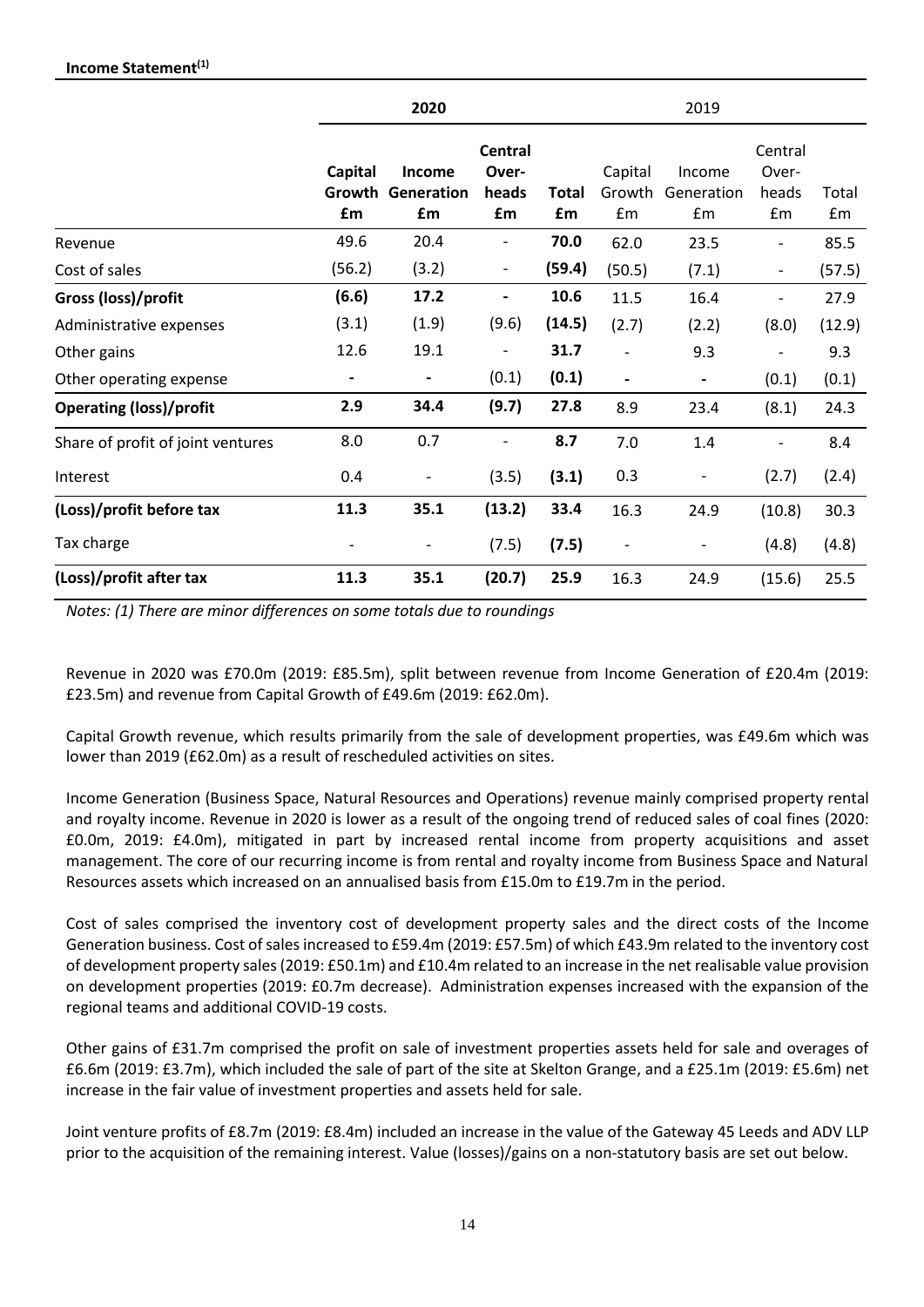## **Non-statutory value (losses)/gains(1)**

Value (losses)/gains are made up of profit on sale, revaluation gains/(losses) on investment properties (including joint ventures), and revaluation gains/(losses) on development properties, assets held for sale and overages:

| £m                       |                              |       |                        | 2020   |         |                    | 2019  | 2020         | 2019                       |
|--------------------------|------------------------------|-------|------------------------|--------|---------|--------------------|-------|--------------|----------------------------|
|                          | <b>Categorisation Profit</b> |       | <b>Revaluation</b>     | Total  |         | Profit Revaluation | Total | <b>Total</b> | Total                      |
|                          |                              |       | on sale gains/(losses) |        | on sale | gains              |       |              | <b>Valuation Valuation</b> |
| <b>Capital Growth</b>    |                              |       |                        |        |         |                    |       |              |                            |
| <b>Major</b>             |                              |       |                        |        |         |                    |       |              |                            |
| <b>Developments</b>      | Development                  | 0.1   | (10.4)                 | (10.3) | 5.1     | 27.9               | 33.0  | 248.1        | 277.3                      |
| <b>Strategic Land</b>    | Investment                   | 6.1   | 6.5                    | 12.6   | 0.0     | (0.3)              | (0.3) | 96.2         | 75.7                       |
| <b>Income</b>            |                              |       |                        |        |         |                    |       |              |                            |
| <b>Generation</b>        |                              |       |                        |        |         |                    |       |              |                            |
| <b>Business Space</b>    | Investment                   | (0.2) | 14.8                   | 14.6   | 0.1     | 4.8                | 4.9   | 227.6        | 172.8                      |
| <b>Natural Resources</b> | Investment                   | 0.0   | 5.1                    | 5.1    | 3.3     | 3.9                | 7.2   | 38.3         | 46.8                       |
| <b>Agricultural Land</b> | Investment                   | 0.7   | (0.4)                  | 0.3    | 0.0     | (0.8)              | (0.8) | 8.0          | 12.7                       |
| <b>Total</b>             |                              | 6.7   | 15.6                   | 22.3   | 8.5     | 35.5               | 44.0  | 618.2        | 585.3                      |

Notes: (1) A full description and reconciliation of APMs in the above table is included in note 2 to the condensed consolidated financial statements.

An independent valuation of the land and property portfolio was completed by BNP Paribas and Savills as at 31 December 2020. This resulted in revaluation gains over the whole of 2020 of £15.6m (2019: £35.5m). The principal revaluation gains and losses across the divisions reflected the following:

- Major Developments progress on our major development sites, the strength of the industrial market and sales of residential land supported valuations although only partly reversed the half-year residential land reduction as uncertainty remained in some parts of the residential markets;
- Strategic Land increased due to profit on sale and valuation uplift at Skelton and demand for well-located industrial land across the portfolio including on acquisitions made during the year;
- Business Space good letting progress achieved across our portfolio including the lease re-gear at Moxon Way and an increase in valuation at Nufarm reflecting a high quality covenant on a long term lease;
- Natural Resources valuation uplifts as a result of asset management initiatives; and
- Agricultural Land small reductions across a handful of assets.

The above valuation includes an industrial strategic land site in the Midlands which, after the acquisition of the remaining joint venture ownership, is now fully owned and has been consolidated from the acquisition date.

The net realisable value provision as at 31 December 2020 was £17.3m (2019: £6.9m) and held across nine development properties, with the increase in the year reflecting the results of the independent valuations undertaken. This provision reduces the value of these development properties from their deemed cost (the fair value at which they were transferred from investment property to development property) to their net realisable value at 31 December 2020. The transfer from investment to development property takes place once planning is secured and development with a view to sale has commenced.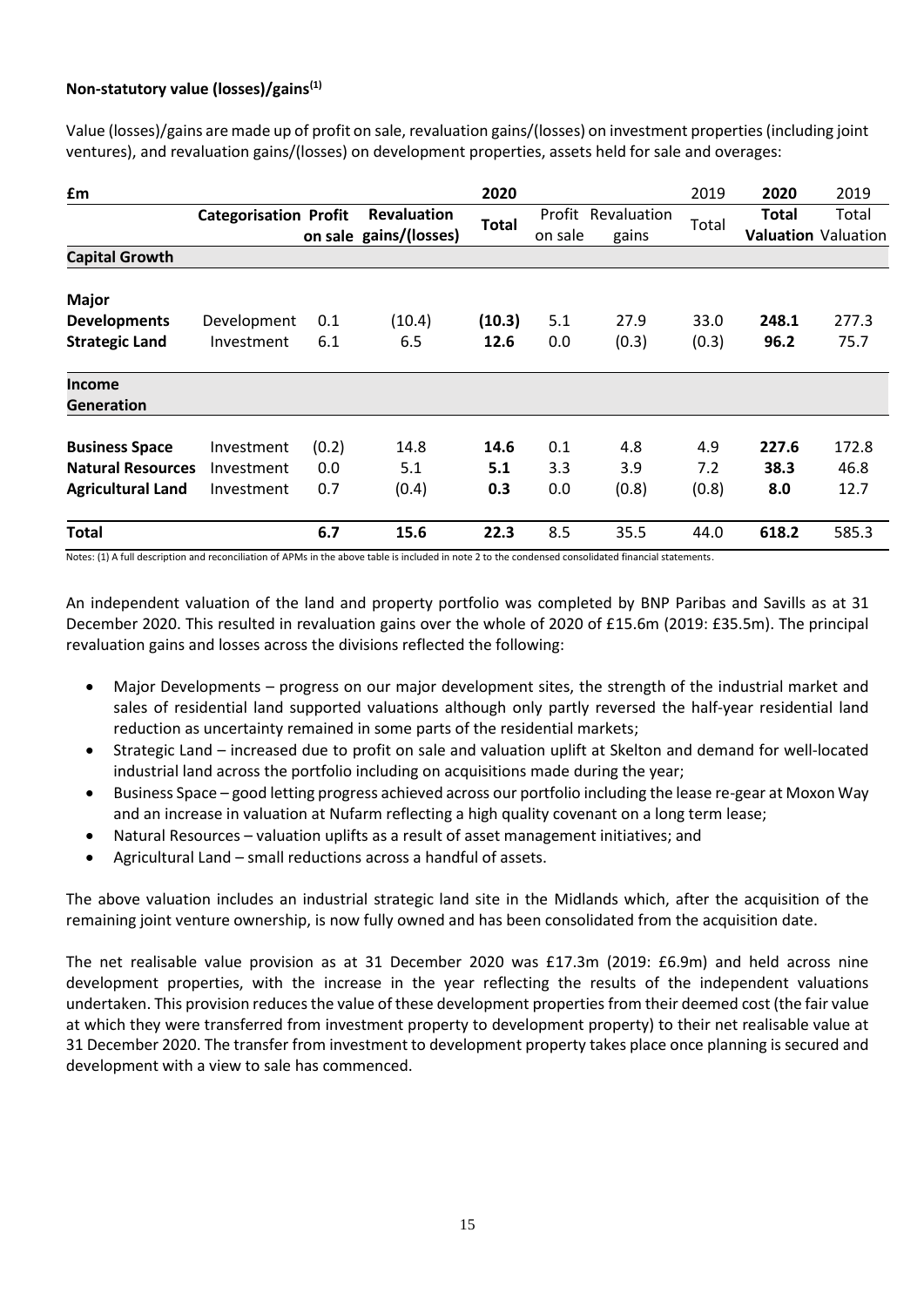In 2020, the Group achieved revaluation gains of £15.6m (2019 £35.5m) comprising;

|                                                                                           | 2020   | 2019  |
|-------------------------------------------------------------------------------------------|--------|-------|
|                                                                                           | £m     | £m    |
| Increase in fair value of investment properties                                           | 25.4   | 5.8   |
| Decrease in value of assets held for sale                                                 | (0.3)  | (0.2) |
| Net realisable value provision on development properties                                  | (11.8) | (0.5) |
| Contribution to statutory operating profit                                                | 13.3   | 5.1   |
| Share of profits from joint ventures                                                      | 8.7    | 8.4   |
| Unrealised (losses)/gains on development properties, overages and<br>assets held for sale | (6.4)  | 22.0  |
| <b>Total revaluation gains</b>                                                            | 15.6   | 35.5  |

## **Cash and sales**

The Group undertook property sales<sup>(1)</sup> of £75.8m in 2020 (2019: £79.9m) achieving profits on sale of £6.7m (2019: £8.5m). The sales were split between residential serviced plots, totalling £44.4m (2019: £58.1m), commercial land, totalling £15.4m (2019: £4.4m) and other, mainly mature, income-generating sites and agricultural land including those in the North East, totalling £16.0m (2019: £17.4m).

Cash proceeds, including receipt of deferred consideration from prior years, were £83.8m (2019: £58.0m) as shown in the table below:

|                                                         | 2020       | 2019       |
|---------------------------------------------------------|------------|------------|
| Total property sales <sup>(1)</sup>                     | £m<br>75.8 | Em<br>79.9 |
| Less deferred consideration on sales in the year        | (21.6)     | (38.5)     |
| Add deferred consideration from sales in prior<br>years | 29.6       | 16.6       |
| <b>Total cash proceeds</b>                              | 83.8       | 58.0       |

Notes: (1) A full description and reconciliation of APMs is included in Note 2 to the condensed consolidated financial statements.

### **Tax**

The income statement charge for taxation in the year was £7.5m (2019: £4.8m) which comprised a deferred tax charge of £7.9m (2019: £3m) and a current tax credit of £0.4m (2019: £1.8m charge).

The current tax credit resulted from the current tax charge of £0.4m, arising on profits from the sale of development properties, investment property and assets held for sale offset by the impairment of some development properties, and a £0.8m credit arising from the prior year reflecting the finalisation of land remediation relief and capital allowances.

The movement in deferred tax from 31 December 2019 mainly arose due to the increase in the valuation of investment properties as well as the reversed change in future corporation tax rate from 17% to 19% substantively enacted on 17 March 2020 and effective from 1 April 2020.

At 31 December 2020, the Group had deferred tax liabilities of £23.1m (2019: £15.6m) which largely related to unrealised gains on investment properties and recognised deferred tax assets of £7.3m (2019: £7.8m). The net deferred tax liability was £15.8m (2019: £7.8m).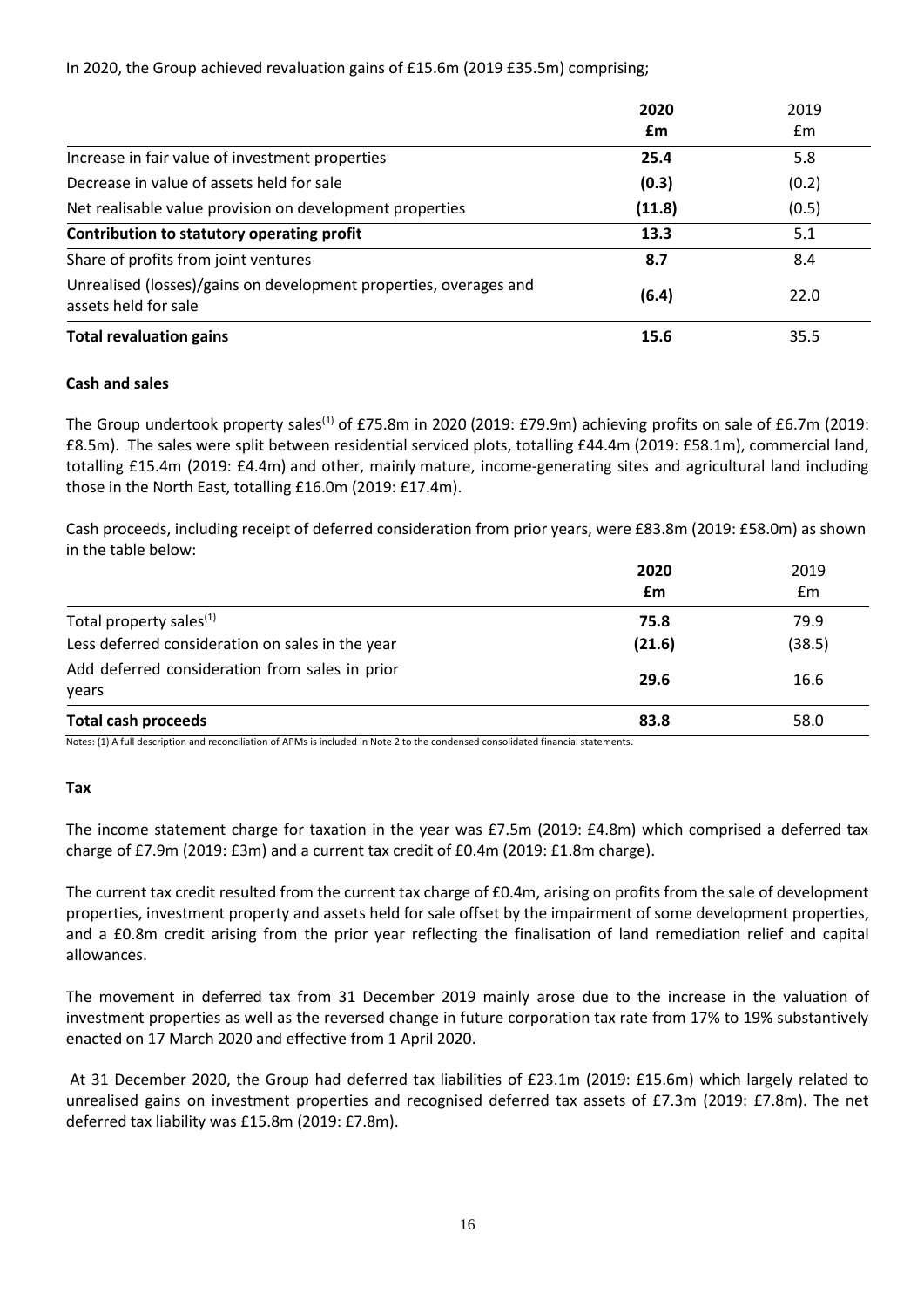#### **Basic earnings per share and dividends**

Basic earnings per share for the year were 8.0p (2019: 7.9p) reflecting the revaluation gains in investment property, particularly across Strategic Land and Income Generation at 31 December 2020.

Reflecting the improving backdrop, an interim dividend of 0.334p (H1 2019: 0.304p) per share was paid in October. Given the full year 2020 performance, the Board has approved the recommendation of a 2020 final dividend of 1.466p. This is made up of the cancelled 0.698p per share final 2019 dividend and a 0.768p per share final 2020 dividend. The 2020 final dividend and 2020 interim dividend total 1.102p per share, an increase of 10% on the total 2019 dividend before cancellation of the final dividend.

### **Property categorisation**

Until sites receive planning permission and the future use has been determined, our view is that the land is held for a currently undetermined future use and should therefore be held as investment property. Where there is a subsequent change in use, typically in properties and land that have received planning permission and where development with a view to sale has commenced, these are re-categorised as development properties.

As at 31 December 2020, the balance sheet value of all development sites was £177.7m (2019: £202.1m) and the valuation (based on valuations by BNP Paribas and Savills) was £207.5m, reflecting a £29.8m cumulative uplift in value since they were classified as development properties. In order to highlight the market value of development properties, and overages, and to be consistent with our investment properties, we use EPRA NDV, which includes the market value of development properties, assets held for sale and overages less notional deferred tax, as our primary net assets metric.

#### **Net asset value**

|                                                                                                                                                     | 31 December | 31 December |  |
|-----------------------------------------------------------------------------------------------------------------------------------------------------|-------------|-------------|--|
|                                                                                                                                                     | 2020        | 2019        |  |
|                                                                                                                                                     | £m          | Em          |  |
| Properties <sup>(1)</sup>                                                                                                                           | 584.5       | 541.0       |  |
| Cash                                                                                                                                                | 12.7        | 11.8        |  |
| Trade and other receivables                                                                                                                         | 56.4        | 59.2        |  |
| Other assets                                                                                                                                        | 5.4         | 4.3         |  |
| Total assets                                                                                                                                        | 659.0       | 616.3       |  |
| Gross borrowings                                                                                                                                    | 83.9        | 82.7        |  |
| Deferred tax liability                                                                                                                              | 15.8        | 7.8         |  |
| Derivative financial instruments                                                                                                                    | 0.8         | 0.6         |  |
| Other liabilities                                                                                                                                   | 69.8        | 61.4        |  |
| <b>Statutory net assets</b>                                                                                                                         | 488.7       | 463.8       |  |
| Value of development properties on a<br>mark to market basis, assets held for sale<br>and overages less notional deferred tax <sup>(2)</sup>        | 27.2        | 36.7        |  |
| EPRA ND $V^{(2)}$                                                                                                                                   | 515.9       | 500.5       |  |
| Number of shares in issue (less Employee Benefit Trust shares)                                                                                      | 322,410,320 | 321,777,367 |  |
| EPRA NDV per share $^{(2)}$                                                                                                                         | 160.0p      | 155.6p      |  |
| Properties include investment properties, development properties, assets held for sale, occupied properties and investment in joint ventures<br>(1) |             |             |  |

(2) A full description and reconciliation of the APMs in the above table is included in Note 2 to the condensed consolidated financial statements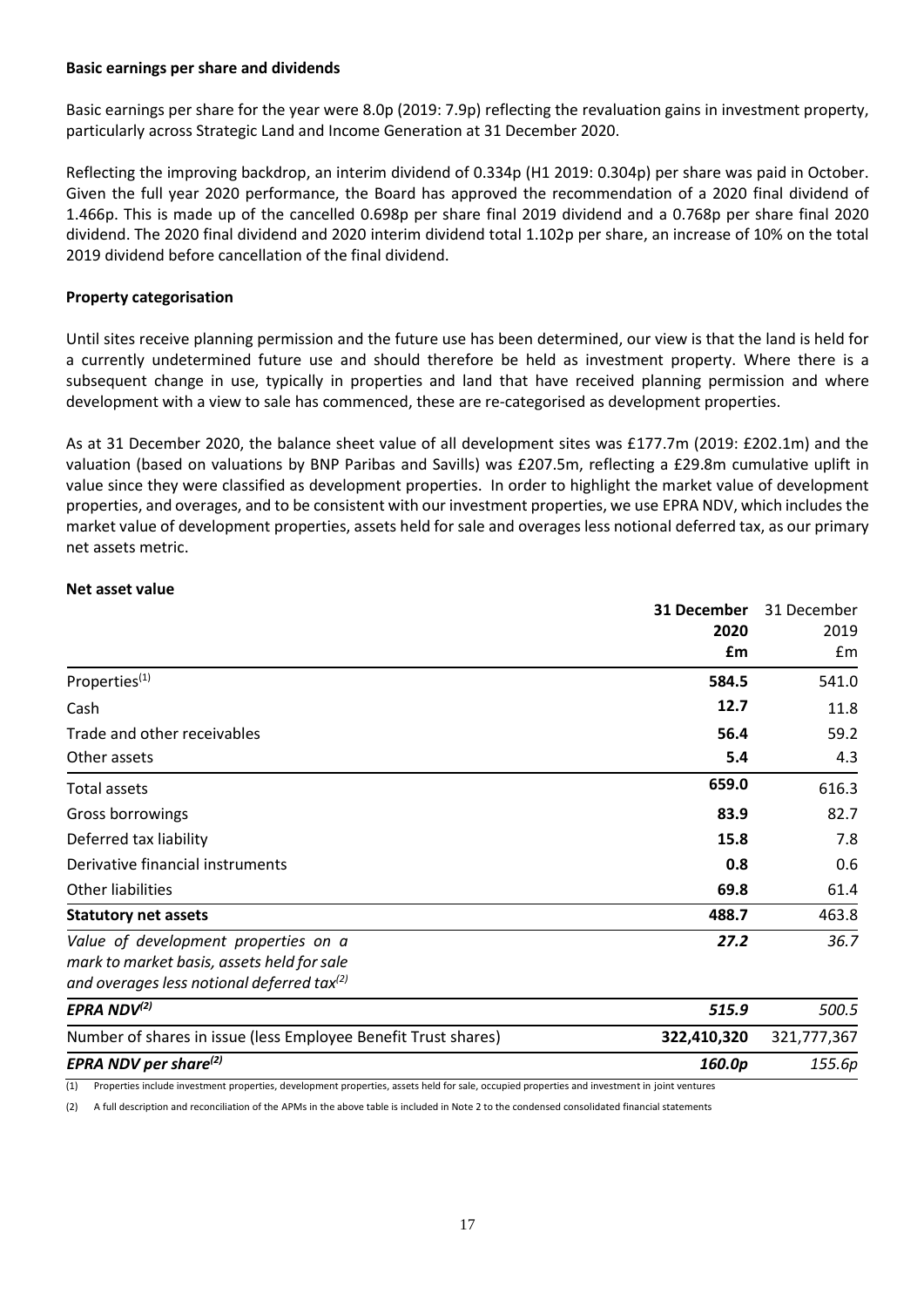EPRA NDV is £515.9m (2019: £500.5m) which includes the total mark to market value of the development properties, assets held for sale and overages. The total portfolio value as at 31 December 2020 was £618.2m<sup>(1)</sup>, an increase of £32.9m from 31 December 2019 (£585.3m).

The share of profits from joint ventures net of distributions resulted in investments in joint ventures decreasing to £25.3m (2019: £31.8m, adjusted on a like-for-like basis for joint ventures included in the Group as at 31 December 2020). During the second half of 2020, Harworth acquired the remaining 50% interest in Ansty Development Vehicle LLP, with the full assets, liabilities and post-acquisition performance incorporated within the Group results from the acquisition date.

Trade and other receivables include deferred consideration on sales as set out above. At 31 December 2020, deferred consideration of £33.5m was outstanding (2019: £41.1m) of which £nil (2019: £12.9m) is due after more than one year.

The movement in EPRA NDV over the period is set out below and shows the role of value gains in the growth achieved during the year. Further detail on value gains is provided under **Non-statutory value (losses)/gains** above.

|                                  | 31 December<br>2020<br>£m | 31 December<br>2019<br>£m |
|----------------------------------|---------------------------|---------------------------|
| Opening EPRA NDV                 | 500.5                     | 466.5                     |
| Profit before value gains (PEVG) | 3.5                       | 3.5                       |
| Value gains                      | 22.3                      | 44.0                      |
| Interest and finance costs       | (3.1)                     | (2.4)                     |
| Tax                              | (6.5)                     | (7.3)                     |
| <b>Dividends</b>                 | (1.1)                     | (3.0)                     |
| Other movements in value         | 0.3                       | (0.8)                     |
| Closing EPRA NDV <sup>(2)</sup>  | 515.9                     | 500.5                     |

The table below sets out our top ten sites by value, which represent 43% of our total portfolio, showing the total acres for each site and split according to their categorisation, including currently consented residential plots and commercial space:

|                                |                |                     |       | <b>Residential plots</b> |                          | Commercial space sq.ft. |                             |
|--------------------------------|----------------|---------------------|-------|--------------------------|--------------------------|-------------------------|-----------------------------|
| <b>Site</b>                    | Categorisation | Region              | Acres | Consented                | Sold/Built               | Consented               | Sold, built or<br>purchased |
|                                |                |                     |       |                          | 1,714/1,1                |                         |                             |
| Waverley                       | Development    | Yorkshire & Central | 419   | 3,890                    | 24                       |                         |                             |
| South East Coalville           | Development    | Midlands            | 316   | 2,016                    | 370/0                    |                         |                             |
| Nufarm                         | Investment     | Yorkshire & Central | 112   |                          |                          | 0.3 <sub>m</sub>        | 0.3 <sub>m</sub>            |
| Knowsley                       | Investment     | North West          | 35    |                          | $\overline{\phantom{a}}$ | 0.4 <sub>m</sub>        | 0.4 <sub>m</sub>            |
| <b>Waverley AMP</b>            | Investment     | Yorkshire & Central | 113   |                          | $\blacksquare$           | 2.1 <sub>m</sub>        | 1.5 <sub>m</sub>            |
| <b>Pheasant Hill Park</b>      | Development    | Yorkshire & Central | 307   | 1,200                    | 522/240                  | 0.1 <sub>m</sub>        | 0.0 <sub>m</sub>            |
| <b>Four Oaks Business Park</b> | Investment     | North West          | 19    |                          | $\blacksquare$           | 0.4 <sub>m</sub>        | 0.4 <sub>m</sub>            |
| <b>Melton Commercial Park</b>  | Investment     | Midlands            | 141   |                          | $\overline{\phantom{a}}$ | 0.3 <sub>m</sub>        | 0.3 <sub>m</sub>            |
| Ironbridge                     | Investment     | Midlands            | 359   |                          |                          |                         |                             |
| Ansty                          | Investment     | Midlands            | 145   |                          |                          |                         |                             |
| <b>TOTAL</b>                   |                |                     | 1,966 | 7,106                    | 2,606/1,3<br>64          | 3.6 <sub>m</sub>        | 2.9 <sub>m</sub>            |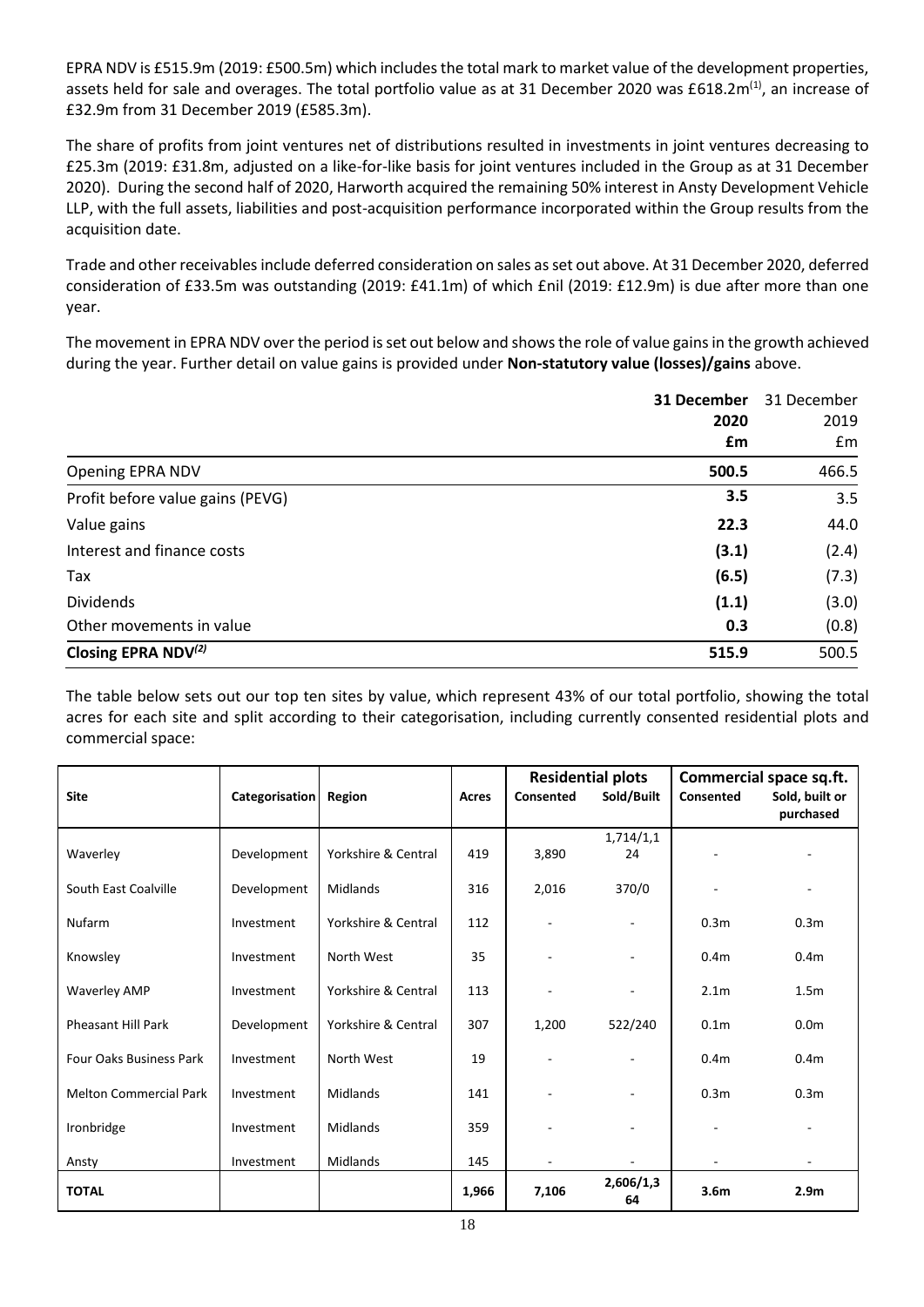## **Financing strategy**

Harworth's financing strategy is to be prudently geared, with the Income Generation portfolio providing a recurring income source to service debt facilities. We believe this gives the Group a number of advantages:

- allows working capital swings to be managed appropriately given that expenditure on sites often occurs in advance of sales and thus net debt can increase materially during the year;
- gives the Group the ability to complete acquisitions quickly, which is often a differentiating factor in a competitive situation; and
- ensures that the Group does not combine financial gearing with its existing operational gearing, being exposure to planning, remediation/engineering, letting and sales risks.

Harworth's financing strategy continues to target a net LTV of 10% to 15% and entails the Group seeking as a principle to maintain its cash flows in balance by funding infrastructure spend and acquisitions through disposal proceeds. To take advantage of market opportunities, the Group may consider additional project specific debt facilities in 2021 which could result in a short-term increase in net LTV.

## **Debt facilities**

The Group benefits from a £130m Revolving Credit Facility ("RCF") with RBS and Santander, expiring in February 2023. The facility was increased by £30m to £130m in May 2020 until July 2022. The Group also uses, as part of its funding, infrastructure financing provided by public bodies to promote the development of major sites.

The Group had borrowings and loans of £83.9m at 31 December 2020 (2019: £82.7m), being drawings on the RCF (net of capitalised loan fees) of £79.7m (2019: £75.8m) and infrastructure loans (net of capitalised loan fees) of £4.2m (2019: £6.9m). The Group's cash at 31 December 2020 was £12.7m (2019: £11.8m). The resulting net debt was £71.2m (2019: £70.9m). The movements in net debt over the year are shown below.

|                                                           | 31 December | 31 December |  |
|-----------------------------------------------------------|-------------|-------------|--|
|                                                           | 2020        | 2019        |  |
|                                                           | £m          | £m          |  |
| Opening net debt                                          | 70.9        | 64.4        |  |
| Cash inflow from operations                               | (25.8)      | (29.6)      |  |
| Property expenditure and acquisitions                     | 56.1        | 49.6        |  |
| Disposal of investment property, assets held for sale and | (27.7)      | (18.1)      |  |
| overages                                                  |             |             |  |
| Investments in and distributions from joint ventures      | (8.6)       | (1.2)       |  |
| Interest and loan arrangement fees                        | 3.4         | 2.4         |  |
| <b>Dividends</b>                                          | 1.1         | 3.0         |  |
| Tax paid                                                  | 2.1         | 0.0         |  |
| Other cash and non-cash movements                         | (0.4)       | 0.4         |  |
| <b>Closing net debt</b>                                   | 71.2        | 70.9        |  |

With the increase in RCF limit, the margin payable on the RCF was increased by 0.15%. The weighted average cost of debt, using 31 December 2020 balances and rates, was 2.94% with a 0.9% non-utilisation fee on undrawn RCF balances (2019: 3.1% with a 0.8% non-utilisation fee on undrawn RCF balances).

The Group's hedging strategy is to have roughly half its debt at a fixed rate and half exposed to floating rates. The Group currently has a £45m fixed rate interest swap at an all-in cost of 1.2% (including fees) on top of the existing margin paid under the RCF. The interest rate swap is hedge accounted with any unrealised movements going through reserves to the extent that the hedge is effective.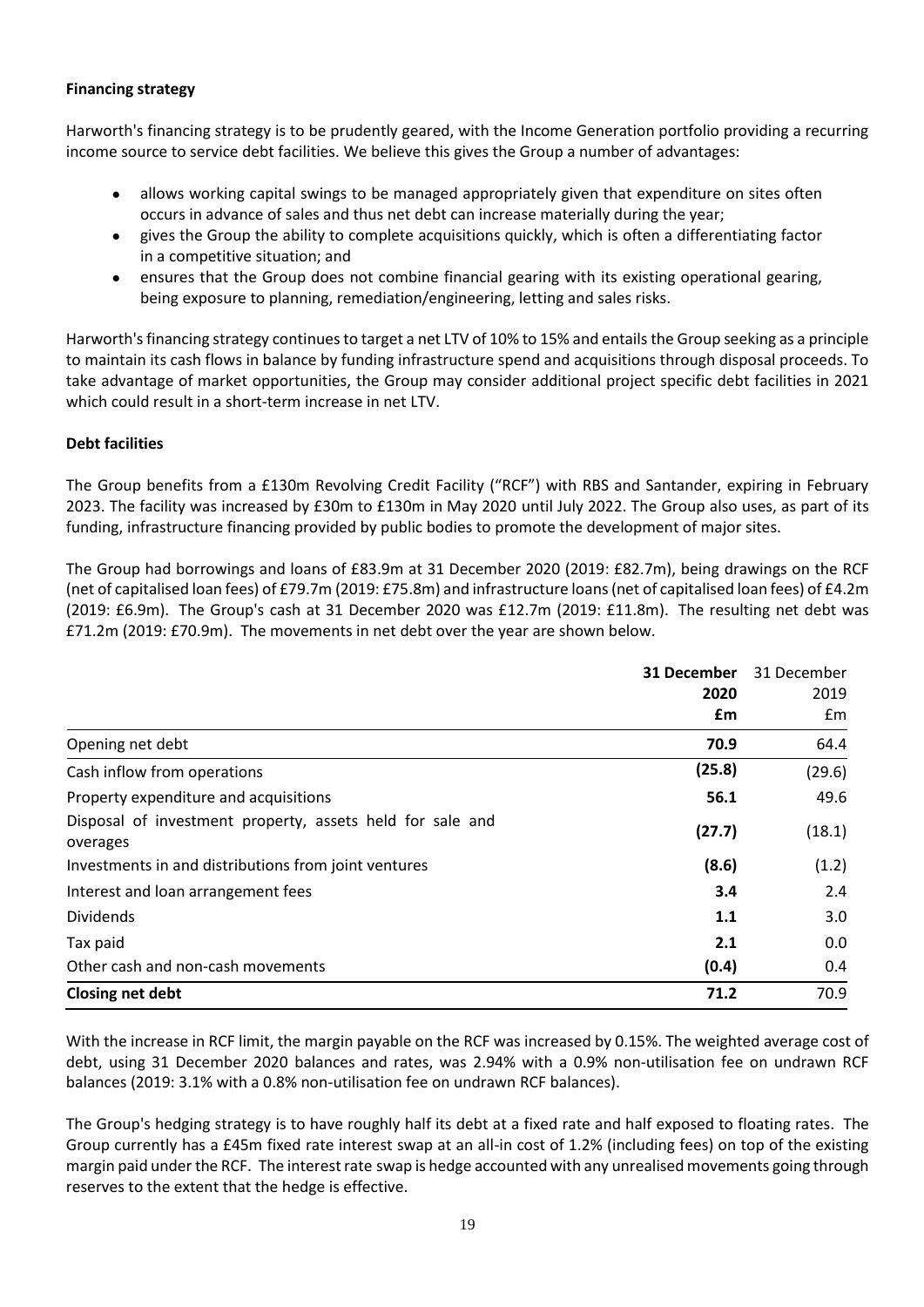As at 31 December 2020, the Group's net LTV was 11.5% (2019: 12.1%). If gearing is just assessed against the value of the core income portfolio, this equates to a net loan to core income portfolio value of 28.7% (2019: 35.3%). As at 31 December 2020, the portfolio could withstand a substantial fall in asset values before reaching the tightest LTV covenant and the Group's projected interest cover ratios could withstand a downside scenario of a material loss of rental income before reaching the relevant covenant.

## **Outlook**

The expertise of our team in creating value and great places combined with the diversification of our portfolio across the residential and industrial sectors has stood us well and Harworth has continued to deliver positive returns for shareholders throughout an exceptional year. The fundamentals of our business remain in good shape and with the financial resources available to us as at 31 December 2020 we are well placed to continue to bring forward our sites, grow our business and take advantage of opportunities in the residential and logistics markets.

**Kitty Patmore** Chief Financial Officer 16 March 2021

*Footnotes:*

*<sup>(1)</sup> Harworth discloses both statutory and alternative performance measures (APMs). A full description and reconciliation to the APMs is set out in Note 2 to the financial information*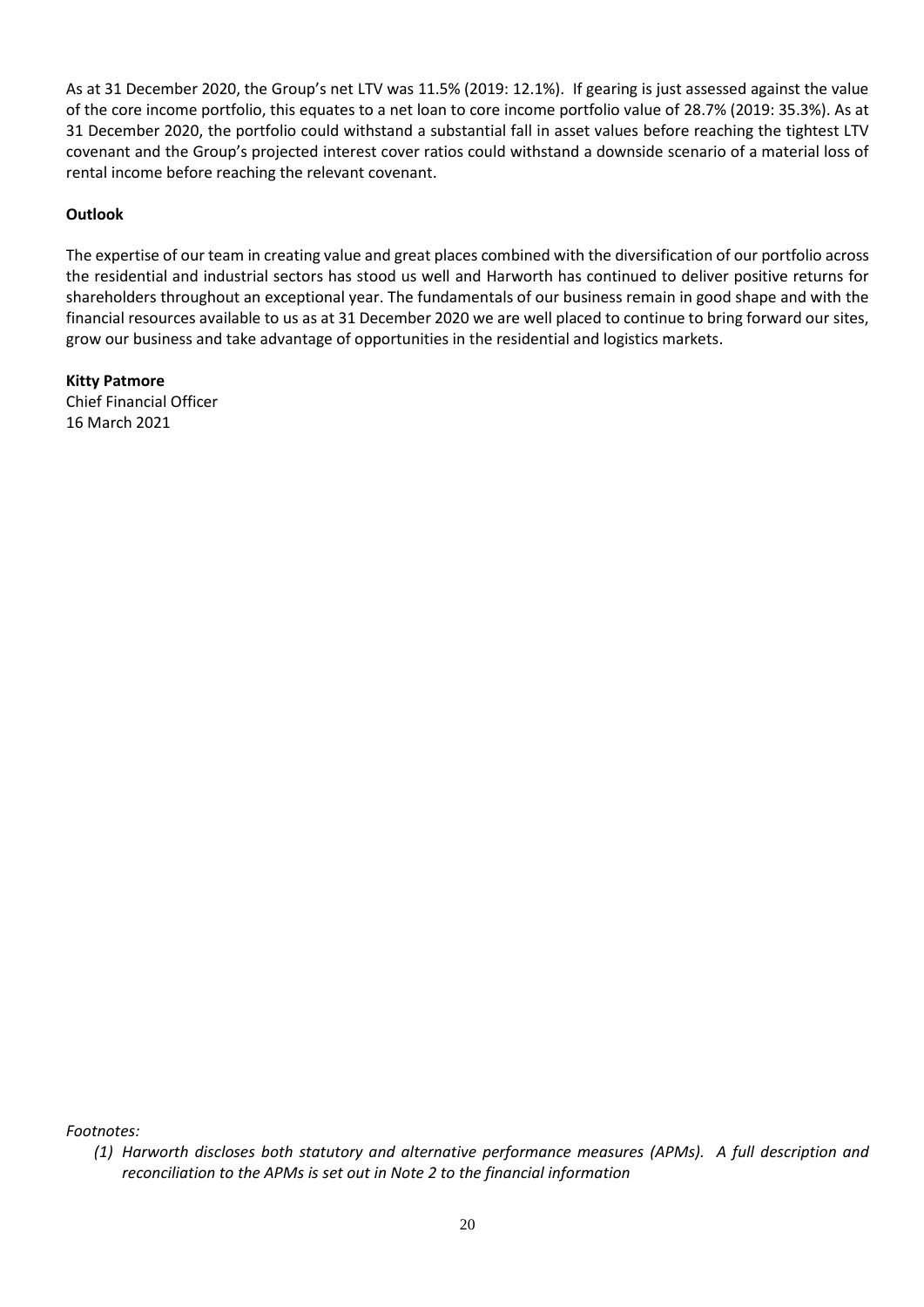## **Principal risks and uncertainties**

The Board has ultimate responsibility for determining the risk appetite of the Group, for monitoring the risk profile of the business and ensuring that measures and controls are in place to manage risk effectively.

The Board recognises that not all risks can be eliminated, or sufficiently mitigated at an acceptable cost, and that there are some risks which, given the nature of Harworth's business and the track record and experience of the team, it is prepared to accept. The Board also recognises that the Group's insurance programme plays an important part in reducing the impact of certain inherent risks which are neither acceptable nor capable of removal.

The Group Risk Register (GRR) remains the principal tool used by the Board and Management Board to monitor the risk profile of the business and the measures in place at an operational level for mitigating and managing risk. It forms part of a wider framework of measures pursuant to which risks are monitored and managed throughout the year. These measures include:

- an annual review of the Board's risk appetite;
- formal reviews of the GRR undertaken by both the Management Board and Board bi-annually;
- consultation by all members of the Management Board with their teams about existing and new operational risks, and the effectiveness of risk management measures;
- a programme of review of internal controls and processes overseen by the Audit Committee;
- quarterly health and safety meetings chaired by the Chief Executive and attended by representatives of all divisions;
- a site risk register maintained by our Estates, Environment and Safety team by which we continuously monitor the risk status of each of our sites. Sites are inspected throughout the year and material changes in risk status are reported to both the Management Board and Board on a monthly basis; and
- an annual review of whistleblowing reports by the Audit Committee.

The GRR maps the risk profile of the business. It is a dynamic document and remains subject to continuous review and evolution. The GRR currently identifies risks grouped into nine categories: **Markets**; **Delivery**; **Politics**; **Finance**; **People**; **Environment**; **Social**; **Governance**; and **Legal** and **Regulatory**. Risks are scored on a "heat map", from "very low" to "very high", according to residual risk status (after accounting for mitigation measures already in place) and materiality. Categories and risks remain subject to regular review. The Board's objective is to maintain, as far as possible, an alignment between its risk appetite and the risk profile of the business.

Our 2020 interim results for the six months ended 30 June 2020 presented the risk profile of the business both on a "business as usual" basis and with a "COVID-19" overlay. Given its prolonged impact, our GRR now reflects risk on a COVID-19 basis only. As would be expected, the materially higher risk environment attributable to COVID-19 is reflected in a higher than normal risk profile across most of our principal risk categories, as shown below.

|                                    | <b>Movement in risk</b><br>since 2020<br>interim results $1$ | <b>Current risk</b><br>profile | Anticipated<br>movement in risk<br>(next 6 months) |
|------------------------------------|--------------------------------------------------------------|--------------------------------|----------------------------------------------------|
| <b>Markets</b>                     |                                                              |                                |                                                    |
| 1. Commercial property market      | Down                                                         | Medium                         | No change                                          |
| Residential property market<br>2.  | Down                                                         | Medium                         | Up                                                 |
| 3. Energy market                   | No change                                                    | Low                            | Up                                                 |
| 4. Adaptation of strategy          | Down                                                         | Medium                         | Down                                               |
| <b>Delivery</b>                    |                                                              |                                |                                                    |
| Acquisitions<br>5.                 | No change                                                    | High                           | No change                                          |
| 6. Planning                        | No change                                                    | High                           | No change                                          |
| Project delivery<br>7.             | No change                                                    | High                           | No change                                          |
| Other operational shortfalls<br>8. | No change                                                    | Medium                         | No change                                          |

 $1$  Note, in some cases there has been a movement in risk but it was not material enough to change the risk categorisation.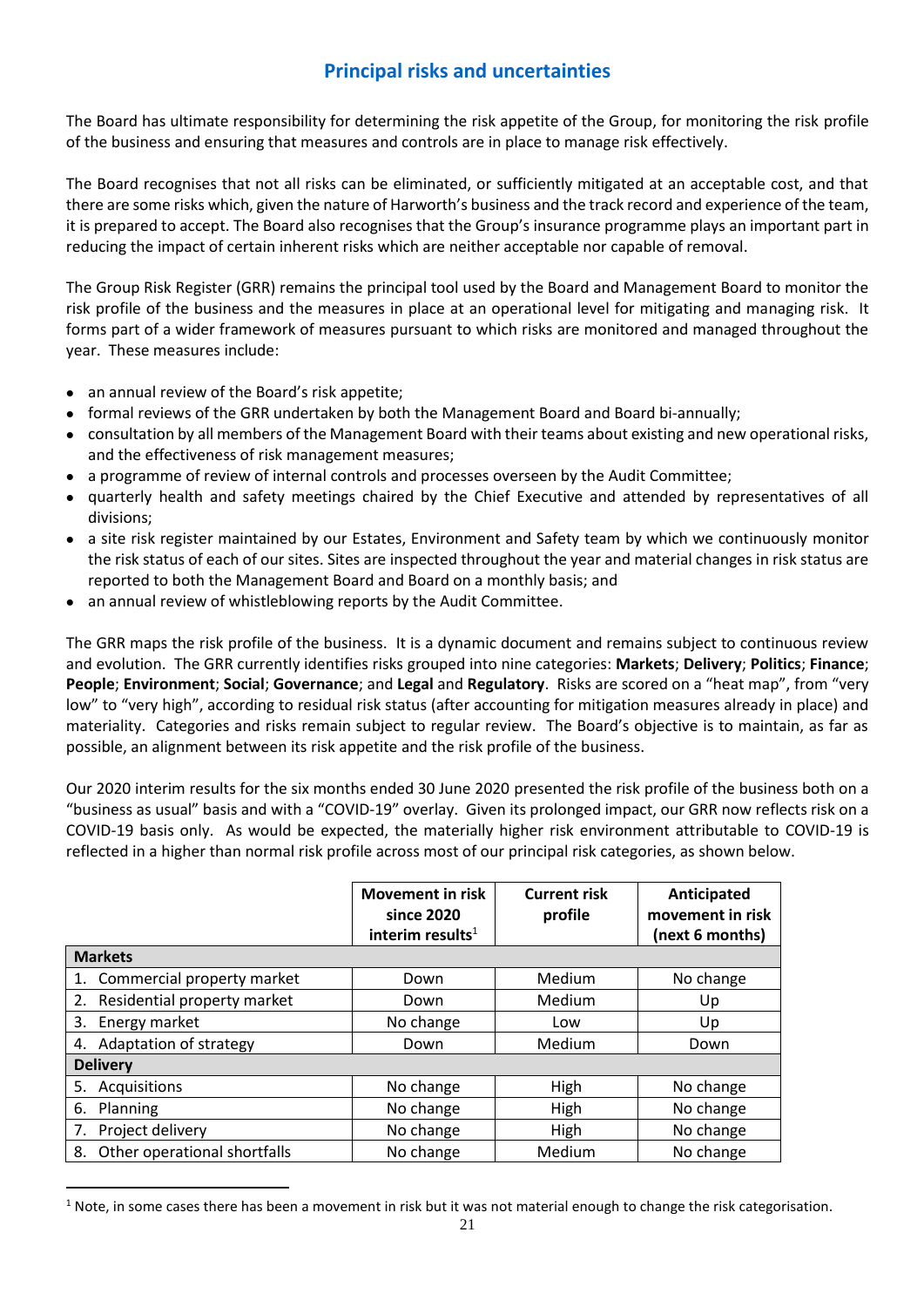| 9. Mining legacy                       | No change | Medium | No change |
|----------------------------------------|-----------|--------|-----------|
| <b>Politics</b>                        |           |        |           |
| 10. Planning policy changes            | No change | Medium | No change |
| 11. Other policy changes               | Down      | Medium | No change |
| <b>Finance</b>                         |           |        |           |
| 12. Availability of capital            | Down      | High   | No change |
| 13. Income                             | Down      | High   | No change |
| 14. Cashflow                           | Down      | Medium | No change |
| 15. Valuations                         | Down      | Medium | No change |
| 16. Insurance                          | Up        | High   | No change |
| People                                 |           |        |           |
| 17. Resourcing                         | Up        | High   | No change |
| 18. Succession planning                | No change | Medium | No change |
| 19. Employee engagement                | Down      | Medium | No change |
| 20. Communication and connectivity     | Down      | Medium | No change |
| 21. Diversity                          | No change | Medium | No change |
| 22. Culture                            | Down      | Medium | No change |
| <b>Environmental</b>                   |           |        |           |
| 23. Environmental incident             | No change | Medium | No change |
| 24. Harworth's environmental impact    | No change | Low    | No change |
| 25. Climate change                     | No change | Low    | No change |
| <b>Social</b>                          |           |        |           |
| 26. Purpose                            | No change | Medium | No change |
| 27. Sustainability                     | Up        | High   | No change |
| 28. Communities and stakeholders       | No change | Medium | No change |
| Governance                             |           |        |           |
| 29. Investors                          | No change | High   | No change |
| 30. Internal controls and processes    | Down      | Medium | No change |
| 31. Joint ventures                     | Down      | Medium | No change |
| 32. Cyber and information security     | No change | Medium | No change |
| 33. Business continuity                | No change | Medium | No change |
| Legal and regulatory                   |           |        |           |
| 34. Health and safety incident         | No change | Medium | No change |
| 35. Other regulatory breach            | No change | Low    | No change |
| 36. Legislative and regulatory changes | No change | Low    | No change |

### **Markets**

Despite the severe downturn and turbulence in the macro-economic climate, largely attributable to COVID-19, industrial property market evidence shows resilience and even strength, both house prices and housing sales volumes have remained strong nationally including on our sites, the political support for our core markets remains strong, and the agreement reached between the UK and the EU prior to the end of the Brexit transition period affords some stability in that regard. This is reflected in our principal **Markets** risks returning to a "medium" risk status. However, demand in the housing market is being affected in the short-term by the Government's stamp duty holiday. Whilst that holiday has now been extended to the end of June and will then taper off until the end of September, the housing market is likely to soften as those deadlines approach. There are also concerns about the outlook for employment over the medium-term, notwithstanding recent budget initiatives, and this might adversely affect the market for residential development land. Given this, we expect the residential property market risk to increase in the second half of 2021.

## **Delivery**

The UK also remains a highly competitive landscape for strategic land and investment property acquisitions, with no COVID-19 distress reflected in pricing in either market yet. Despite a strong pipeline, this is reflected in a "high" acquisitions risk status. Some local authorities have slowed progress on their local plans pending progress and clarity on central Government planning reforms, which could affect our short-term pipeline of planning applications.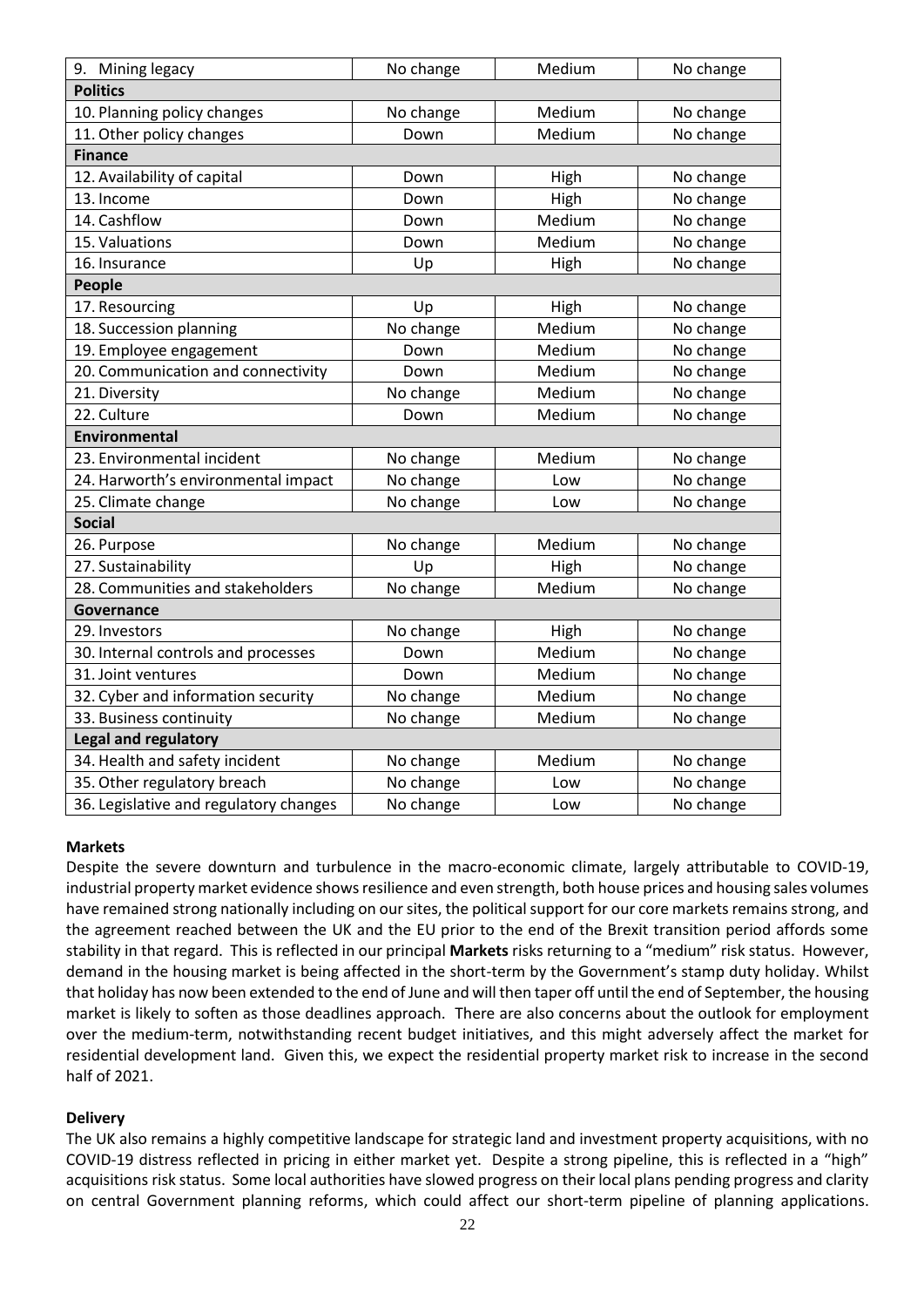That said, at the time of publishing this announcement, it appears that local and mayoral elections will go ahead which may assist with local political stability in some respects. Overall, we have retained a "high" risk status for our planning risk. Our project delivery risk also retains a "high" risk status, reflecting concerns about supply chain pressures attributable to multiple factors, including COVID-19, the recognised skills shortage within the construction industry, and the increased cost of insurance. Our other Delivery category risks remain unchanged, all carrying a "medium" risk status.

## **Politics**

Whilst the macro-political backdrop and local political climate are reflected in our Markets and Delivery risk categories, our Politics category risks are informed by changes in central Government policy. Overall, this category remains largely unchanged.

### **Finance**

There have been reductions in our capital, income and cashflow risks, reflecting strong financial performance and metrics in 2020 including our net debt position and the corresponding headroom in our RCF, rent collections, sales and deferred consideration receipts, and investment property acquisitions, offset to some extent by higher insurance costs and higher headcount costs. That said, our capital and income risks continue to carry "high" risk scores. This reflects persistent economic uncertainty and that expanding our capital sources and increasing the breadth and resilience of our income portfolio, in both cases to support the growth of the business, remain strategic priorities. Our valuations risk, which monitors the risk of deficiencies in the valuation process, has reduced now that material uncertainty clauses have been dropped and we have transaction evidence from the second half of 2020. The insurance risk has been increased to a "high" risk status, reflecting a very challenging 2021 renewal, resulting in markedly higher pricing, material increases in excesses on certain sites and some deterioration in the scope of certain aspects of cover.

## **People**

Our resourcing risk has increased to a "high" risk status, reflecting resource stretch due to COVID-19 in the shortterm and the growth trajectory of the business. Short-term measures have been and continue to be implemented to mitigate the COVID-19 impact whilst longer-term measures will take time to bear fruit. Our other People risks have either remained unchanged or reduced, reflecting the extensive work undertaken to promote internal communication, employee engagement and wellbeing, all of which have been impactful and well received, demonstrated by the positive results from our most recent employee survey.

### **Social**

Our sustainability risk has increased to a "high" risk status reflecting the current and anticipated impact of the climate change agenda on the business (as opposed to the currently low impact of climate change itself which is measured in our Environment risk category) including on project delivery and costs, investor expectations, planning obligations, market demand and, ultimately, valuations. The status of our other Social risks remains unchanged.

Our **Environment**, **Governance** and **Legal and Regulatory** risks remain largely unchanged and no material movements are expected over the next 6 months. They are all "medium" or "low" risks, save for our investors risk which retains a "high" risk status given the current share price discount to EPRA NDV which has narrowed but persists.

The 2020 Annual Report and Financial Statements will include a detailed analysis of the Group's principal risks and uncertainties, reflecting the latest review of the GRR by the Management Board and Board. This analysis will: (A) show the status of each risk, after mitigation; (B) identify movements in risk during 2020 and those forecast in 2021; (C) give examples of the mitigation measures undertaken in 2020 and those planned for 2021; and (D) indicate how each risk category could impact our strategic priorities.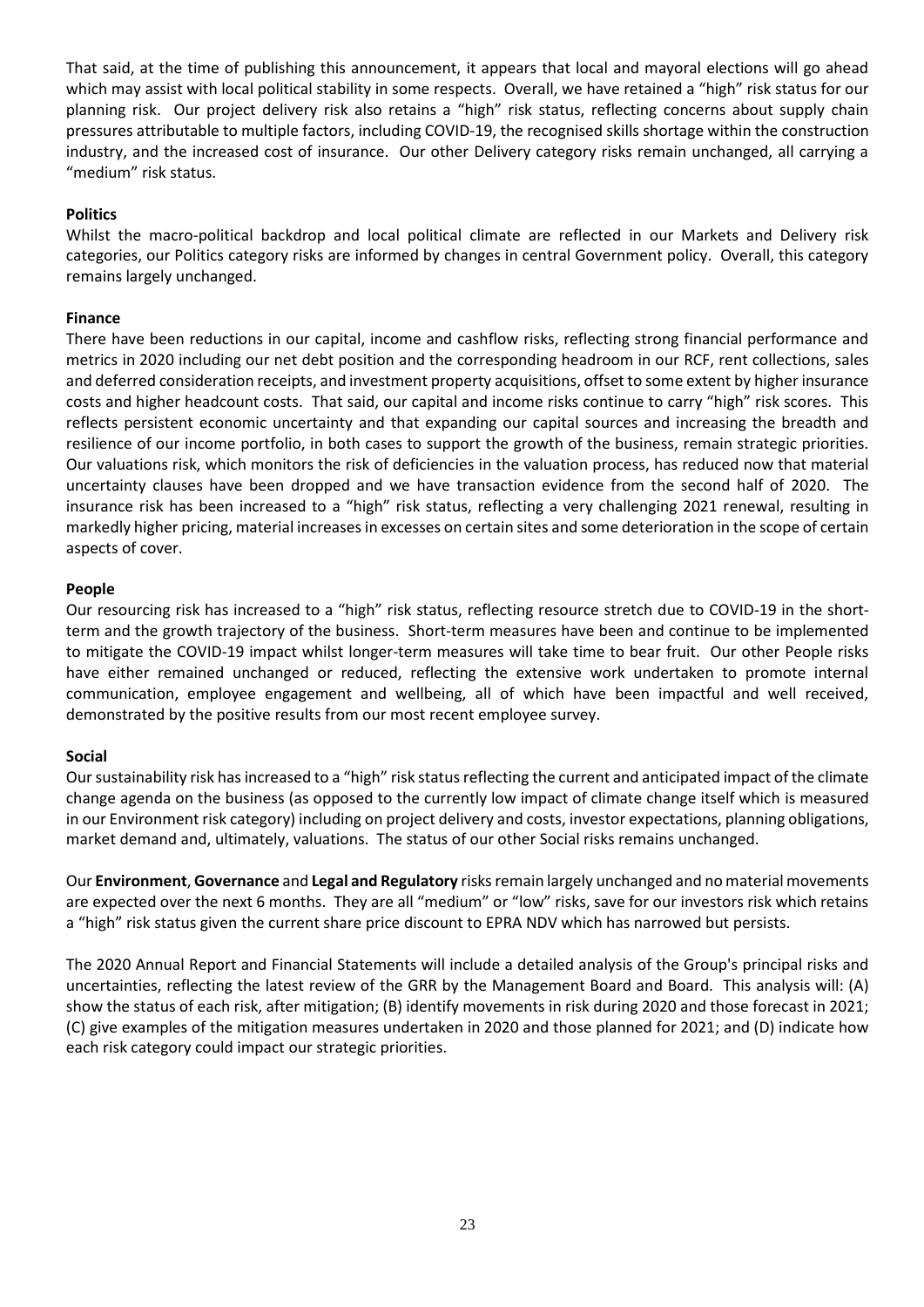## Unaudited Consolidated Income Statement

## for the year ended 31 December 2020

|                                   | <b>Note</b> | <b>Unaudited</b><br>year ended<br>31 December<br>2020<br>£000 | Audited<br>year ended<br>31 December<br>2019<br>£000 |
|-----------------------------------|-------------|---------------------------------------------------------------|------------------------------------------------------|
| Revenue                           | 3           | 70,001                                                        | 85,455                                               |
| Cost of sales                     | 3           | (59, 385)                                                     | (57, 512)                                            |
| <b>Gross profit</b>               | 3           | 10,616                                                        | 27,943                                               |
| Administrative expenses           | 3           | (14, 522)                                                     | (12, 926)                                            |
| Other gains                       | 3           | 31,734                                                        | 9,313                                                |
| Other operating expense           | 3           | (63)                                                          | (69)                                                 |
| <b>Operating profit</b>           | 3           | 27,765                                                        | 24,261                                               |
| Finance costs                     | 4           | (3, 473)                                                      | (2, 775)                                             |
| Finance income                    | 4           | 377                                                           | 368                                                  |
| Share of profit of joint ventures | 9           | 8,655                                                         | 8,449                                                |
| Profit before tax                 |             | 33,324                                                        | 30,303                                               |
| Tax charge                        | 5           | (7, 528)                                                      | (4,823)                                              |
| Profit for the financial year     |             | 25,796                                                        | 25,480                                               |

## **Earnings per share from continuing operations attributable to the owners of**

**the Group during the year**

|                | Note | pence | pence |
|----------------|------|-------|-------|
| <b>Basic</b>   |      | 8.0   | 7.9   |
| <b>Diluted</b> |      | 8.0   | 7.9   |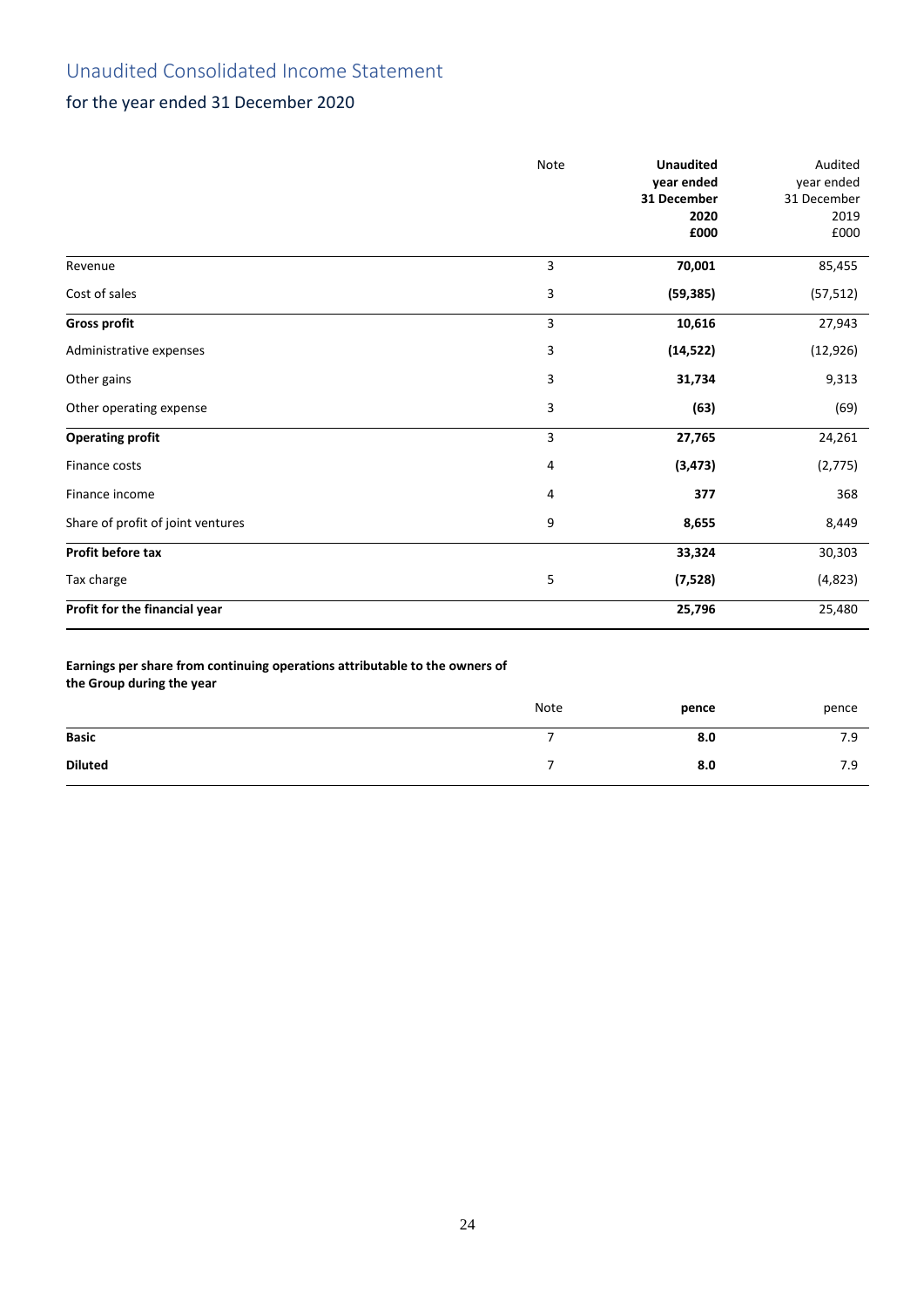# Unaudited Consolidated Statement of Comprehensive Income

## for the year ended 31 December 2020

|                                                                                   | <b>Unaudited</b> | Audited     |
|-----------------------------------------------------------------------------------|------------------|-------------|
|                                                                                   | year ended       | year ended  |
|                                                                                   | 31 December      | 31 December |
|                                                                                   | 2020             | 2019        |
|                                                                                   | £000             | £000        |
| Profit for the financial year                                                     | 25,796           | 25,480      |
| <b>Other comprehensive (expense)/income</b> - items that will not be reclassified |                  |             |
| to profit or loss:                                                                |                  |             |
| Net actuarial loss in Blenkinsopp Pension scheme                                  | (339)            | (430)       |
| Revaluation of Group occupied property                                            | 48               |             |
| Deferred tax on other comprehensive expense items                                 | 115              | 149         |
| <b>Other comprehensive expense</b> - items that may be reclassified to profit or  |                  |             |
| loss:                                                                             |                  |             |
| Fair value of financial instruments                                               | (267)            | (449)       |
| Total other comprehensive expense                                                 | (443)            | (730)       |
| Total comprehensive income for the year                                           | 25,353           | 24,750      |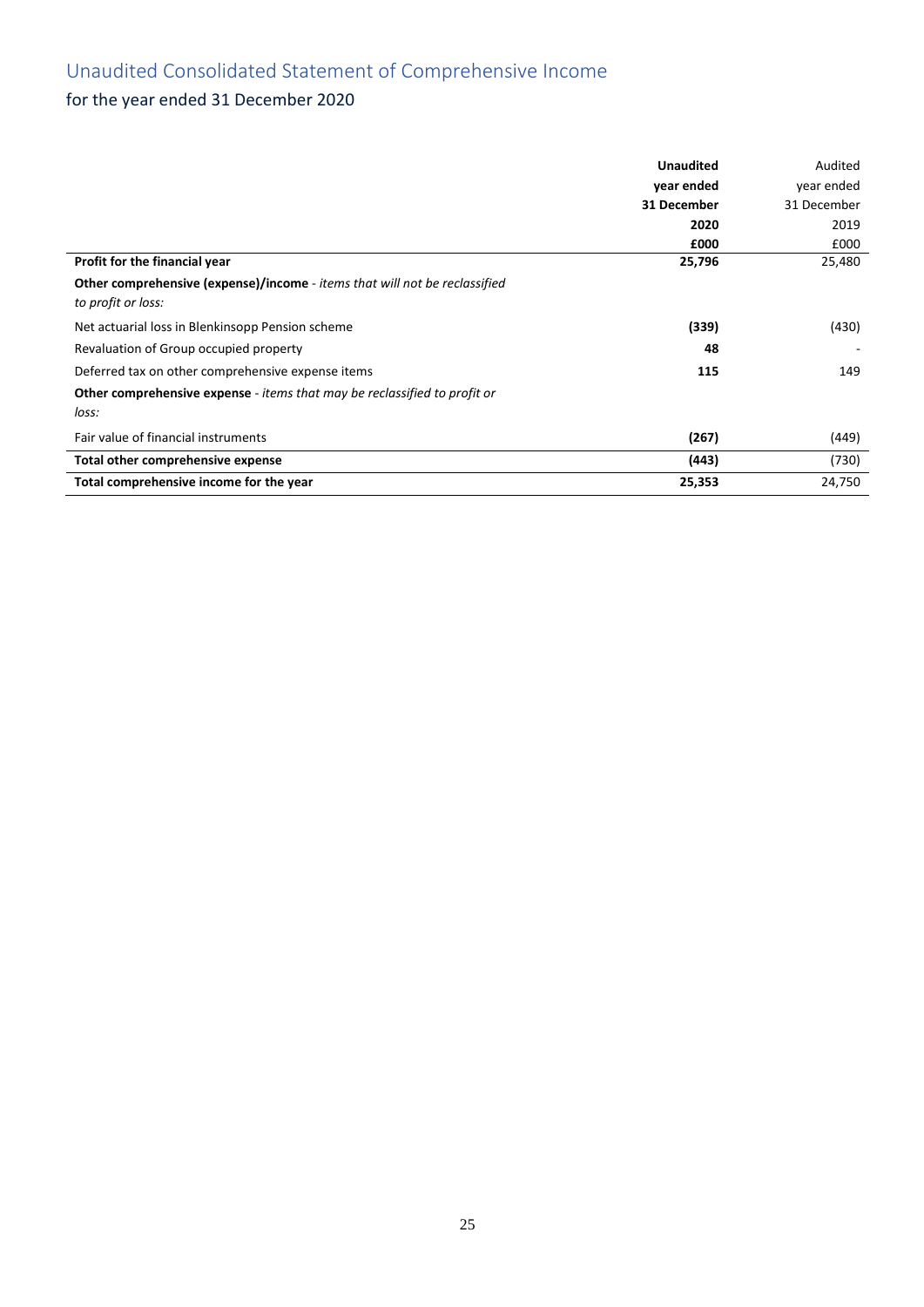## Unaudited Consolidated Balance Sheet

as at 31 December 2020

|                                    |      | <b>Unaudited</b>  | Audited           |
|------------------------------------|------|-------------------|-------------------|
|                                    |      | as at 31 December | as at 31 December |
|                                    | Note | 2020<br>£000      | 2019<br>£000      |
| <b>ASSETS</b>                      |      |                   |                   |
| <b>Non-current assets</b>          |      |                   |                   |
| Property, plant and equipment      |      | 1,007             | 1,050             |
| Right of use assets                |      | 170               | 122               |
| Trade receivables                  |      |                   | 12,754            |
| Investment properties              | 8    | 373,079           | 293,840           |
|                                    | 9    |                   |                   |
| Investment in joint ventures       |      | 25,316            | 33,072            |
|                                    |      | 399,572           | 340,838           |
| <b>Current assets</b>              |      |                   |                   |
| Inventories                        | 11   | 182,666           | 205,900           |
| Trade and other receivables        |      | 56,441            | 46,455            |
| Assets classified as held for sale | 12   | 7,594             | 11,252            |
| Cash                               |      | 12,710            | 11,833            |
|                                    |      | 259,411           | 275,440           |
| <b>Total assets</b>                |      | 658,983           | 616,278           |
| <b>LIABILITIES</b>                 |      |                   |                   |
| <b>Current liabilities</b>         |      |                   |                   |
| Borrowings                         | 13   |                   | (2,842)           |
| Trade and other payables           |      | (66, 486)         | (56, 608)         |
| Lease liability                    |      | (77)              | (58)              |
| <b>Current tax liabilities</b>     |      | (209)             | (2, 725)          |
|                                    |      | (66, 772)         | (62, 233)         |
| <b>Net current assets</b>          |      | 192,639           | 213,207           |
|                                    |      |                   |                   |
| <b>Non-current liabilities</b>     |      |                   |                   |
| Borrowings                         | 13   | (83, 882)         | (79, 902)         |
| Trade and other payables           |      | (1, 954)          | (1, 200)          |
| Lease liability                    |      | (102)             | (70)              |
| Derivative financial instruments   |      | (826)             | (558)             |
| Deferred income tax liabilities    |      | (15, 767)         | (7, 765)          |
| Retirement benefit obligations     |      | (968)             | (771)             |
|                                    |      | (103, 499)        | (90, 266)         |
| <b>Total liabilities</b>           |      | (170, 271)        | (152, 499)        |
| <b>Net assets</b>                  |      | 488,712           | 463,779           |
| <b>SHAREHOLDERS' EQUITY</b>        |      |                   |                   |
| <b>Capital and reserves</b>        |      |                   |                   |
| Called up share capital            | 14   | 32,253            | 32,191            |
| Share premium account              |      | 24,567            | 24,359            |
| Fair value reserve                 |      | 132,833           | 116,121           |
| Capital redemption reserve         |      | 257               | 257               |
| Merger reserve                     |      | 45,667            | 45,667            |
| Investment in own shares           |      | (73)              | (67)              |
| Retained earnings                  |      | 227,412           | 219,771           |
| Current year profit                |      | 25,796            | 25,480            |
| Total shareholders' equity         |      | 488,712           | 463,779           |
|                                    |      |                   |                   |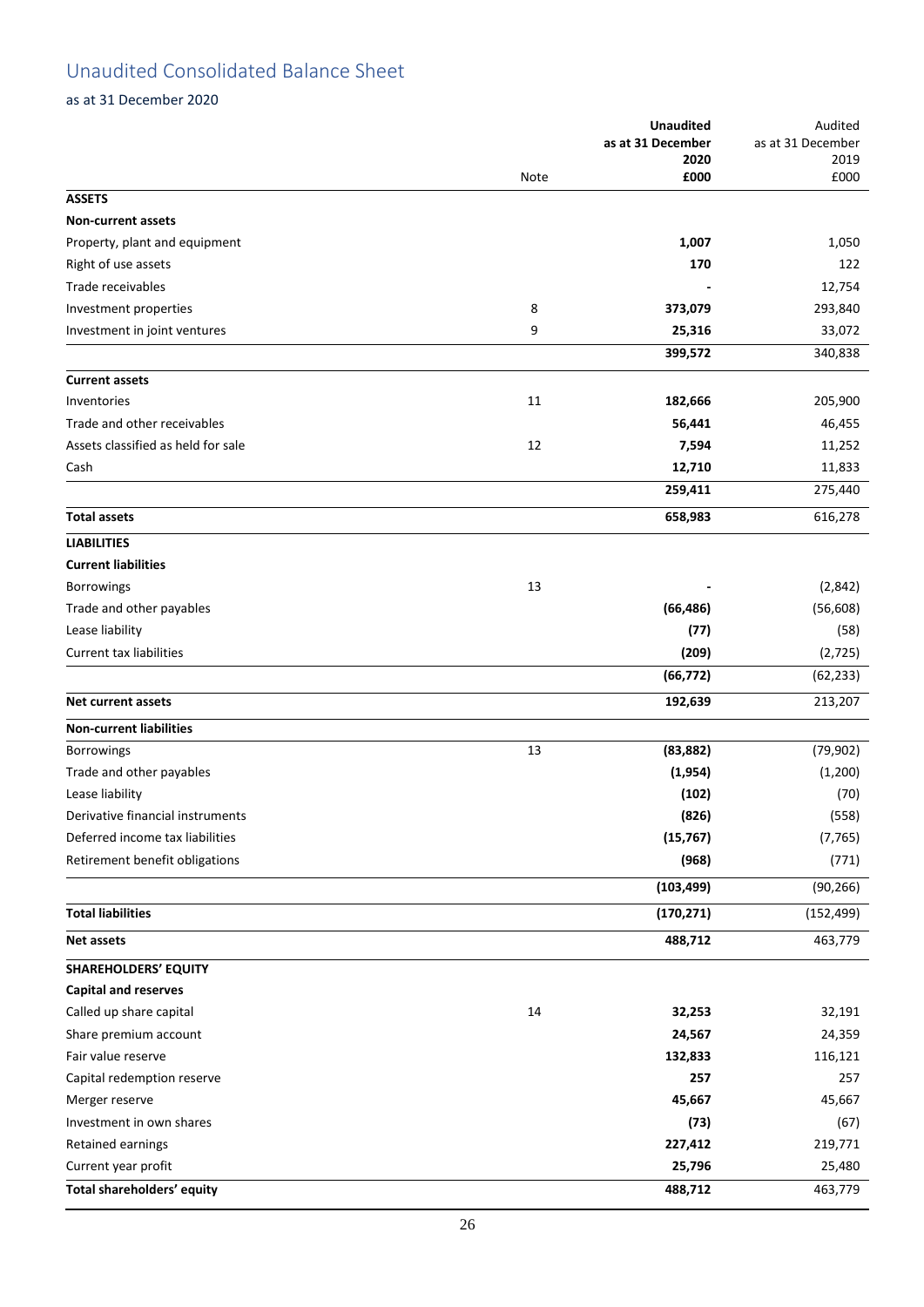|                                                                                   | Called up        |                          |                          |                          |                                  | Capital Investment           |                      |                 |
|-----------------------------------------------------------------------------------|------------------|--------------------------|--------------------------|--------------------------|----------------------------------|------------------------------|----------------------|-----------------|
|                                                                                   | share<br>capital | Share<br>premium         | <b>Merger</b><br>reserve | reserve                  | Fair value redemption<br>reserve | in own<br>shares             | Retained<br>earnings | Total<br>equity |
|                                                                                   | £000             | £000                     | £000                     | £000                     | £000                             | £000                         | £000                 | £000            |
| <b>Balance at 1 January 2019</b><br>(audited)                                     | 32,150           | 24,351                   | 45,667                   | 118,563                  | 257                              | (194)                        | 221,142              | 441,936         |
| Profit for the financial year                                                     |                  |                          |                          |                          |                                  |                              | 25,480               | 25,480          |
| Fair value gains                                                                  |                  |                          |                          | 10,090                   |                                  |                              | (10,090)             |                 |
| Transfer of unrealised gains on<br>disposal of properties                         |                  |                          |                          | (12, 532)                |                                  |                              | 12,532               |                 |
| <b>Other comprehensive</b><br>(expense)/income:                                   |                  |                          |                          |                          |                                  |                              |                      |                 |
| Actuarial loss in Blenkinsopp pension<br>Scheme                                   |                  |                          |                          |                          |                                  |                              | (430)                | (430)           |
| Fair value of financial instruments                                               |                  |                          |                          |                          |                                  |                              | (449)                | (449)           |
| Deferred tax on other comprehensive<br>(expense)/income items                     |                  |                          |                          |                          |                                  |                              | 149                  | 149             |
| <b>Total comprehensive</b><br>(expense)/income for year ended 31<br>December 2019 | $\blacksquare$   | $\blacksquare$           | $\blacksquare$           | (2, 442)                 | $\overline{\phantom{a}}$         | $\overline{\phantom{a}}$     | 27,192               | 24,750          |
| <b>Transaction with owners:</b>                                                   |                  |                          |                          |                          |                                  |                              |                      |                 |
| Share-based payments                                                              |                  |                          |                          |                          |                                  | 127                          | (71)                 | 56              |
| Dividends paid                                                                    |                  |                          |                          |                          |                                  |                              | (3,012)              | (3,012)         |
| Share issue                                                                       | 41               | 8                        |                          |                          |                                  | $\qquad \qquad \blacksquare$ |                      | 49              |
| <b>Balance at 31 December 2019</b><br>(audited)                                   | 32,191           | 24,359                   | 45,667                   | 116,121                  | 257                              | (67)                         | 245,251              | 463,779         |
| Profit for the financial year                                                     | $\overline{a}$   | $\overline{\phantom{a}}$ | $\blacksquare$           | $\overline{\phantom{a}}$ | $\overline{\phantom{a}}$         | $\overline{\phantom{a}}$     | 25,796               | 25,796          |
| Fair value gains                                                                  |                  |                          | $\overline{\phantom{a}}$ | 35,658                   |                                  | $\overline{\phantom{a}}$     | (35, 658)            |                 |
| Transfer of unrealised gains on<br>disposal of properties                         |                  |                          |                          | (18,994)                 |                                  |                              | 18,994               |                 |
| <b>Other comprehensive</b><br>(expense)/income:                                   |                  |                          |                          |                          |                                  |                              |                      |                 |
| Actuarial loss in Blenkinsopp pension<br>scheme                                   |                  |                          |                          |                          |                                  |                              | (339)                | (339)           |
| Revaluation of Group occupied<br>property                                         |                  |                          |                          | 48                       |                                  |                              |                      | 48              |
| Fair value of financial instruments                                               |                  |                          |                          |                          |                                  |                              | (267)                | (267)           |
| Deferred tax on other comprehensive<br>(expense)/income items                     |                  |                          |                          |                          |                                  |                              | 115                  | 115             |
| Total comprehensive income for year<br>ended 31 December 2020                     |                  |                          | $\overline{\phantom{a}}$ | 16,712                   |                                  |                              | 8,641                | 25,353          |
| <b>Transaction with owners:</b>                                                   |                  |                          |                          |                          |                                  |                              |                      |                 |
| Share-based payments                                                              |                  |                          |                          |                          |                                  | (6)                          | 393                  | 387             |
| Dividends paid                                                                    |                  |                          |                          |                          |                                  |                              | (1,077)              | (1,077)         |
| Share issue                                                                       | 62               | 208                      |                          |                          |                                  |                              |                      | 270             |
| Balance at 31 December 2020<br>(unaudited)                                        | 32,253           | 24,567                   | 45,667                   | 132,833                  | 257                              | (73)                         | 253,208              | 488,712         |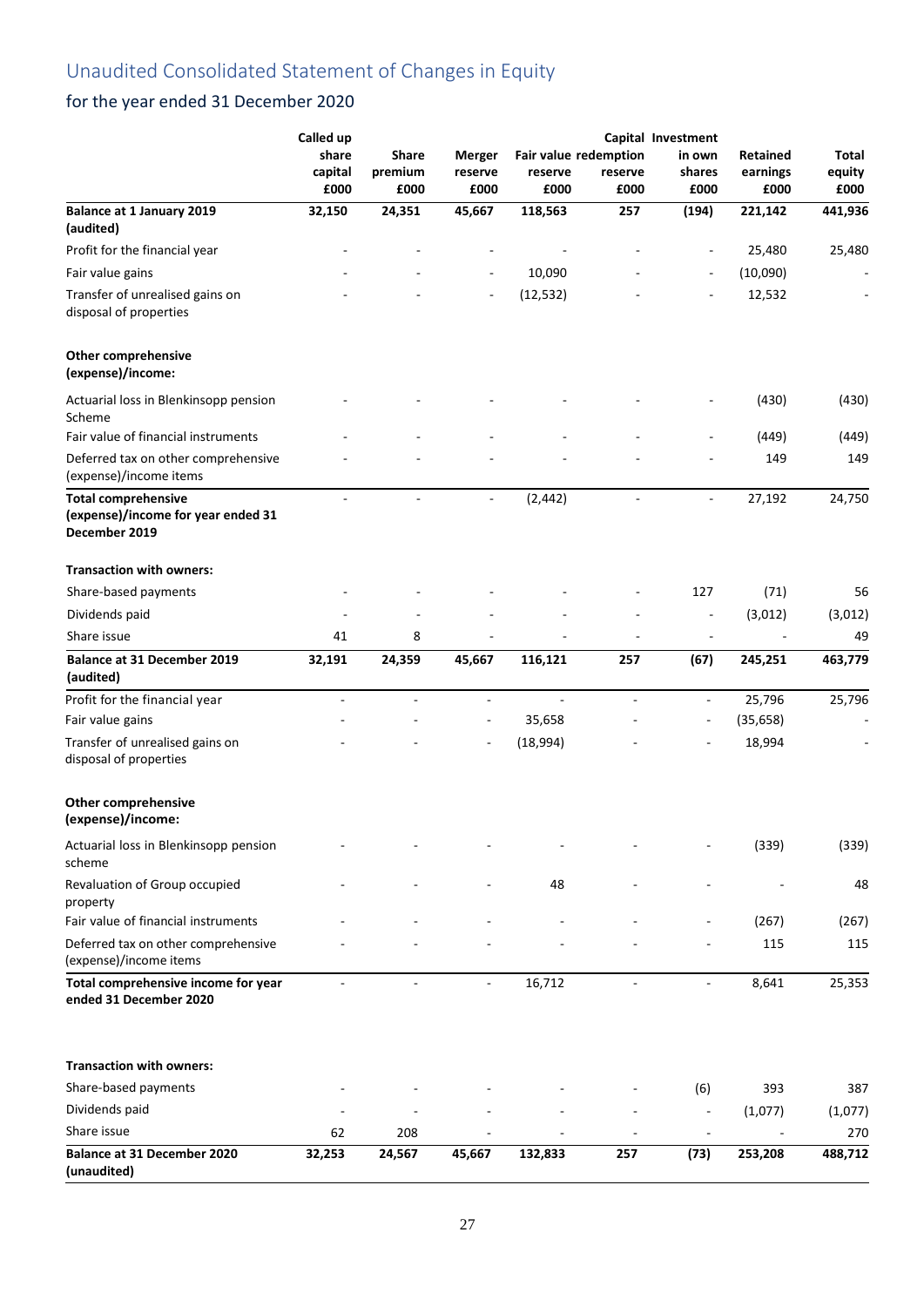## Unaudited Statement of Cash Flows

## for the year ended 31 December 2020

|                                                                                                |      | <b>Unaudited</b> | Audited               |
|------------------------------------------------------------------------------------------------|------|------------------|-----------------------|
|                                                                                                |      | year ended 31    | year ended 31         |
|                                                                                                | Note | December 2020    | December 2019<br>£000 |
| Cash flows from operating activities                                                           |      | £000             |                       |
| Profit before tax for the year                                                                 |      | 33,324           | 30,303                |
| Net finance costs                                                                              |      | 3,096            | 2,407                 |
| Other gains                                                                                    |      | (31, 734)        | (9,313)               |
| Share of profit of joint ventures                                                              | 9    | (8,655)          | (8, 449)              |
| Share based transactions <sup>(1)</sup>                                                        |      | 618              | (19)                  |
| Depreciation of property, plant and equipment and right of use assets                          |      | 285              | 139                   |
| Pension contributions in excess of charge                                                      |      | (140)            | (120)                 |
|                                                                                                |      |                  |                       |
| Operating cash (outflow)/inflow before movements in working capital<br>Decrease in inventories |      | (3,206)          | 14,948                |
|                                                                                                |      | 19,385           | 2,161                 |
| Decrease in receivables                                                                        |      | 2,768            | 7,490                 |
| Increase in payables                                                                           |      | 6,830            | 4,953                 |
| Cash generated from operations                                                                 |      | 25,777           | 29,552                |
| Interest paid                                                                                  |      | (2,924)          | (2, 337)              |
| Corporation tax paid                                                                           |      | (2, 127)         | (1)                   |
| Cash generated from operating activities                                                       |      | 20,726           | 27,214                |
| Cash flows from investing activities                                                           |      |                  |                       |
| Interest received                                                                              |      | 377              | 368                   |
| Investment in joint ventures                                                                   | 9    | (289)            | (2,592)               |
| Distributions from joint ventures                                                              | 9    | 8,930            | 3,799                 |
| Acquisition of group of assets                                                                 | 10   | (4,092)          |                       |
| Net proceeds from disposal of investment properties, assets held for sale and<br>overages      |      | 27,651           | 18,108                |
| Expenditure on investment properties and assets held for sale                                  |      | (51, 987)        | (49, 574)             |
| Expenditure on property, plant and equipment                                                   |      | (115)            | (352)                 |
| Cash used in investing activities                                                              |      | (19, 525)        | (30, 243)             |
| Cash flows from financing activities                                                           |      |                  |                       |
| Net proceeds from issue of ordinary shares                                                     |      | 237              | 49                    |
| Repayment of bank loans                                                                        | 13   | (78,000)         | (15,000)              |
| Proceeds from bank loans                                                                       | 13   | 82,000           | 32,000                |
| Repayment of other loans                                                                       |      | (2, 932)         | (7,669)               |
| Loan arrangement fees                                                                          |      | (479)            | (62)                  |
| Payment in respect of leases                                                                   |      | (73)             | (39)                  |
| Dividends paid                                                                                 |      | (1,077)          | (3,012)               |
| Cash (used)/generated from financing activities                                                |      | (324)            | 6,267                 |
| Increase in cash                                                                               |      | 877              | 3,238                 |
|                                                                                                |      |                  |                       |
| At 1 January                                                                                   |      | 11,833           | 8,595                 |
| Increase in cash                                                                               |      | 877              | 3,238                 |
| At 31 December                                                                                 |      | 12,710           | 11,833                |

(1) Share based transactions reflect the non-cash expenses relating to share based payments included within the income statement.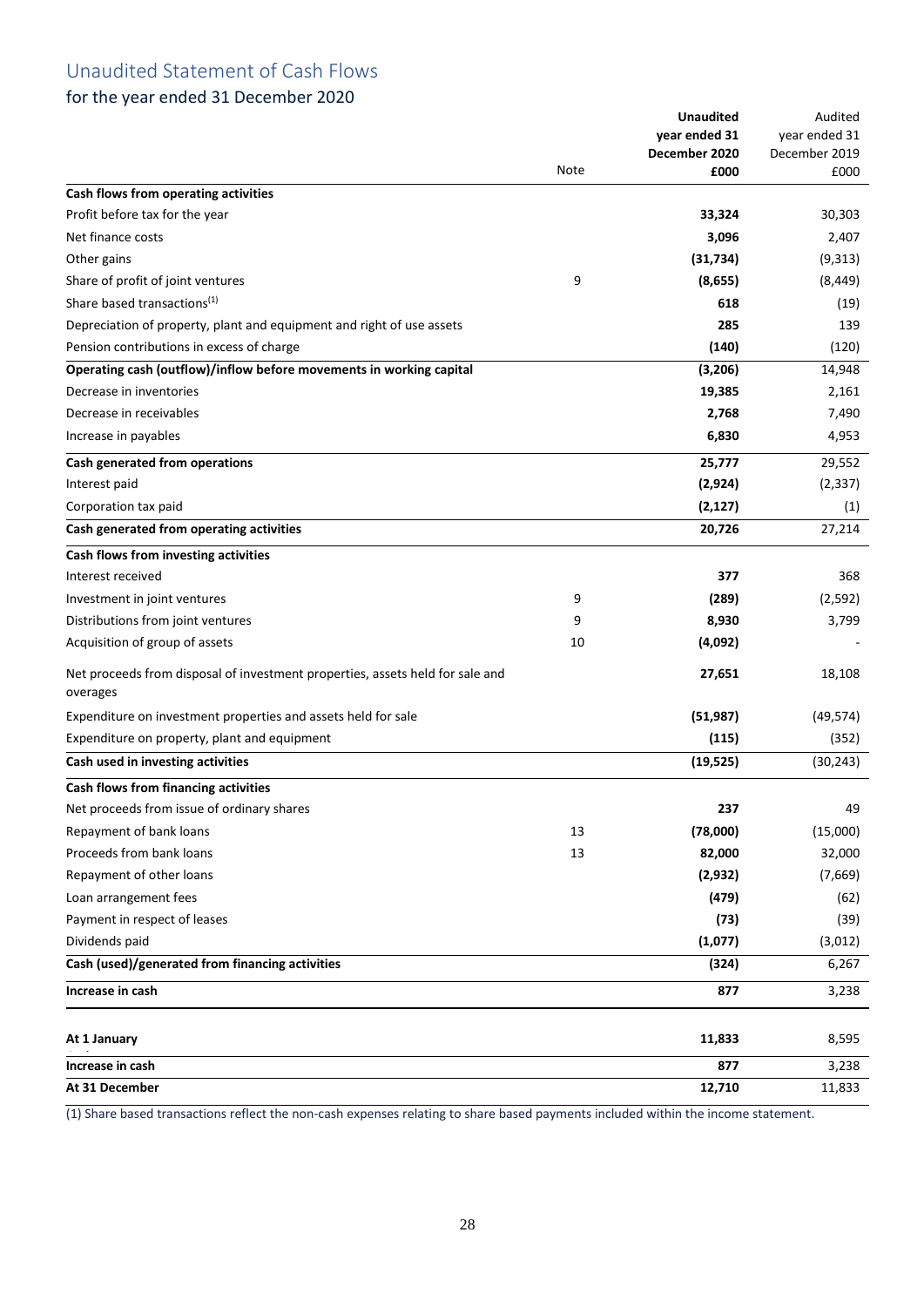## for the year ended 31 December 2020

## **1. Accounting policies**

The principal accounting policies adopted in the preparation of this unaudited consolidated financial information are set out below. These policies have been consistently applied to all of the years presented, unless otherwise stated.

#### **General information**

Harworth Group plc, company number 02649340, (the "Company") is a company, limited by shares, incorporated and domiciled in the UK. The address of its registered office is Advantage House, Poplar Way, Catcliffe, Rotherham, South Yorkshire, S60 5TR.

The Company is a public company listed on the London Stock Exchange.

#### **Basis of preparation**

The preliminary results for the Company and its subsidiaries (the "Group") for the year ended 31 December 2020 are unaudited. The financial information set out in this announcement does not constitute the Group's financial statements for the year ended 31 December 2020 or 31 December 2019 as defined by Section 434 of the Companies Act 2006.

The financial information for the year ended 31 December 2019 is derived from the statutory accounts for that year which have been delivered to the Registrar of Companies. The previous auditors, PricewaterhouseCoopers LLP, reported on those accounts and their report was unqualified, did not contain an emphasis of matter paragraph and did not contain any statement under Section 498 (2) or (3) of the Companies Act 2006.

The statutory accounts for the year ended 31 December 2020 will be finalised on the basis of the financial information presented by the Directors in these preliminary results and will be delivered to the Registrar of Companies following the Annual General Meeting of Harworth Group plc.

### **Going Concern**

These financial statements are prepared on the basis that the Group is a going concern. In forming its opinion as to going concern, the Board prepares forecasts based upon its assumptions with particular consideration to the key risks and uncertainties as summarised in the 'Principle Risks and Uncertainties' section, as well as taking into account available borrowing facilities. The going concern period assessed is until June 2022 which has been selected as it can be projected with a good degree of expected accuracy and covers a complete period of reporting under the Revolving Credit Facility. The Group traded well throughout 2020 and COVID-19. Capital was prioritised on sites with sales during the year, sales of strategic and non-core land have continued and new lettings have been secured on properties. Discretionary overhead expenditure was reduced where possible. This aligns with our existing strategy to manage cashflows to fund our development spend and acquisition activity. In April 2020, RBS and Santander agreed to increase the limit of the Revolving Credit Facility to £130m and provided greater flexibility in covenants for part of the going concern period. Based on these considerations, together with available market information and the Directors' knowledge and experience of the Group's property portfolio and markets, the Directors considered it appropriate to adopt a going concern basis of accounting in the preparation of this financial information.

Other than as set out below the same accounting policies and methods of computation have been followed as in the latest published audited accounts for the year ended 31 December 2019, which are available on the Group's website at harworthgroup.com.

### *Changes in accounting policy and disclosures*

### (a) New standards, amendments and interpretations

A number of new standards and amendments to standards and interpretations will be effective for annual periods beginning on or after 1 January 2020 and have not been applied in preparing this preliminary financial information. None of these have a significant effect on the financial statements of the Group.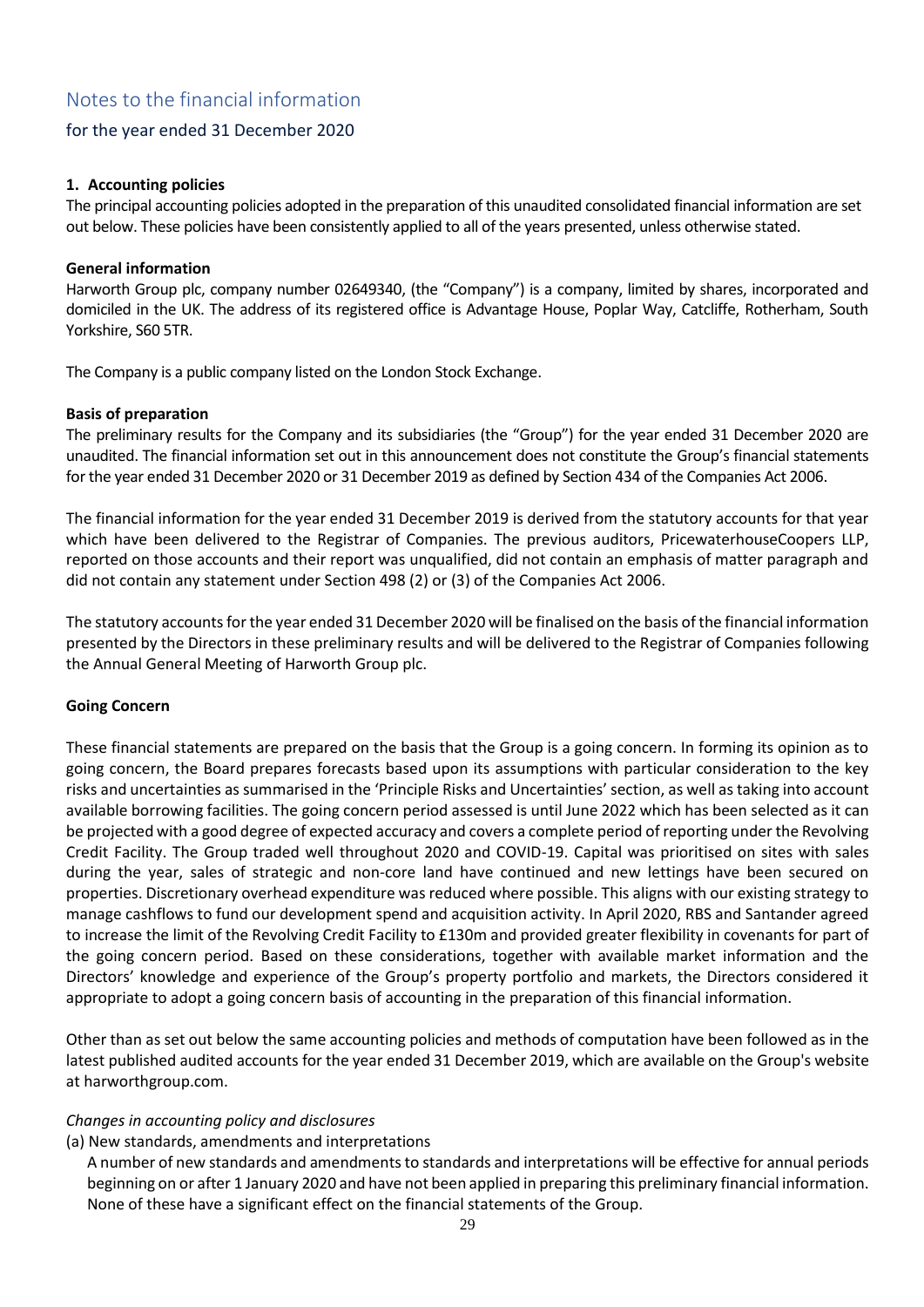## (b) New standards, amendments and interpretations not yet adopted

 A number of new standards and amendments to standards and interpretations are effective for annual periods beginning on or after 1 January 2021 and have not been applied in preparing this preliminary financial information. None of these are expected to have a significant effect on the financial statements of the Group.

### **Estimates and judgements**

The significant judgements made by management in applying the Group`s accounting policies and the key sources of estimation were the same as those that applied to the latest published audited accounts for the year ended 31 December 2019. There have been no significant changes for the year ended 31 December 2020.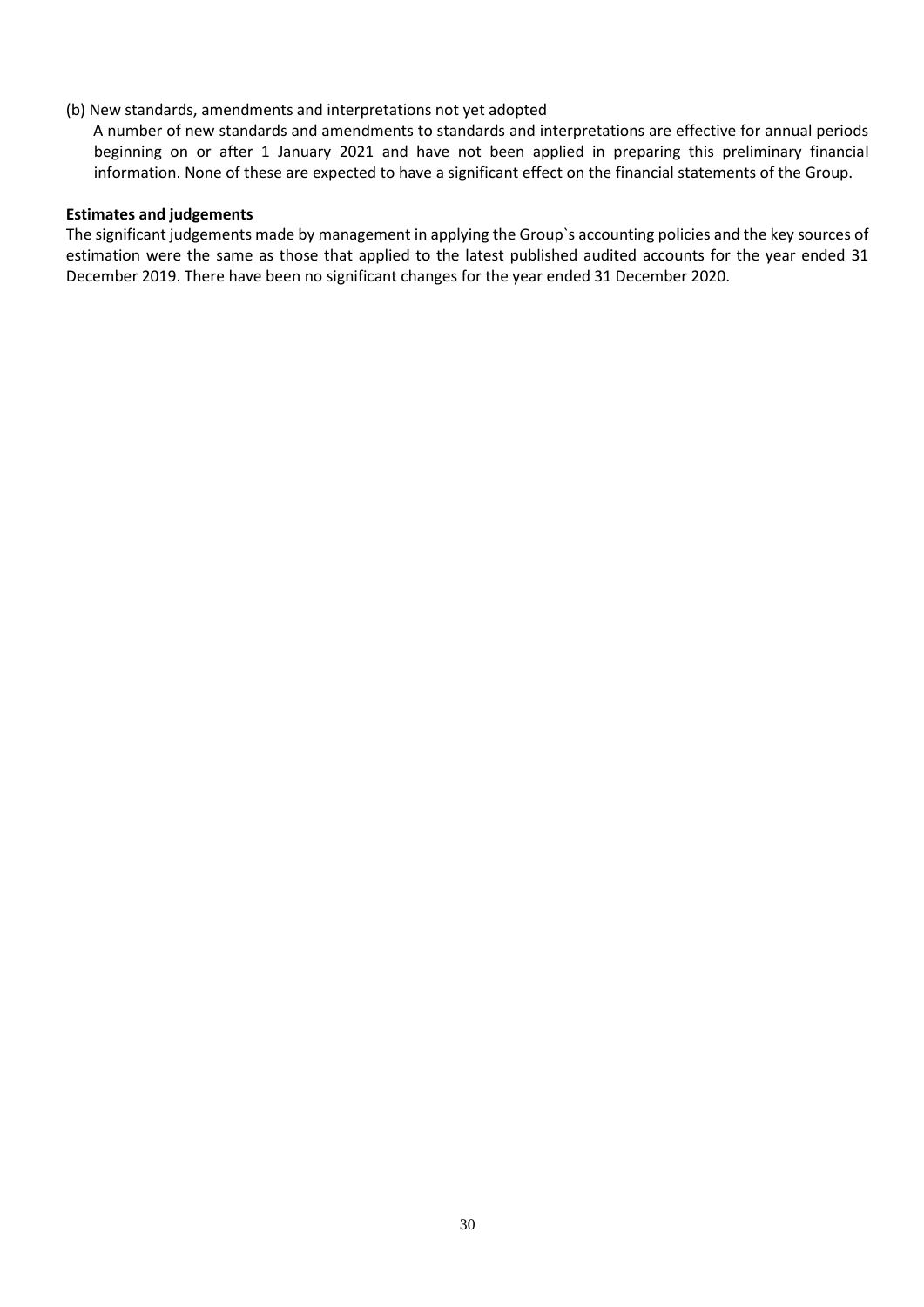## **2. Alternative Performance Measures ("APMs")**

## **Introduction**

The Group has applied the December 2019 European Securities and Markets Authority ("ESMA") guidance on APMs and the November 2017 Financial Reporting Council ("FRC") corporate thematic review of APMs in these results. An APM is a financial measure of historical or future financial performance, position or cash flows of the Group which is not a measure defined or specified in IFRS.

## **Overview of our use of APMs**

The Directors believe that APMs assist in providing additional useful information on the underlying trends, performance and position of the Group. APMs assist our stakeholder users of the accounts, particularly equity and debt investors, through the comparability of information. APMs are used by the Directors and management, both internally and externally, for performance analysis, strategic planning, reporting and incentive-setting purposes.

APMs are not defined by IFRS and therefore may not be directly comparable with other companies' APMs, including peers in the real estate industry. APMs should be considered in addition to, and are not intended to be a substitute for, or superior to, IFRS measurements.

## **The derivations of our APMs and their purpose**

The primary differences between IFRS statutory amounts and the APMs that we use are as follows:

- 1. Capturing all sources of value creation Under IFRS, the revaluation movement in development properties and assets held for sale which are held in inventory, is not included in the balance sheet. Also, overages are not recognised in the balance sheet until they are highly probable. These movements, which are verified by BNP Paribas and Savills (independent external property valuers), are included within our APMs;
- 2. Recategorising income statement amounts Under IFRS, the grouping of amounts, particularly within gross profit and other gains, does not clearly allow Harworth to demonstrate the value creation through its business model. In particular, the statutory grouping does not distinguish value gains (being realised profits from the sales of properties and unrealised profits from property value movements) from the ongoing profitability of the business which is less susceptible to movements in the property cycle. Finally, the Group includes profits from joint ventures within our APMs as our joint ventures conduct similar operations to Harworth, albeit in different ownership structures; and
- 3. Comparability with industry peers Harworth discloses some APMs which are European Public Real Estate Association ("EPRA") measures as these are a set of standard disclosures for the property industry and thus aid comparability for our stakeholder users.

### **New EPRA APMs**

In October 2019, EPRA published new best practice recommendations (BPR) for financial disclosures by public real estate companies. The BPR introduced three new measures of net asset value; EPRA net tangible assets (NTA), EPRA net reinvestment value (NRV) and EPRA net disposal value (NDV). The Group has adopted these new guidelines from 1 January 2020 and considers EPRA NDV to be the most relevant of these new measures and therefore this now acts as our primary measure of net asset value replacing EPRA NNNAV. Total return, another of our key APMs, is now calculated based upon EPRA NDV rather than EPRA NNNAV.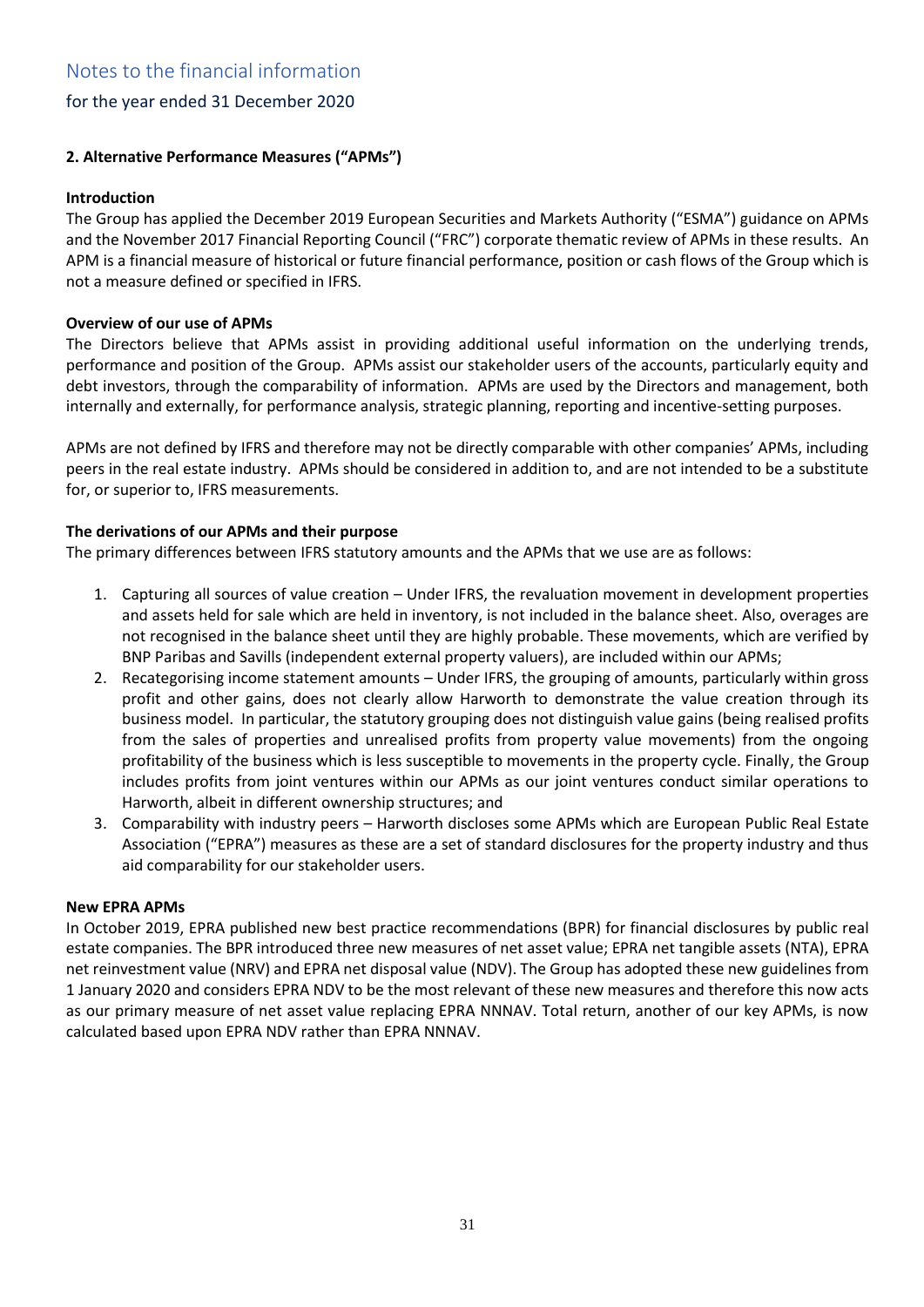## **2. Alternative Performance Measures (continued)**

## **Our key APMs**

The key APMs that the Group focuses on are as follows:

- Total return The movement in EPRA NDV plus dividends per share paid in the year expressed as a percentage of opening EPRA NDV per share
- EPRA NDV per share –EPRA NDV divided by the number of shares in issue less shares held by the Employee Benefit Trust
- Value gains These are the realised profits from the sales of properties and unrealised profits from property value movements including joint ventures and the mark to market movement on development properties, assets held for sale and overages
- Profit excluding value gains Property net rental, royalty and fee income, net of running costs of the business which represents the underlying profitability of the business not reliant on property value gains or profits from the sales of development and investment properties
- Net loan to portfolio value Group debt net of cash held expressed as a percentage of portfolio value

## **Changes to APMs**

The APMs have been changed for the inclusion of the new EPRA net asset value measures described above and the EPRA NDV per share growth metric has been replaced with EPRA NDV per share. Other than these changes, the Group's APMs have been defined, calculated and used on a consistent basis. The previously reported EPRA measures of net assets are also included below for comparative purposes.

|                                                       |                         |                         |                         |                           | 31 December 2020         |
|-------------------------------------------------------|-------------------------|-------------------------|-------------------------|---------------------------|--------------------------|
|                                                       | <b>EPRA NDV</b><br>£000 | <b>EPRA NTA</b><br>£000 | <b>EPRA NRV</b><br>£000 | <b>EPRA NNNAV</b><br>£000 | <b>EPRA NAV</b><br>£000  |
| Net assets attributable to shareholders               | 488,712                 | 488,712                 | 488,712                 | 488,712                   | 488,712                  |
| Cumulative unrealised gains on development properties | 29,848                  | 29,848                  | 29,848                  | 29,848                    | 29,848                   |
| Cumulative unrealised gains on assets held for sale   | 775                     | 775                     | 775                     | 775                       | 775                      |
| Cumulative unrealised gains on overages               | 3,000                   | 3,000                   | 3,000                   | 3,000                     | 3,000                    |
| Deferred tax liabilities (IFRS)                       |                         | 15,767                  | 15,767                  |                           | 15,767                   |
| Notional deferred tax on unrealised gains             | (6,388)                 |                         |                         | (6, 388)                  | $\overline{\phantom{a}}$ |
| Deferred tax liabilities @50%                         |                         | (11,078)                |                         |                           |                          |
| Mark to market valuation of financial instruments     |                         | 826                     | 826                     |                           | 826                      |
| <b>Purchaser costs</b>                                |                         |                         | 42,973                  |                           |                          |
| Net assets used in per share calculation              | 515,947                 | 527,850                 | 581,901                 | 515,947                   | 538,928                  |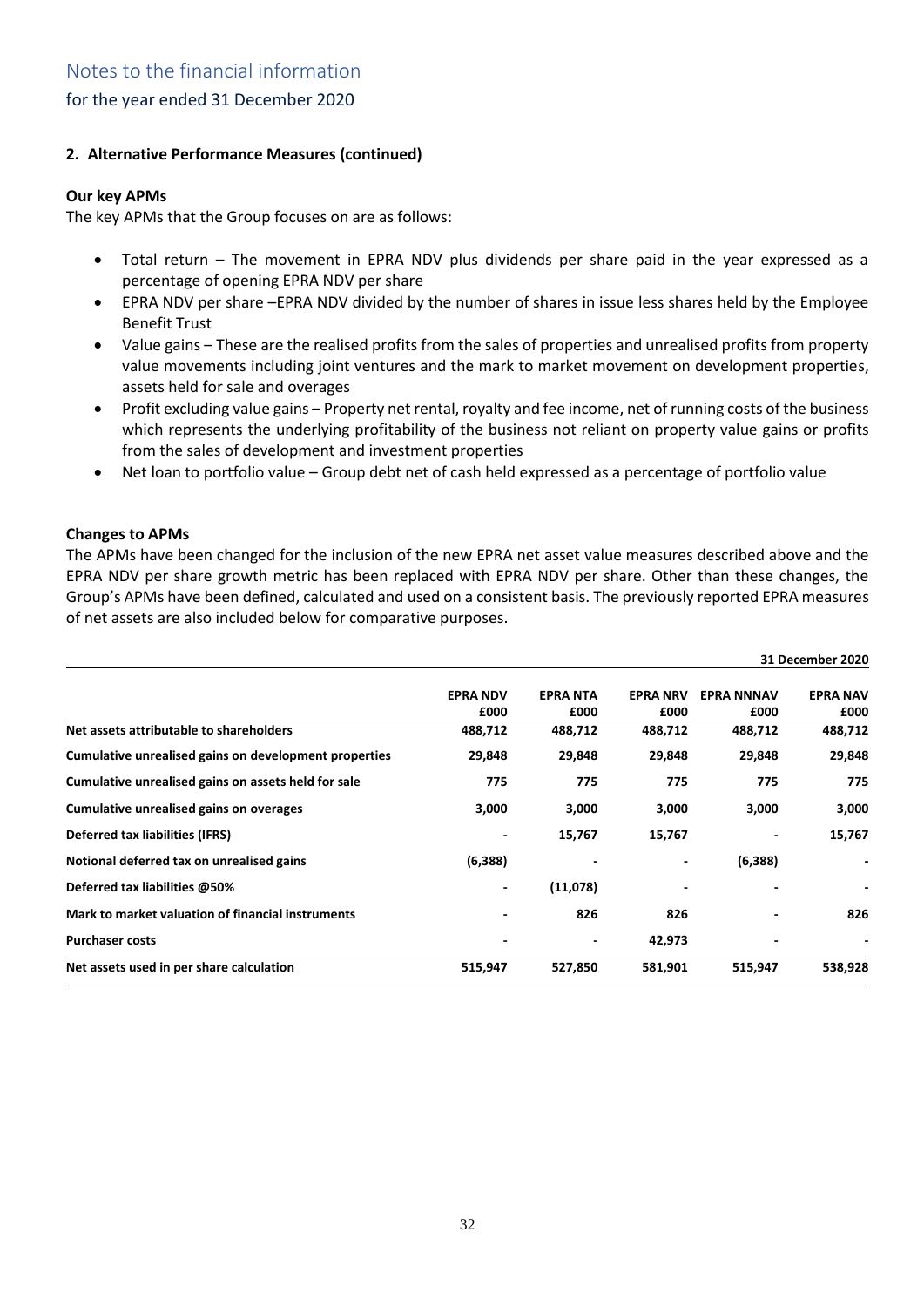## **2. Alternative Performance Measures (continued)**

|                                                       |                 |          |                 |            | 31 December 2019         |
|-------------------------------------------------------|-----------------|----------|-----------------|------------|--------------------------|
|                                                       | <b>EPRA NDV</b> | EPRA NTA | <b>EPRA NRV</b> | EPRA NNNAV | <b>EPRA NAV</b>          |
|                                                       | £000            | £000     | £000            | £000       | £000                     |
| Net assets attributable to shareholders               | 463,779         | 463,779  | 463,779         | 463,779    | 463,779                  |
| Cumulative unrealised gains on development properties | 40,135          | 40,135   | 40,135          | 40,135     | 40,135                   |
| Cumulative unrealised gains on assets held for sale   | 584             | 584      | 584             | 584        | 584                      |
| Cumulative unrealised gains on overages               | 3,566           | 3,566    | 3,566           | 3,566      | 3,566                    |
| Deferred tax liabilities (IFRS)                       |                 | 7,765    | 7,765           |            | 7,765                    |
| Notional deferred tax on unrealised gains             | (7, 529)        |          | ٠               | (7, 529)   | $\overline{\phantom{a}}$ |
| Deferred tax liabilities @50%                         |                 | (7,647)  |                 |            |                          |
| Mark to market valuation of financial instruments     |                 | 558      | 558             |            | 558                      |
| <b>Purchaser costs</b>                                |                 |          | 40,691          |            |                          |
| Net assets used in per share calculation              | 500,535         | 508,740  | 557,078         | 500,535    | 516,387                  |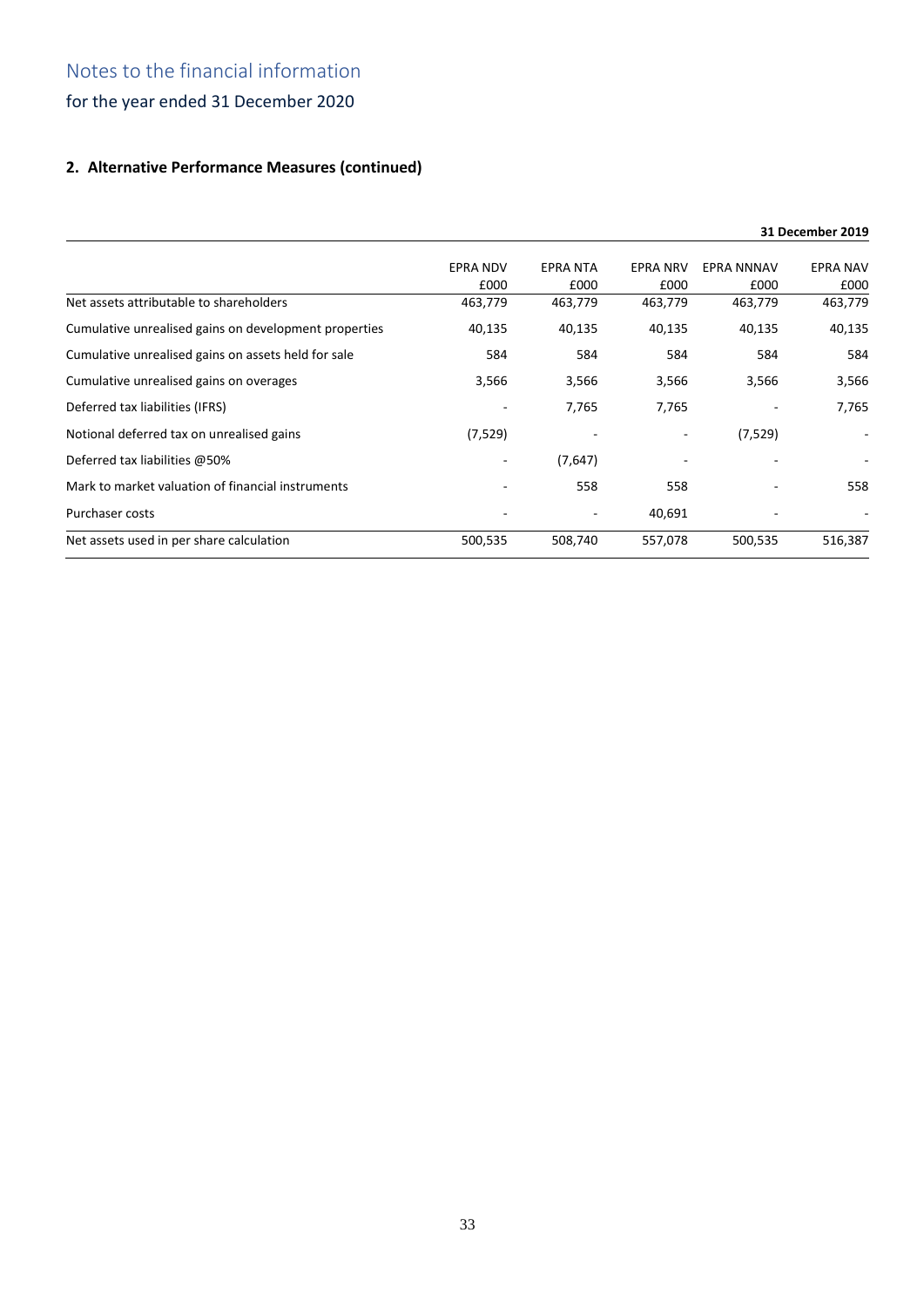## for the year ended 31 December 2020

## **Reconciliation of APMs**

Set out below is a reconciliation of the APMs used in these results to the statutory measures.

## **1) Reconciliation to statutory measures**

|                                                                                 |      | <b>Unaudited</b><br>year ended<br>31 December<br>2020 | Audited<br>year ended<br>31 December<br>2019 |
|---------------------------------------------------------------------------------|------|-------------------------------------------------------|----------------------------------------------|
| a. Revaluations gains                                                           | Note | £000                                                  | £000                                         |
| Increase in fair value of investment properties                                 | 3    | 25,405                                                | 5,841                                        |
| Decrease in fair value of assets classified as held for sale                    | 3    | (295)                                                 | (229)                                        |
| Share of profit of joint ventures                                               | 3    | 8,655                                                 | 8,449                                        |
| Net realisable value provision of development properties                        | 3    | (16, 208)                                             | (3,574)                                      |
| Reversal of previous net realisable value provision of development properties   | 3    | 4,408                                                 | 3,061                                        |
| Amounts derived from statutory reporting                                        |      | 21,965                                                | 13,548                                       |
| Unrealised (losses)/gains on development properties                             |      | (5,992)                                               | 21,385                                       |
| Unrealised gains on assets held for sale                                        |      | 191                                                   | 584                                          |
| Unrealised (losses)/gains on overages                                           |      | (566)                                                 | 25                                           |
| <b>Revaluation gains</b>                                                        |      | 15,598                                                | 35,542                                       |
| b. Profit on sale                                                               |      |                                                       |                                              |
| Profit on sale of investment properties                                         | 3    | 5,030                                                 | 545                                          |
| Profit on sale of assets classified as held for sale                            | 3    | 554                                                   | 3,156                                        |
| Profit on sale of development properties                                        | 3    | 2,999                                                 | 10,882                                       |
| Release of net realisable value provision on disposal of development properties | 3    | 1,359                                                 | 1,168                                        |
| Profit on sales of overages                                                     | 3    | 1,040                                                 |                                              |
| Amounts derived from statutory reporting                                        |      | 10,982                                                | 15,751                                       |
| Unrealised gains on development properties released on sale in the year         |      | (4, 295)                                              | (7, 247)                                     |
| <b>Profit on sale</b>                                                           |      | 6,687                                                 | 8,504                                        |
| c. Value gains                                                                  |      |                                                       |                                              |
| Revaluation gains                                                               |      | 15,598                                                | 35,542                                       |
| Profit on sale                                                                  |      | 6,687                                                 | 8,504                                        |
| Value gains                                                                     |      | 22,285                                                | 44,046                                       |
| d. Profit excluding value gains (PEVG)                                          |      |                                                       |                                              |
| Operating profit                                                                |      | 27,765                                                | 24,261                                       |
| Add pension charge                                                              |      | 63                                                    | 69                                           |
| Less other gains                                                                | 3    | (31, 734)                                             | (9,313)                                      |
| Add/(less) gross profit/(loss) from development properties                      | 3    | 7,442                                                 | (11, 537)                                    |
| <b>PEVG</b>                                                                     |      | 3,536                                                 | 3,480                                        |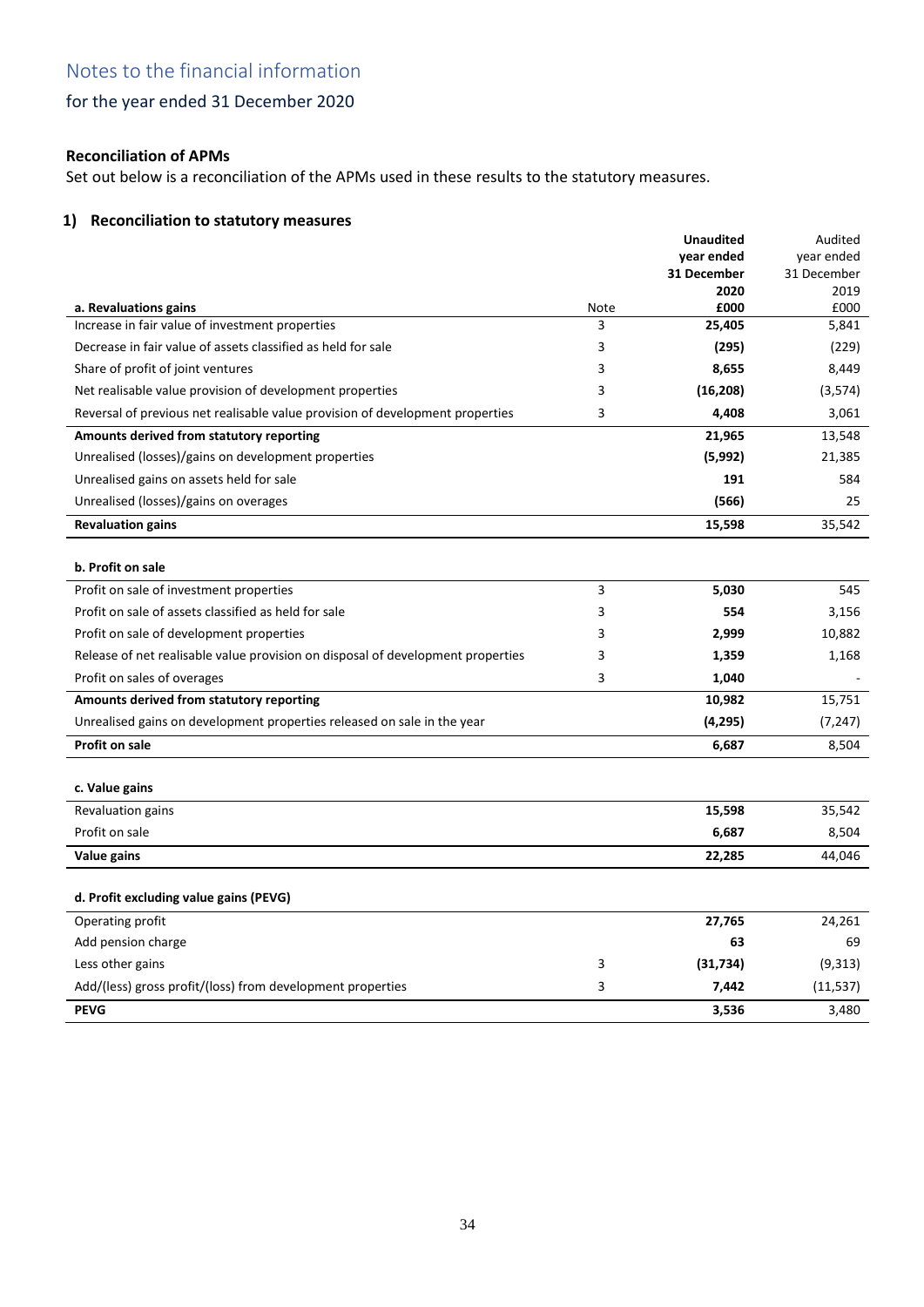## for the year ended 31 December 2020

|                                                                                     |      | <b>Unaudited</b> | Audited      |
|-------------------------------------------------------------------------------------|------|------------------|--------------|
|                                                                                     |      | year ended       | year ended   |
|                                                                                     |      | 31 December      | 31 December  |
| e. Total property sales                                                             | Note | 2020<br>£000     | 2019<br>£000 |
| Revenue                                                                             |      | 70,001           | 85,455       |
| Less revenue from other property activities                                         | 3    | (2,676)          | (964)        |
| Less revenue from income generation activities                                      | 3    | (20, 396)        | (23, 468)    |
| Add proceeds from sales of investment properties, assets held for sale and overages |      | 28,858           | 18,836       |
| <b>Total property sales</b>                                                         |      | 75,787           | 79,859       |
|                                                                                     |      |                  |              |
| f. Operating profit contributing to growth in EPRA NDV                              |      |                  |              |
| Operating profit                                                                    |      | 27,765           | 24,261       |
| Share of profit of joint ventures                                                   | 9    | 8,655            | 8,449        |
| Unrealised (losses)/gains on development properties                                 |      | (5,992)          | 21,385       |
| Unrealised gains on assets classified as assets held for sale                       |      | 191              | 584          |
| Unrealised (losses)/gains on overages                                               |      | (566)            | 25           |
| Less previously unrealised gains on development properties released on sale         |      | (4, 295)         | (7, 247)     |
| Operating profit contributing to growth in EPRA NDV                                 |      | 25,758           | 47,457       |
|                                                                                     |      |                  |              |
| g. Portfolio value                                                                  |      |                  |              |
| Land and buildings (included within Property, plant and equipment)                  |      | 835              | 787          |
| Investment properties                                                               |      | 373,079          | 293,840      |
| Investments in joint ventures                                                       |      | 25,316           | 33,072       |
| Assets classified as held for sale                                                  |      | 7,594            | 11,252       |
| Development properties                                                              | 11   | 177,712          | 202,092      |
| Amounts derived from statutory reporting                                            |      | 584,536          | 541,043      |
| Cumulative unrealised gains on development properties as at year end                |      | 29,848           | 40,135       |
| Cumulative unrealised gains on assets held for sale as at year end                  |      | 775              | 584          |
| Cumulative unrealised gains on overages as at year end                              |      | 3,000            | 3,566        |
| Portfolio value                                                                     |      | 618,159          | 585,328      |
|                                                                                     |      |                  |              |
| h. Net debt                                                                         |      |                  |              |
| Gross borrowings                                                                    | 13   | (83, 882)        | (82, 744)    |
| Cash                                                                                |      | 12,710           | 11,833       |
| Net debt                                                                            |      | (71, 172)        | (70, 911)    |
|                                                                                     |      |                  |              |
| Net debt                                                                            |      | (71, 172)        | (70, 911)    |
| Portfolio value                                                                     |      | 618,159          | 585,328      |
| Net loan to portfolio value (%)                                                     |      | 11.5%            | 12.1%        |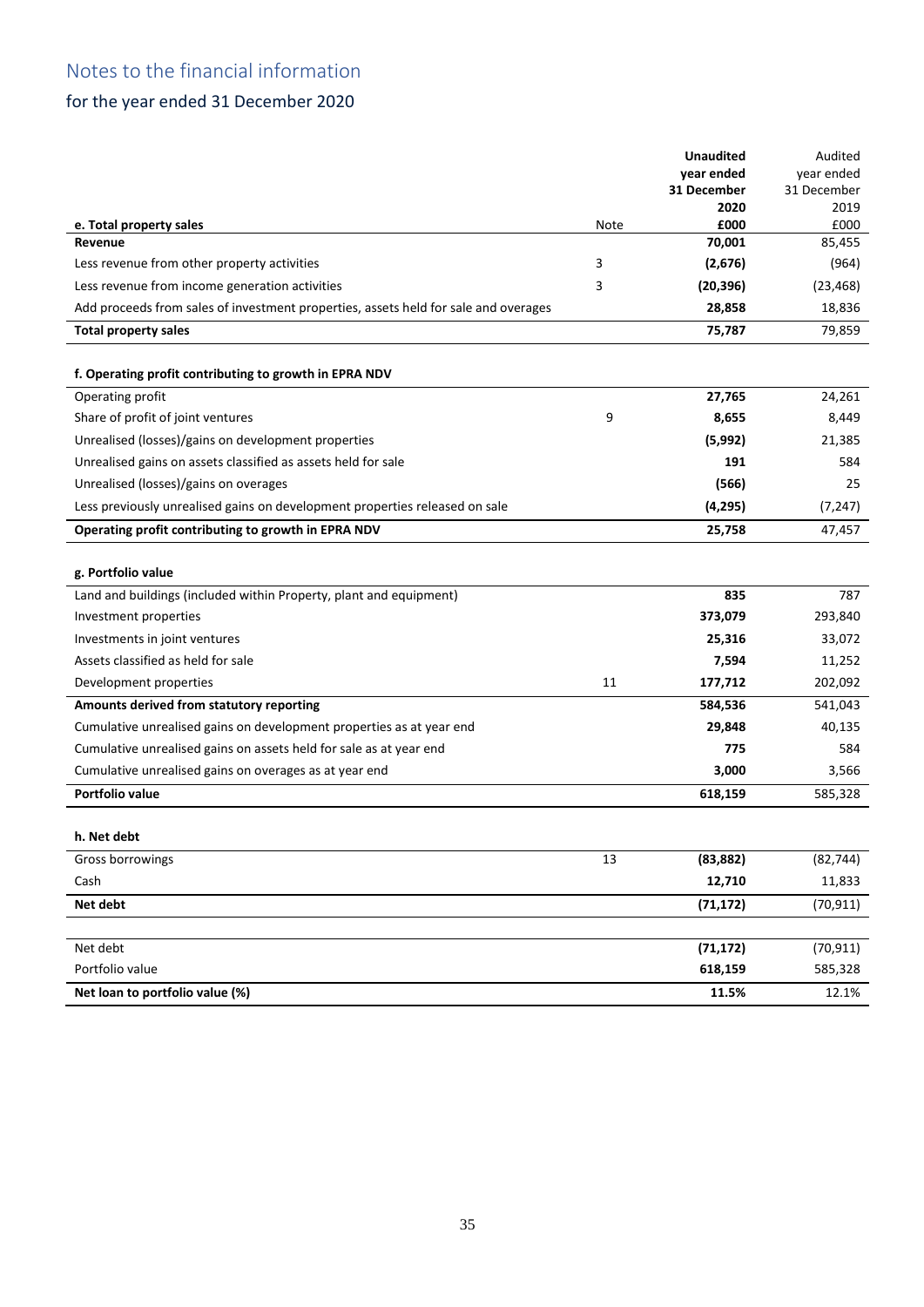## for the year ended 31 December 2020

|                                                               |      | <b>Unaudited</b> | Audited     |
|---------------------------------------------------------------|------|------------------|-------------|
|                                                               |      | vear ended       | year ended  |
|                                                               |      | 31 December      | 31 December |
|                                                               |      | 2020             | 2019        |
|                                                               |      | £000             | £000        |
| j. Net loan to core income portfolio value (%)                | Note |                  |             |
| Net debt                                                      |      | (71, 172)        | (70, 911)   |
| Income portfolio value (business space and natural resources) | 8    | 248,004          | 200,984     |
| Net loan to core income portfolio value (%)                   |      | 28.7%            | 35.3%       |
| k. Gross loan to portfolio value                              |      |                  |             |
| Gross borrowings                                              |      | (83, 882)        | (82, 744)   |
| Portfolio value                                               |      | 618,159          | 585,328     |
| Gross loan to portfolio value (%)                             |      | 13.6%            | 14.1%       |
|                                                               |      |                  |             |
| I. Gross loan to core income portfolio value (%)              |      |                  |             |
| Gross borrowings                                              |      | (83, 882)        | (82, 744)   |
| Income portfolio value (business space and natural resources) | 8    | 248,004          | 200,984     |
| Gross loan to core income portfolio value (%)                 |      | 33.8%            | 41.2%       |
| m. Number of shares used for per share calculations           |      |                  |             |
| Number of shares in issue at 31 December                      | 14   | 322,530,807      | 321,909,382 |
| Employee Benefit Trust Shares (own shares) at 31 December     |      | (120, 487)       | (132, 015)  |
| Number of shares used for per share calculations              |      | 322,410,320      | 321,777,367 |
|                                                               |      |                  |             |
| n. Net Asset Value (NAV) per share<br>NAV £'000               |      | 488,712          | 463,779     |
|                                                               |      |                  |             |
| Number of shares used for per share calculations              |      | 322,410,320      | 321,777,367 |
| NAV per share (p)                                             |      | 151.6            | 144.1       |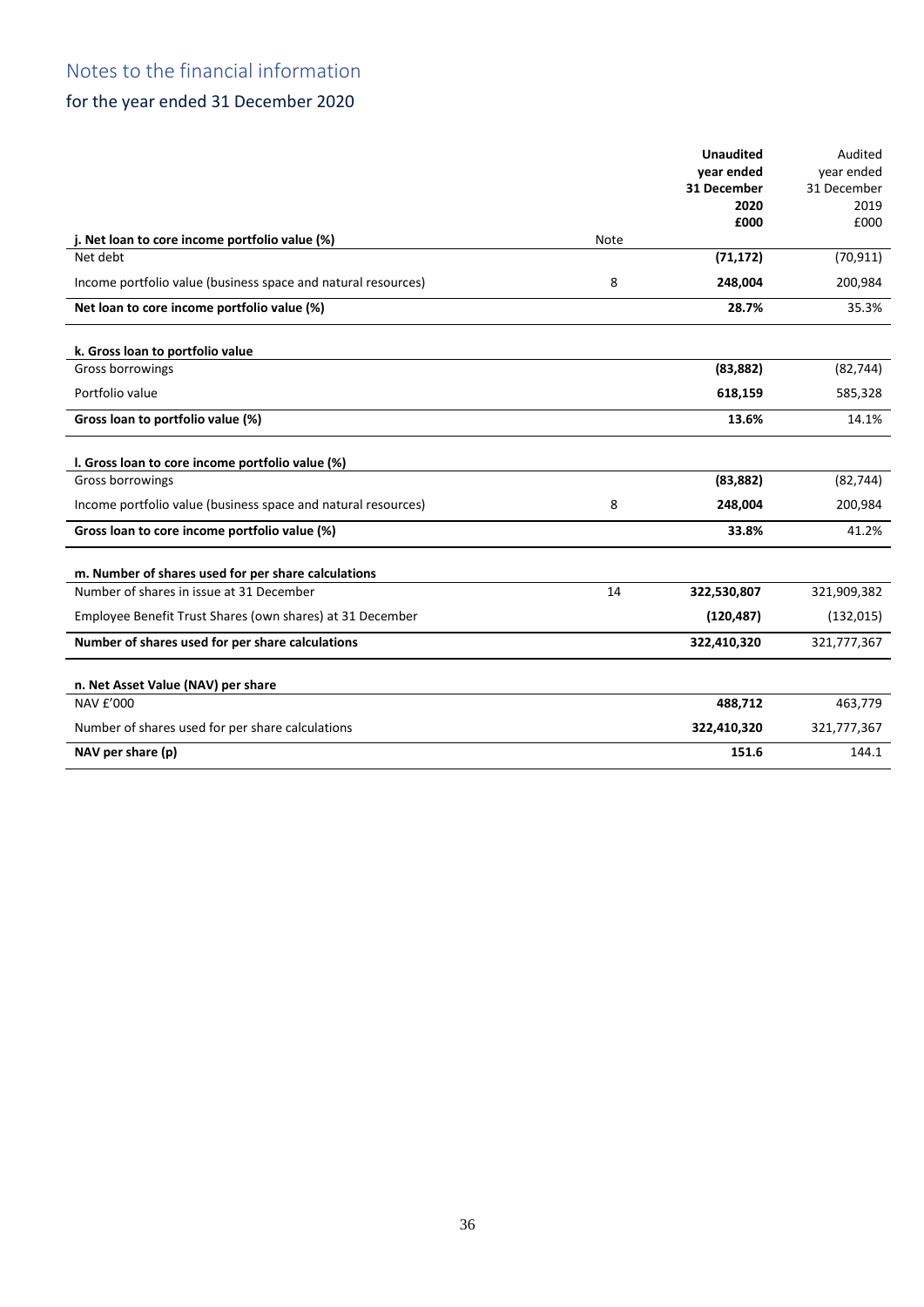## **2) Reconciliation to EPRA measures**

|                                                                 |             | <b>Unaudited</b>    | Audited             |
|-----------------------------------------------------------------|-------------|---------------------|---------------------|
|                                                                 |             | vear ended          | vear ended          |
|                                                                 |             | 31 December<br>2020 | 31 December<br>2019 |
| a. EPRA NDV                                                     | <b>Note</b> | £000                | £000                |
| Net assets                                                      |             | 488,712             | 463,779             |
| Cumulative unrealised gains on development properties           |             | 29,848              | 40,135              |
| Cumulative unrealised gains on assets held for sale             |             | 775                 | 584                 |
| Cumulative unrealised gains on overages                         |             | 3,000               | 3,566               |
| Notional deferred tax on unrealised gains                       |             | (6, 388)            | (7,529)             |
| <b>EPRA NDV</b>                                                 |             | 515,947             | 500,535             |
|                                                                 |             |                     |                     |
| b. EPRA NDV per share (p)                                       |             |                     |                     |
| EPRA NDV £'000                                                  |             | 515,947             | 500,535             |
| Number of shares used at 31 December for per share calculations | 14          | 322,410,320         | 321,777,367         |
| EPRA NDV per share (p)                                          |             | 160.0               | 155.6               |
|                                                                 |             |                     |                     |
| c. EPRA NDV growth and total return                             |             |                     |                     |
| Opening EPRA NDV/share (p)                                      |             | 155.6               | 145.2               |
| Closing EPRA NDV/share (p)                                      |             | 160.0               | 155.6               |
| Movement in the year                                            |             | 4.4                 | 10.4                |
| <b>EPRA NDV growth</b>                                          |             | 2.8%                | 7.2%                |
| Dividends paid per share (p)                                    |             | 0.3                 | 0.9                 |
| Total return per share                                          |             | 4.7                 | 11.3                |
| Total return as a percentage of opening EPRA NDV                |             | 3.0%                | 7.8%                |
| d. Net loan to EPRA NDV                                         |             |                     |                     |
| Net debt                                                        |             | (71, 172)           | (70, 911)           |
| <b>EPRA NDV</b>                                                 |             | 515,947             | 500,535             |

| <b>Net loan</b><br>. NDV<br>EPRA<br><br>w | 13.8% | <b>A</b> 20/<br>14.2. |
|-------------------------------------------|-------|-----------------------|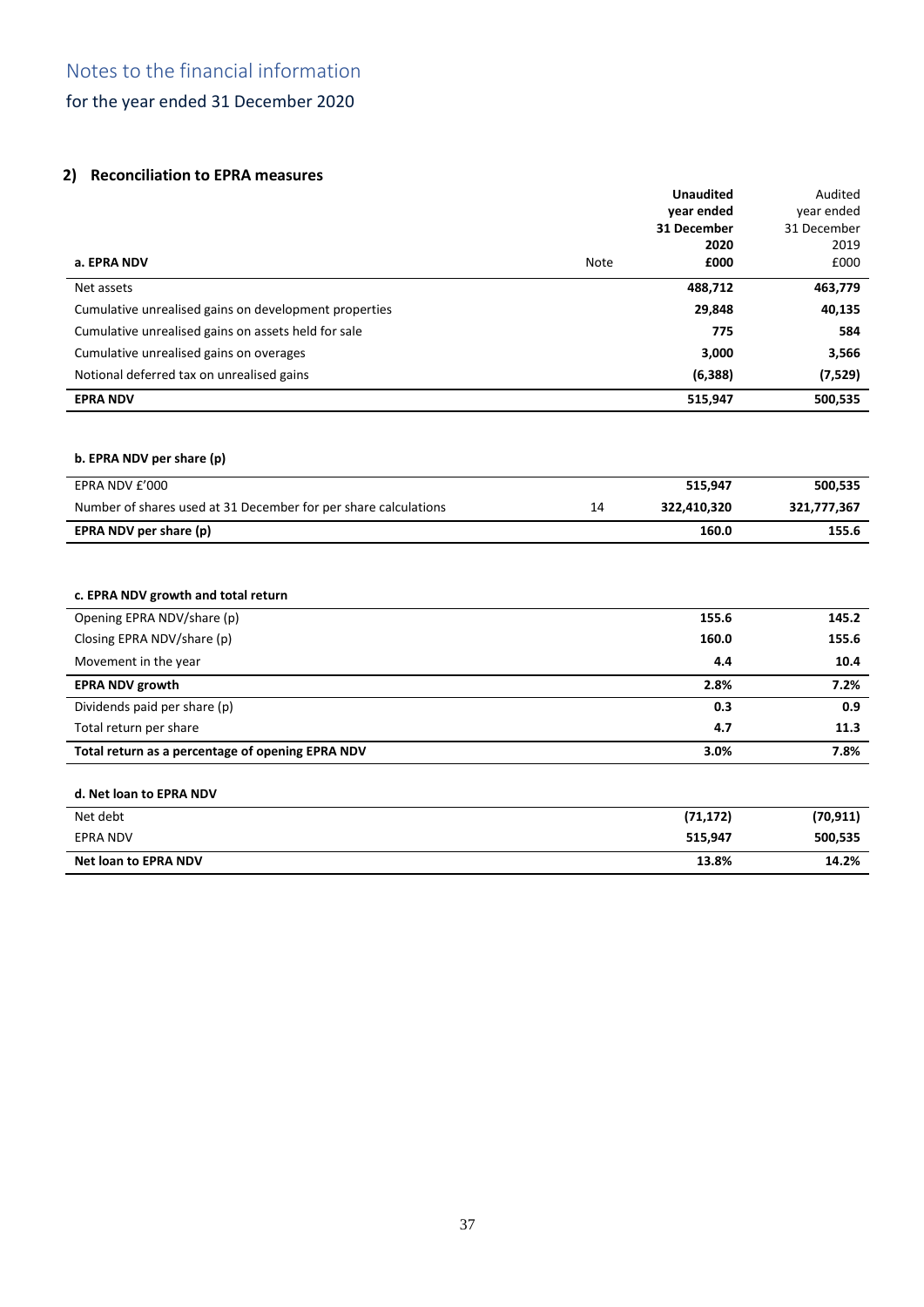## **3. Segment information**

## **Segmental Income Statement 31 December 2020**

|                                                                                    | <b>Capital Growth</b> |                   |            |               |           |  |
|------------------------------------------------------------------------------------|-----------------------|-------------------|------------|---------------|-----------|--|
| (Unaudited)                                                                        | Sale of               |                   |            |               |           |  |
|                                                                                    | development           | Other<br>property | Income     | Central       |           |  |
|                                                                                    | properties            | activities        | Generation | overheads     | Total     |  |
|                                                                                    | £000                  | £000              | £000       | £000          | £000      |  |
| Revenue                                                                            | 46,929                | 2,676             | 20,396     |               | 70,001    |  |
| Cost of sales                                                                      | (54, 371)             | (1,834)           | (3, 180)   |               | (59, 385) |  |
| Gross profit <sup>(1)</sup>                                                        | (7, 442)              | 842               | 17,216     |               | 10,616    |  |
| Administrative expenses                                                            |                       | (3,080)           | (1,872)    | (9,570)       | (14, 522) |  |
| Other gains (2)                                                                    |                       | 12,598            | 19,136     |               | 31,734    |  |
| Other operating expense                                                            |                       |                   |            | (63)          | (63)      |  |
| <b>Operating profit/(loss)</b>                                                     | (7, 442)              | 10,360            | 34,480     | (9,633)       | 27,765    |  |
| Net finance income/(costs)                                                         |                       | 367               | 1          | (3, 464)      | (3,096)   |  |
| Share of profit of joint ventures                                                  |                       | 7,953             | 702        |               | 8,655     |  |
| Profit/(loss) before tax                                                           | (7, 442)              | 18,680            | 35,183     | (13,097)      | 33,324    |  |
|                                                                                    |                       |                   |            |               |           |  |
| $(1)$ Gross profit                                                                 |                       |                   |            |               |           |  |
| Gross profit is analysed as follows:                                               |                       |                   |            |               |           |  |
| Gross profit excluding sales of development properties                             |                       | 842               | 17,216     |               | 18,058    |  |
| Gross profit on sale of development properties                                     | 2,999                 |                   |            |               | 2,999     |  |
| Net realisable value provision on development properties                           | (16, 208)             |                   |            |               | (16, 208) |  |
| Reversal of previous net realisable value provision on<br>development properties   | 4,408                 |                   |            |               | 4,408     |  |
| Release of net realisable value provision on disposal of<br>development properties | 1,359                 |                   |            |               | 1,359     |  |
|                                                                                    | (7, 442)              | 842               | 17,216     | $\frac{1}{2}$ | 10,616    |  |
|                                                                                    |                       |                   |            |               |           |  |
| $(2)$ Other gains<br>Other gains are analysed as follows:                          |                       |                   |            |               |           |  |
| Increase in fair value of investment properties                                    |                       |                   |            |               |           |  |
|                                                                                    |                       | 6,459             | 18,946     |               | 25,405    |  |
| Decrease in the fair value of assets classified as held for<br>sale                |                       |                   | (295)      |               | (295)     |  |
| Profit/(loss) on sale of investment properties                                     |                       | 5,099             | (69)       |               | 5,030     |  |
| Profit on sale of assets classified as held for sale                               |                       | 72                | 482        |               | 554       |  |
| Profit on sale of overages                                                         |                       | 968               | 72         |               | 1,040     |  |

**- 12,598 19,136 - 31,734**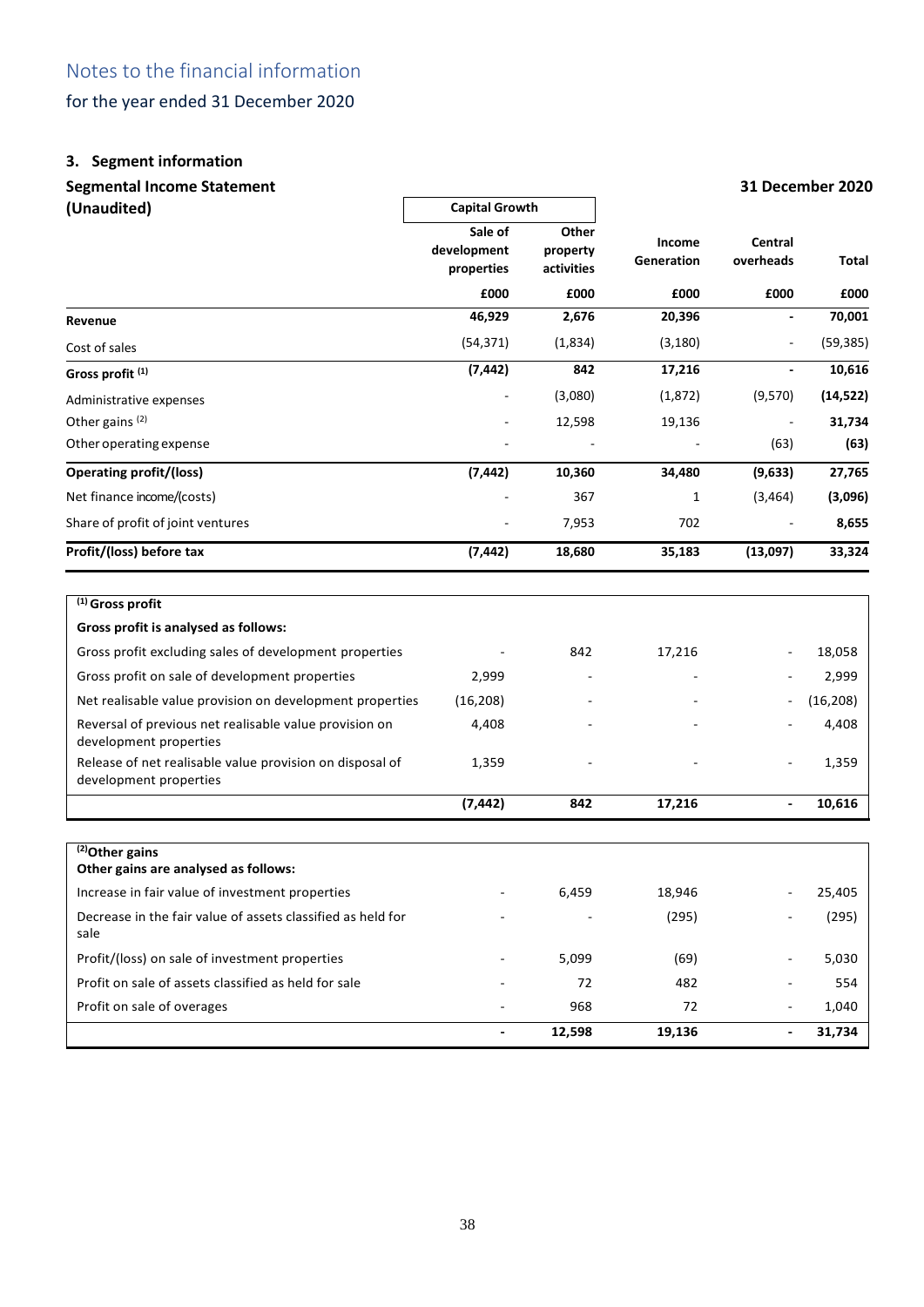## for the year ended 31 December 2020

## **Segmental Balance Sheet 31 December 2020**

**(Unaudited)**

|                                    | Capital | Income                   | Central                  |         |
|------------------------------------|---------|--------------------------|--------------------------|---------|
|                                    | Growth  | Generation               | overheads                | Total   |
|                                    | £000    | £000                     | £000                     | £000    |
| <b>Non-current assets</b>          |         |                          |                          |         |
| Property, plant and equipment      | ۰       | $\overline{\phantom{a}}$ | 1,007                    | 1,007   |
| Right of use assets                |         |                          | 170                      | 170     |
| Trade receivables                  | 314     | ٠                        | $\overline{\phantom{m}}$ | 314     |
| Investment properties              | 118,940 | 254,139                  | $\overline{\phantom{a}}$ | 373,079 |
| Investments in joint ventures      | 13,434  | 11,882                   | ۰                        | 25,316  |
|                                    | 132,688 | 266,021                  | 1,177                    | 399,886 |
| <b>Current assets</b>              |         |                          |                          |         |
| Inventories                        | 182,017 | 649                      | $\overline{\phantom{a}}$ | 182,666 |
| Trade and other receivables        | 39,422  | 12,574                   | 4,131                    | 56,127  |
| Assets classified as held for sale | 1,384   | 6,210                    | $\overline{\phantom{a}}$ | 7,594   |
| Cash and cash equivalents          |         |                          | 12,710                   | 12,710  |
|                                    | 222,823 | 19,433                   | 16,841                   | 259,097 |
| <b>Total assets</b>                | 355,511 | 285,454                  | 18,018                   | 658,983 |

Financial liabilities and derivative financial instruments are not allocated to the reporting segments as they are managed and measured on a Group basis.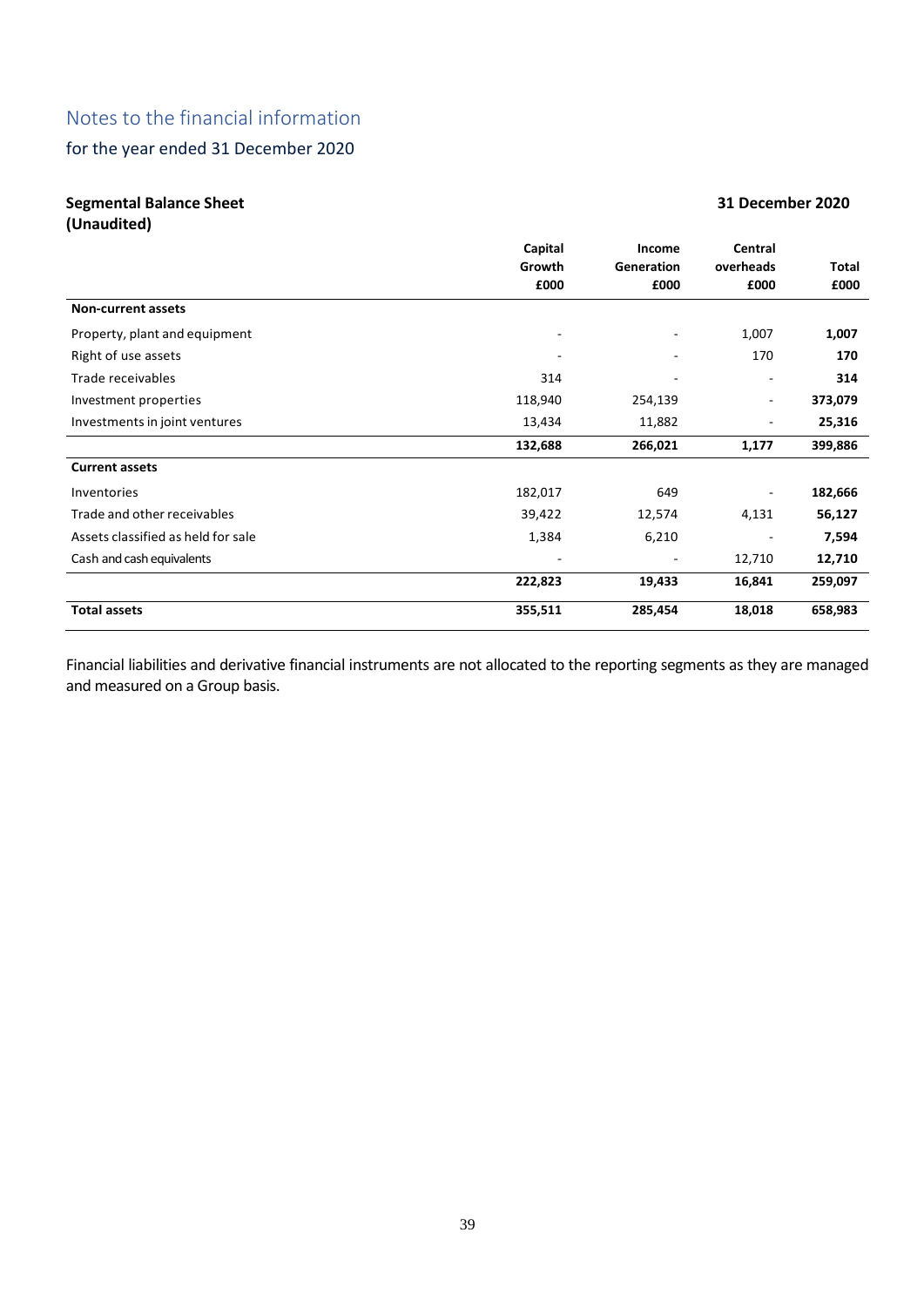## for the year ended 31 December 2020

## **5. Tax (continued)**

The tax for the year is higher (2019: lower) than the standard rate of corporation tax in the UK of 19% (2019: 19%). The differences are explained below:

|                                                                                      | <b>Unaudited</b> | Audited     |
|--------------------------------------------------------------------------------------|------------------|-------------|
|                                                                                      | year ended       | year ended  |
|                                                                                      | 31 December      | 31 December |
|                                                                                      | 2020             | 2019        |
|                                                                                      | £000             | £000        |
| Profit before tax                                                                    | 33,324           | 30,303      |
|                                                                                      |                  |             |
| Profit before tax multiplied by rate of corporation tax in the UK of 19% (2019: 19%) | (6, 332)         | (5, 758)    |
| Effects of:                                                                          |                  |             |
| Adjustments in respect of prior periods-deferred taxation                            | 136              | 849         |
|                                                                                      |                  |             |
| Adjustments in respect of prior periods- current taxation                            | 838              | 549         |
| Non-taxable income                                                                   |                  | 6           |
| Expenses not deducted for tax purposes                                               | (109)            | (526)       |
| <b>Revaluation losses</b>                                                            | (2,848)          | (4, 287)    |
| Share of profit of joint ventures                                                    | 1,644            | 1,605       |
| Land remediation relief                                                              |                  | 341         |
| Difference between current tax rate and rate of deferred tax                         | (914)            | 456         |
| Losses not previously recognised                                                     |                  | 1,921       |
| Share options                                                                        | 57               | 21          |
| <b>Total tax charge</b>                                                              | (7,528)          | (4,823)     |

The revaluation losses in the tax reconciliation of £2.9m (2019: £4.3m) relate to movements in inherent chargeable gains and losses of investment property.

In 2019, the tax losses not previously recognised of £1.9m, were recognised during the year, as a result of increased certainty regarding their availability to the Group.

The submission of the prior year tax computations and returns to reflect the land remediation relief and capital allowances claims following a review, as well as revised utilisation of losses, resulted in an adjustment in respect of prior years of a £0.8m current tax credit (2019: £0.5m) and a deferred tax credit of £0.1m (2019: £0.8m) compared to the original tax provision prepared for inclusion within the prior year financial statements.

At 31 December 2020, the Group had a current tax liability of £0.2m (2019: £2.7m).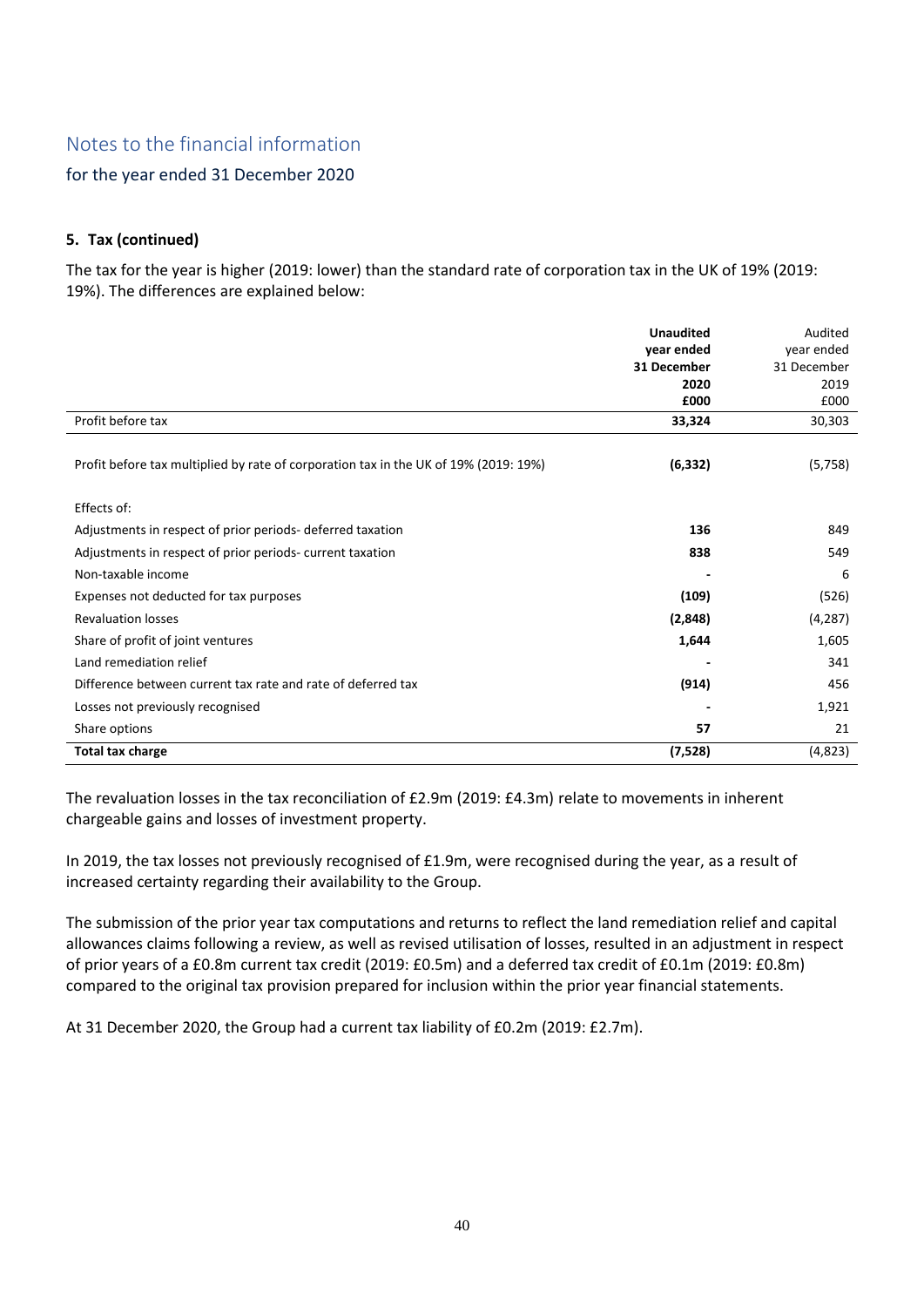for the year ended 31 December 2020

## **5. Tax (continued)**

## **Deferred tax**

The following is the analysis of deferred tax assets/(liabilities) presented in the consolidated balance sheet:

|                          | <b>Unaudited</b><br>year ended | Audited<br>year ended |
|--------------------------|--------------------------------|-----------------------|
|                          | 31 December                    | 31 December           |
|                          | 2020                           | 2019                  |
|                          | £000                           | £000                  |
| Deferred tax liabilities | (23, 159)                      | (15, 637)             |
| Deferred tax assets      | 7,392                          | 7,872                 |
|                          | (15, 767)                      | (7, 765)              |

The movement on the deferred tax account is as follows:

|                                                                  |            |            | Other       |           |
|------------------------------------------------------------------|------------|------------|-------------|-----------|
|                                                                  | Investment |            | temporary   |           |
|                                                                  | properties | Tax losses | differences | Total     |
|                                                                  | £000       | £000       | £000        | £000      |
| At 1 January 2019                                                | (11,791)   | 5,957      | 870         | (4, 964)  |
| Recognised in the consolidated income statement                  | (3,846)    | 231        | 589         | (3,026)   |
| Recognised in the consolidated statement of comprehensive income |            |            | 149         | 149       |
| Recognised in the consolidated statement of equity               |            |            | 76          | 76        |
| At 31 December 2019 and 1 January 2020                           | (15, 637)  | 6,188      | 1,684       | (7, 765)  |
| Recognised in the consolidated income statement                  | (7, 522)   | (414)      | 19          | (7, 917)  |
| Recognised in the consolidated statement of comprehensive income |            |            | 115         | 115       |
| Recognised in the consolidated statement of equity               |            |            | (200)       | (200)     |
| At 31 December 2020                                              | (23, 159)  | 5,774      | 1,618       | (15, 767) |

There is deferred tax on UK corporation tax losses carried forward of £5.8m (2019: £6.2m); these may be carried forward indefinitely as there is no time limit in respect of using these deferred tax assets.

Deferred tax is calculated in full on temporary differences under the liability method using a tax rate of 19% (2019: 17%).

Finance Act 2016 had previously enacted provisions to reduce the main rate of UK corporation tax to 17% from 1 April 2020 and accordingly the deferred tax at 31 December 2019 had been calculated at this rate. However, in the March 2020 Budget it was announced that the reduction will not occur and the Corporation Tax Rate will be held at 19%. The Provisional Collection of Taxes Act was used to substantively enact the revised 19% tax rate on 17 March 2020 and accordingly the deferred tax balances have been re-calculated to 19% at the year end.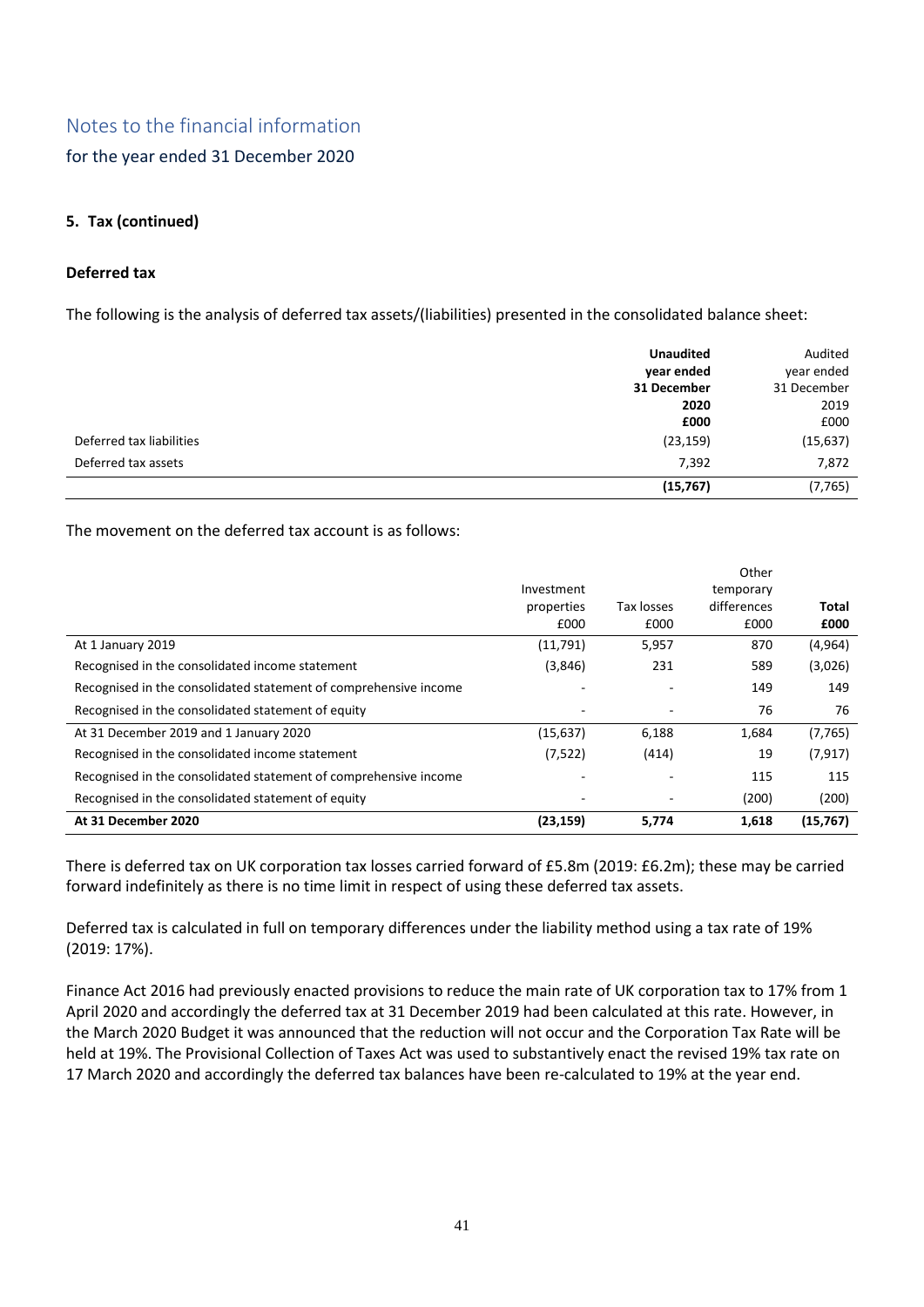for the year ended 31 December 2020

## **5. Tax (continued)**

The March 2021 Budget announced a further increase to the main rate of corporation tax to 25% from April 2023. This rate was announced post year-end and therefore was not substantively enacted at the balance sheet date, as a result deferred tax balances as at 31 December 2020 continue to be measured at 19%. If all of the deferred tax was to reverse at the amended 25% rate the impact on the closing deferred tax position would be to increase the deferred tax liability by £5.0m.

Deferred tax assets and liabilities are offset when there is a legally enforced right to offset current tax assets against current tax liabilities and when the deferred taxes relate to the same fiscal authority.

Deferred tax assets of £5.6m at 31 December 2020 have not been recognised owing to the uncertainty as to their recoverability. Deferred tax assets of £3.7m were not recognised at 31 December 2019.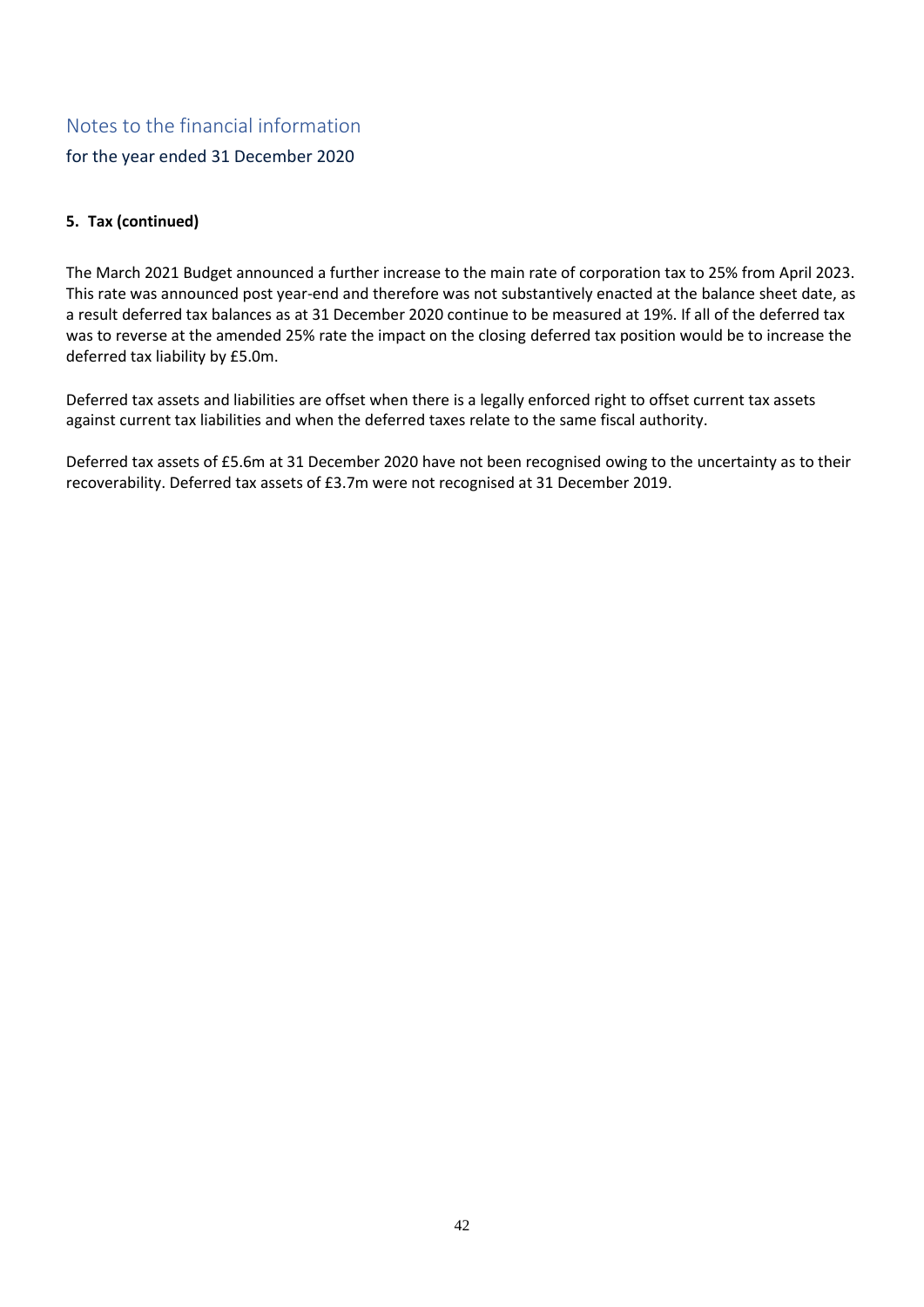for the year ended 31 December 2020

## **6. Dividends**

|                                                                            | <b>Unaudited</b>         | Audited     |
|----------------------------------------------------------------------------|--------------------------|-------------|
|                                                                            | year ended               | year ended  |
|                                                                            | 31 December              | 31 December |
|                                                                            | 2020                     | 2019        |
|                                                                            | £000                     | £000        |
| Interim dividend of 0.334p per share for the six months ended 30 June 2020 | 1,077                    |             |
| Full year dividend of 0.633p per share for the year ended 31 December 2018 | $\overline{\phantom{a}}$ | 2,035       |
| Interim dividend of 0.304p per share for the six months ended 30 June 2019 | $\overline{\phantom{a}}$ | 977         |
|                                                                            | 1.077                    | 3,012       |

The Board remained committed throughout 2020 to considering, at the time of the final 2020 dividend, an increased payment for 2020 to reflect the cancellation of the 2019 full-year dividend following the onset of COVID-19. Given the full-year 2020 performance, the Board has approved the recommendation of a 2020 final dividend of 1.466p. This comprises the cancelled 0.698p per share final 2019 dividend and a 0.768p per share final 2020 dividend. The 2020 final dividend excluding the cancelled final 2019 dividend and 2020 interim dividend together total of 1.102p per share, an underlying increase of 10%.

## **7. Earnings per share**

Earnings per share has been calculated by dividing the profit attributable to ordinary shareholders by the weighted average number of shares in issue and ranking for dividend during the year.

|                                                                                   | <b>Unaudited</b><br>year ended<br>31 December<br>2020 | Audited<br>year ended<br>31 December<br>2019 |
|-----------------------------------------------------------------------------------|-------------------------------------------------------|----------------------------------------------|
| Profit from continuing operations attributable to owners of the parent (£000)     | 25.796                                                | 25,480                                       |
| Weighted average number of shares used for basic earnings per share calculation   | 322,104,415                                           | 321,502,838                                  |
| Basic earnings per share (pence)                                                  | 8.0                                                   | 7.9                                          |
| Weighted average number of shares used for diluted earnings per share calculation | 323,840,504                                           | 322,943,178                                  |
| Diluted earnings per share (pence)                                                | 8.0                                                   | 7.9                                          |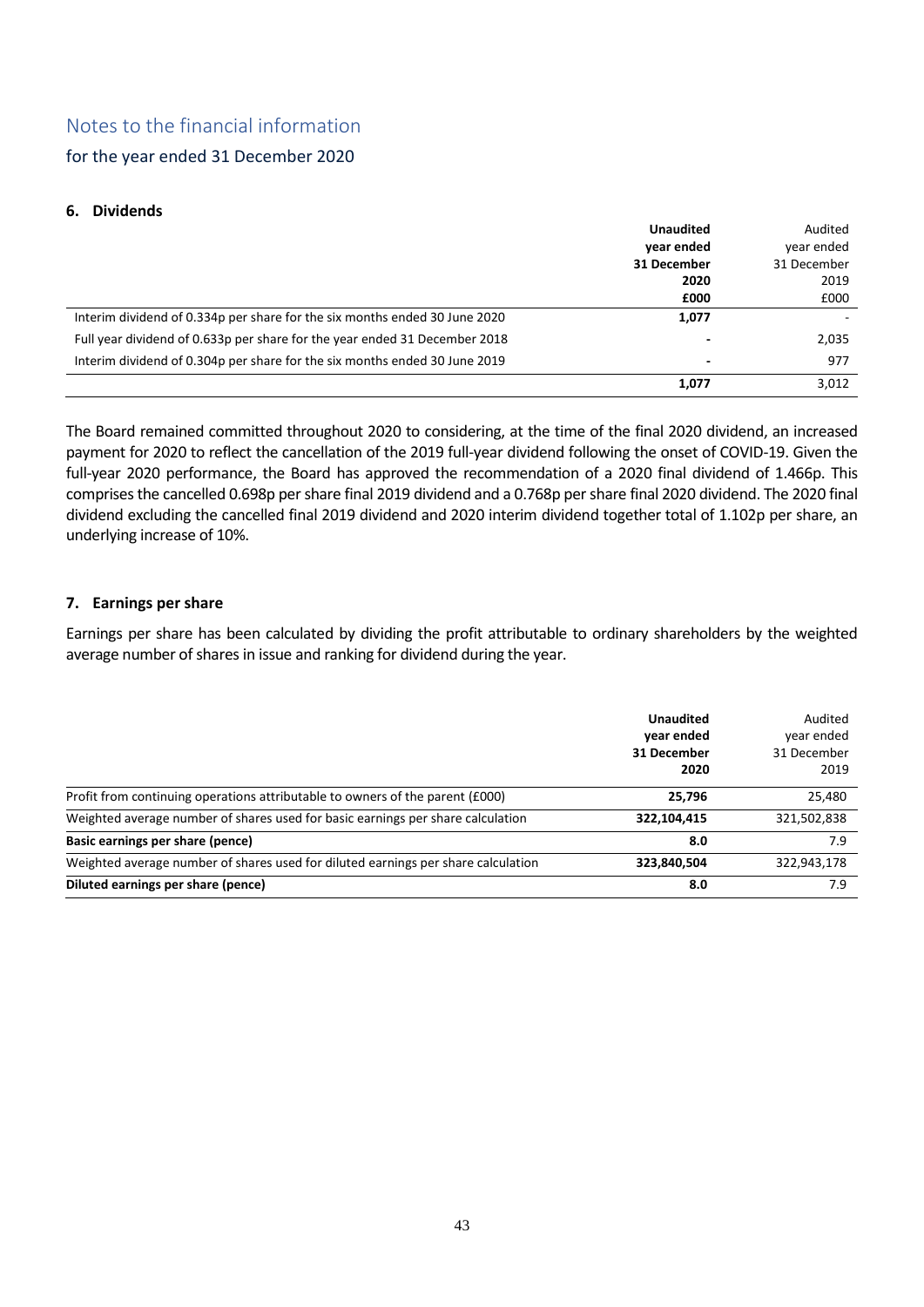## for the year ended 31 December 2020

## **8. Investment properties**

Investment property at 31 December 2020 and 31 December 2019 has been measured at fair value. The Group holds five categories of investment property being agricultural land, natural resources, business space, major developments and strategic land in the UK, which sit within the operating segments of Income Generation and Capital Growth.

|                                                              | <b>Income Generation</b> |                  | <b>Capital Growth</b> |                          |                  |          |
|--------------------------------------------------------------|--------------------------|------------------|-----------------------|--------------------------|------------------|----------|
|                                                              | Agricultural             | <b>Natural</b>   | <b>Business</b>       | Major                    | <b>Strategic</b> | Total    |
|                                                              | Land                     | <b>Resources</b> | Space                 | <b>Developments</b>      | Land             | £000     |
|                                                              | £000                     | £000             | £000                  | £000                     | £000             |          |
| At 1 January 2019 (audited)                                  | 11,742                   | 45,479           | 142,169               | 9,889                    | 45,130           | 254,409  |
| Direct acquisitions                                          |                          | 454              | 20,507                | 5,337                    | 11,973           | 38,271   |
| Subsequent expenditure                                       | 56                       | 946              | 811                   | 498                      | 8,651            | 10,962   |
| <b>Disposals</b>                                             |                          | (463)            | (120)                 |                          | (40)             | (623)    |
| (Decrease)/increase in fair value                            | (584)                    | 3,306            | 3,430                 | (835)                    | 524              | 5,841    |
| Transfers between divisions                                  | (514)                    | 1,183            | (6,000)               | $\overline{\phantom{a}}$ | 5,331            |          |
| Re-categorisation as development properties                  |                          |                  |                       | $\overline{\phantom{a}}$ | (1,052)          | (1,052)  |
| Net transfer (to)/from assets classified as held for         | (2,581)                  | (10, 718)        |                       |                          | (669)            | (13,968) |
| sale                                                         |                          |                  |                       |                          |                  |          |
| At 31 December 2019 (audited)                                | 8,119                    | 40,187           | 160,797               | 14,889                   | 69,848           | 293,840  |
| Direct acquisitions                                          |                          | 1,825            | 38,168                | 27                       | 18,300           | 58,320   |
| Subsequent expenditure                                       | 46                       | 157              | 864                   | 2,446                    | 5,796            | 9,309    |
| <b>Disposals</b>                                             | (9)                      | (1,012)          |                       | $\overline{\phantom{a}}$ | (6, 552)         | (7, 573) |
| (Decrease)/increase in fair value                            | (339)                    | 5,218            | 14,067                | 4,514                    | 1,945            | 25,405   |
| Transfers between divisions                                  | 400                      | (9,500)          | 4,150                 | 2,850                    | 2,100            |          |
| Re-categorisation from development properties                |                          |                  | 1,025                 | 2,824                    |                  | 3,849    |
| Net transfer (to)/from assets classified as held for<br>sale | (2,082)                  | (3,777)          | (4, 165)              | $\overline{\phantom{m}}$ | (47)             | (10,071) |
| At 31 December 2020 (unaudited)                              | 6,135                    | 33,098           | 214,906               | 27,550                   | 91,390           | 373,079  |

During the year £3.8m (2019: £nil) of development property was re-categorised as investment property to reflect a change in use. During the year no investment property was re-categorised to development properties (2019: £1.1m).

Investment property is transferred between divisions to reflect a change in the activity arising from the asset.

### **Valuation process**

The properties were valued in accordance with the Royal Institution of Chartered Surveyors (RICS) Valuation – Professional Standards (the 'Red Book') by BNP Paribas Real Estate and Savills at 31 December 2020 and 31 December 2019. Both are independent firms acting in the capacity of external valuers with relevant experience of valuations of this nature.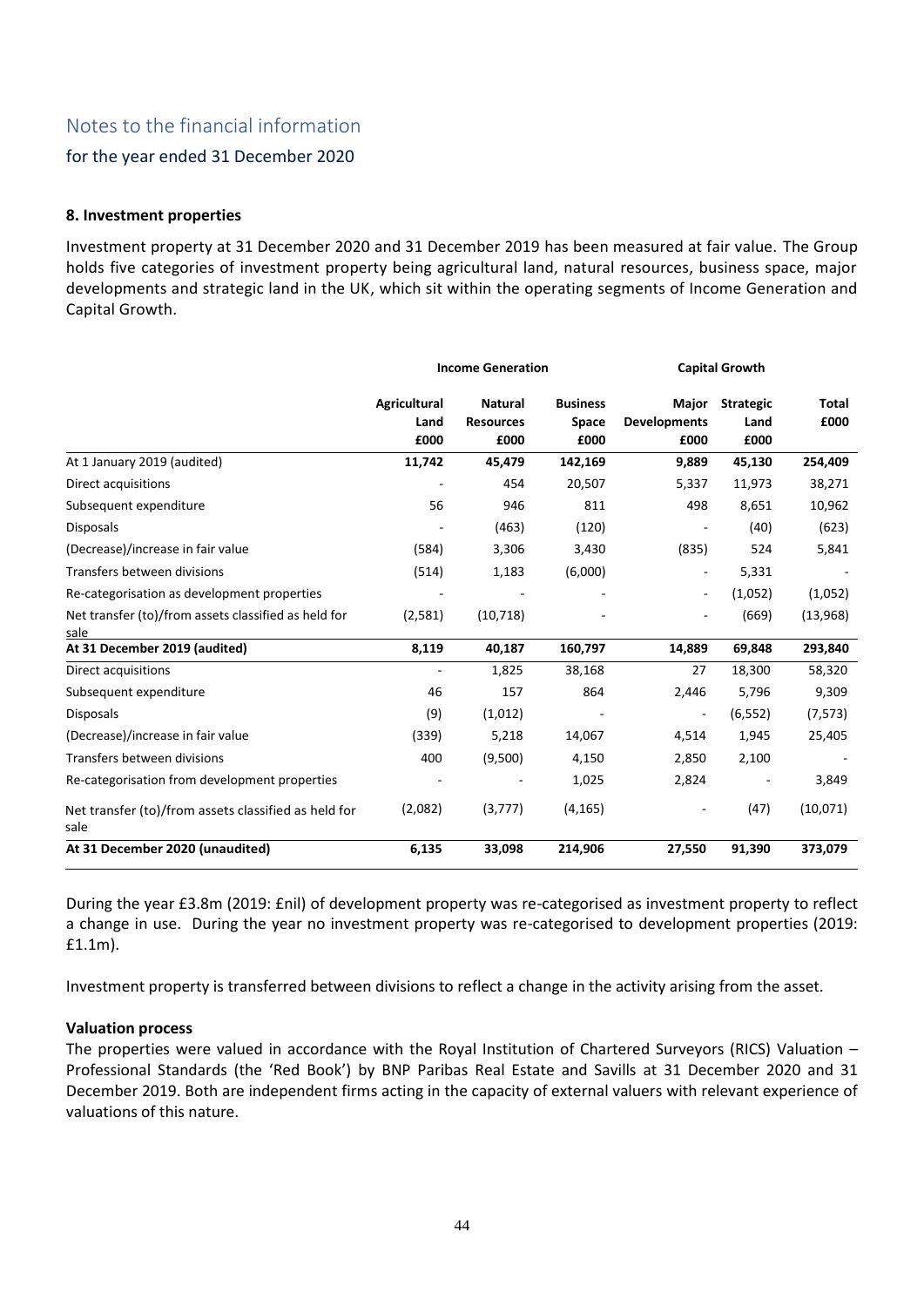## for the year ended 31 December 2020

## **8. Investment properties (continued)**

The valuations are on the basis of Market Value as defined by the Red Book, which RICS considers meets the criteria for assessing Fair Value under International Financial Reporting Standards. The valuations are based on what is determined to be the highest and best use. When considering the highest and best use a valuer will consider, on a property by property basis, its actual and potential uses which are physically, legally and financially viable. Where the highest and best use differs from the existing use, the valuer will consider the cost and the likelihood of achieving and implementing this change in arriving at its valuation.

At each financial year end, management:

- verifies all major inputs to the independent valuation report;
- assesses property valuation movements when compared to the prior year valuation report; and
- holds discussions with the independent valuer.

The Directors determine the applicable hierarchy that each investment property falls into by assessing the level of unobservable inputs used in the valuation technique. As a result of the specific nature of each investment property, valuation inputs are not based on directly observable market data and therefore all investment properties were determined to fall into Level 3.

The Group's policy is to recognise transfers into and out of fair value hierarchy levels as at the date of the event or change in circumstance that caused the transfer. There were no transfers between hierarchy levels in the year ended 31 December 2020 (2019: none).

Valuation techniques underlying management's estimation of fair value are as follows:

### *Agricultural land*

Most of the agricultural land is valued using the market comparison basis, with an adjustment made for the length of the remaining term on any tenancy and the estimated cost to bring the land to its highest and best use. Where the asset is subject to a secure letting, this is valued on a yield basis, based upon sales of similar types of investment.

### *Natural resources*

Natural resource sites in the portfolio are valued based on a discounted cash flow for the operating life of the asset with regard to the residual land value.

### *Business space*

The business parks and individual business space properties are valued on the basis of market comparison with direct reference to observable market evidence including current rent and estimated rental value (ERV), yields and capital values and adjusted where required for the estimated cost to bring the property to its highest and best use. The evidence is adjusted to reflect the quality of the property assets, the quality of the covenant profile of the tenants and the reliability/ volatility of cash flows. The Group's portfolio has a spread of yields. New income acquisitions are generally acquired at high yields where value can be added. Properties that are built by Harworth new typically have lower yields. As assets are enhanced and improved, these are also valued at lower yields.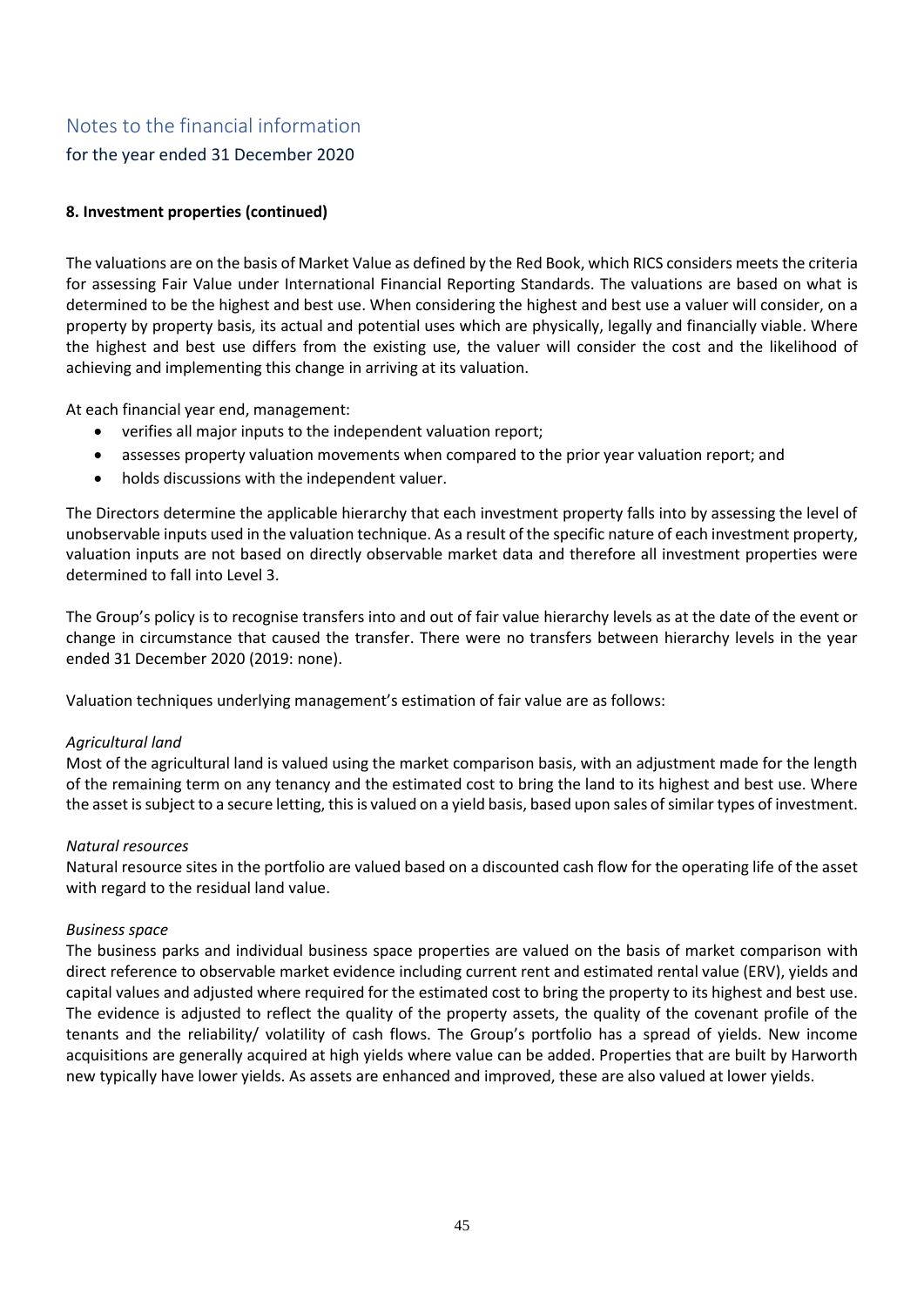for the year ended 31 December 2020

## **8. Investment properties (continued)**

## *Major developments*

Major development sites are generally valued using residual development appraisals, a form of discounted cash flow which estimates the current site value from future cash flows measured by current land and/or completed built development values, observable or estimated development costs, and observable or estimated development returns. Where possible development sites are valued by direct comparison to observable market evidence with appropriate adjustment for the quality and location of the property asset, although this is generally only a reliable method of measurement for the smaller development sites.

## *Strategic land*

Strategic land is valued on the basis of discounted cash flows, with future cash flows measured by current land values adjusted to reflect the quality of the development opportunity, the potential development costs estimated by reference to observable development costs on comparable sites, and the likelihood of securing planning consent. The valuations are then benchmarked against observable land values reflecting the current existing use of the land, which is generally agricultural and, where available, observable strategic land values. The discounted cash flows across the different property categories utilise value per acre, which takes account of the future expectations of sales over time discounted back to a current value, and cost report totals, which take account of the cost, as at today's value, to complete remediation and provide the necessary site infrastructure to bring the site forward.

### **9. Investment in joint ventures**

|                                     | <b>Unaudited</b> | Audited     |
|-------------------------------------|------------------|-------------|
|                                     | as at            | as at       |
|                                     | 31 December      | 31 December |
|                                     | 2020             | 2019        |
|                                     | £000             | £000        |
| At 1 January                        | 33,072           | 25,830      |
| Investment in joint ventures        | 289              | 2,592       |
| Distributions from joint ventures   | (8,930)          | (3,799)     |
| De-recognition on acquisition $(1)$ | (7, 770)         |             |
| Share of profits of joint ventures  | 8,655            | 8,449       |
| At 31 December                      | 25,316           | 33,072      |

(1) On 12 November 2020, the Group acquired the remaining interest of Ansty Development Vehicle LLP for £7.8m. The net assets and performance have been fully consolidated from the date of acquisition as set out in note 10.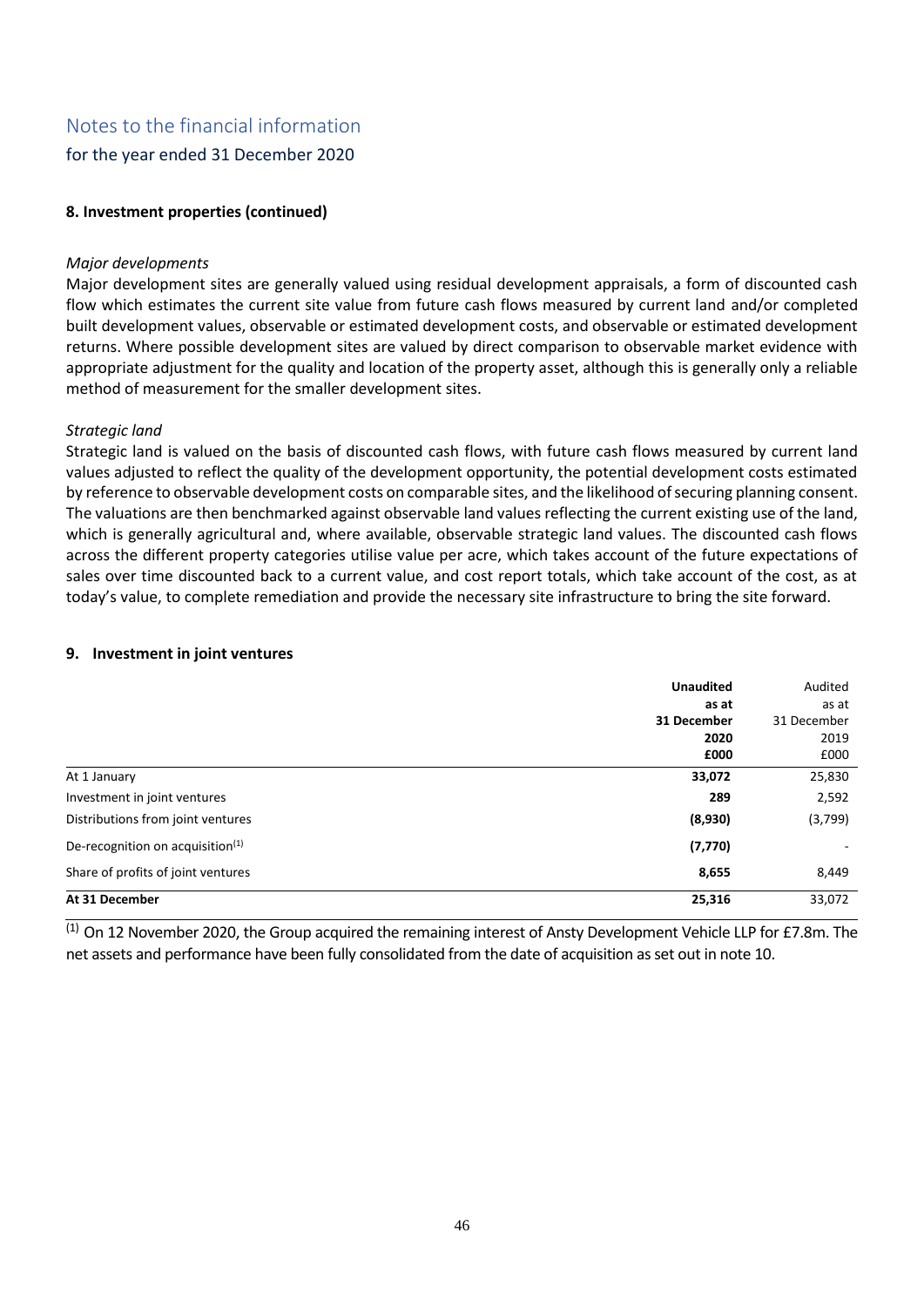## for the year ended 31 December 2020

## **10. Group of assets acquisition**

## **Summary of acquisition**

On 12 November 2020, Harworth Group acquired the remaining 50% interest in Ansty Development Vehicle LLP ("ADV LLP") for total consideration of £7.8m. The Group had previously acquired a 50% interest in ADV LLP on 28 October 2019, when the Group entered into a joint venture agreement with Hallam Land Management Limited to establish ADV LLP. As at 31 December 2019 and 30 June 2020, the Group's interest in ADV LLP was recognised as an investment in joint venture asset following the equity method of accounting under IAS 28.

The acquisition was not treated as an acquisition of a business as ADV LLP held only assets and liabilities and there were no activities or operational processes acquired as part of the acquisition of ADV LLP. Accordingly, no goodwill or deferred taxation arises. The identifiable assets and liabilities acquired were recorded at acquisition cost which were equal to their fair values on the acquisition date.

|                            | £000   |
|----------------------------|--------|
| Investment properties      | 15,861 |
| Current assets             | 407    |
| <b>Current liabilities</b> | (604)  |
| <b>Net Assets acquired</b> | 15,664 |

The fair value of investment property was determined in line with the Group's policy and processes for the valuation of investment property.

As an acquisition of assets achieved in stages, the total consideration includes the derecognition of the Group's previous interest in ADV LLP.

|                                                                           | £000   |
|---------------------------------------------------------------------------|--------|
| Carrying value of previously held interest in ADV LLP at acquisition date | 7,770  |
| Initial cash consideration and fees                                       | 4,092  |
| Deferred Consideration                                                    | 3,802  |
| Total consideration of acquisition achieved in stages                     | 15,664 |

Fees of £46,000 were incurred as part of the acquisition. Due to minimal activity within Ansty Development Vehicle LLP during the period from acquisition on 12 November 2020 to 31 December 2020, the impact on the Group's consolidated results was negligible.

There were no group of asset acquisitions in the year ending 31 December 2019.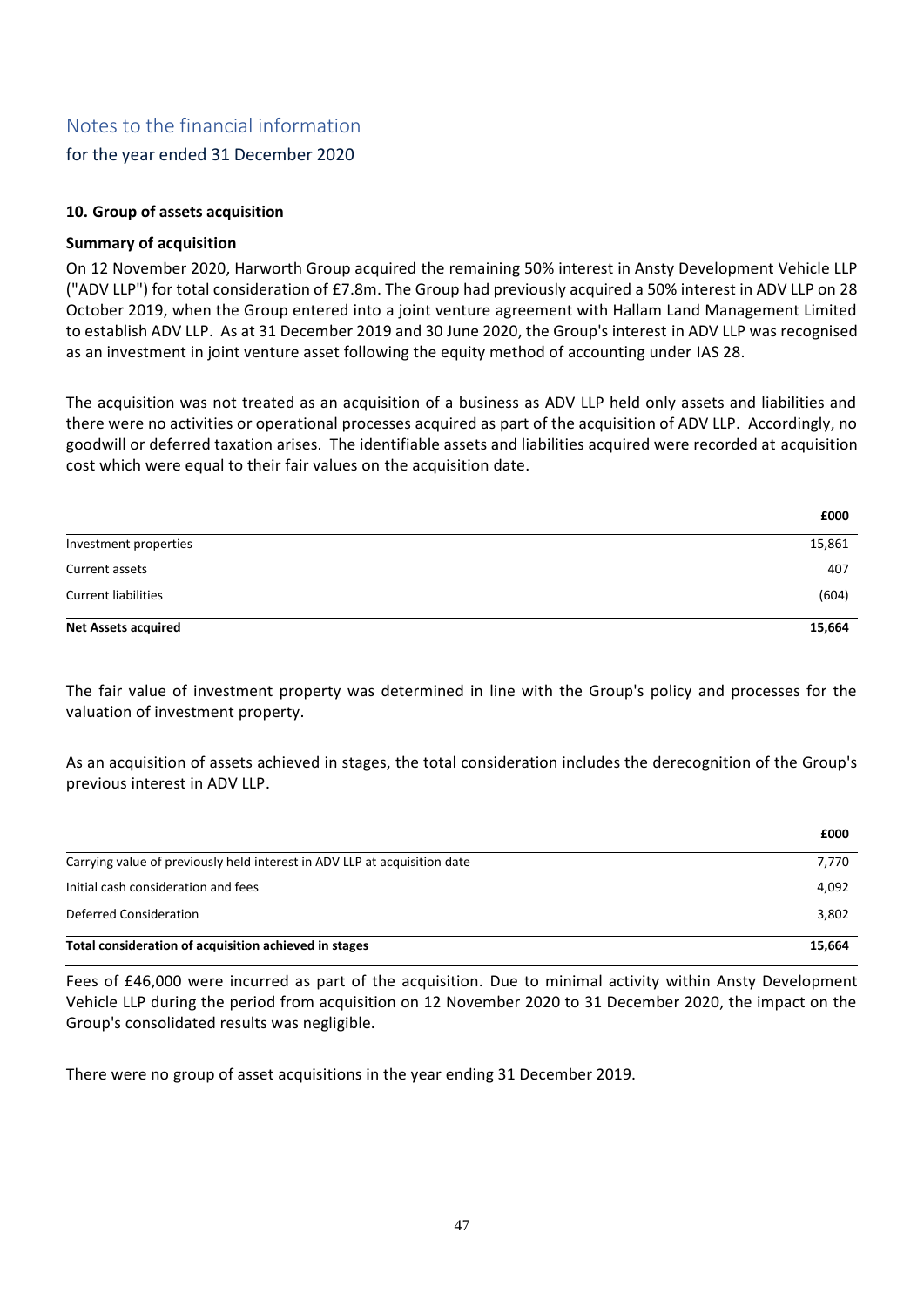for the year ended 31 December 2020

## **10. Group of assets acquisition (continued)**

## **Acquisition related cash outflows**

|                                          | <b>Unaudited</b><br>Year ended<br>31 December<br>2020<br>£000 |
|------------------------------------------|---------------------------------------------------------------|
| Cash consideration paid                  | 4,046                                                         |
| Cash outflow - acquisition related costs | 46                                                            |
| Cash outflow of acquisitions             | 4,092                                                         |

## **11. Inventories**

|                               | <b>Unaudited</b> | Audited     |
|-------------------------------|------------------|-------------|
|                               | as at            | as at       |
|                               | 31 December      | 31 December |
|                               | 2020             | 2019        |
|                               | £000             | £000        |
|                               |                  |             |
| Development properties        | 177,712          | 202,092     |
| Planning promotion agreements | 2,961            | 2,051       |
| Option agreements             | 1,344            | 1,074       |
| Finished goods                | 649              | 683         |
|                               | 182,666          | 205,900     |

## The movement in the development properties was as follows:

|                                                   | <b>Unaudited</b><br>as at<br>31 December<br>2020<br>£000 | Audited<br>as at<br>31 December<br>2019<br>£000 |
|---------------------------------------------------|----------------------------------------------------------|-------------------------------------------------|
| At 1 January                                      | 202,092                                                  | 204,157                                         |
| Acquisitions                                      |                                                          | 3,158                                           |
| Subsequent expenditure                            | 27,860                                                   | 23,235                                          |
| <b>Disposals</b>                                  | (37, 950)                                                | (30, 165)                                       |
| Movement in net realisable value provision        | (10, 441)                                                | 655                                             |
| Re-categorisation (to)/from investment properties | (3,849)                                                  | 1,052                                           |
| At 31 December                                    | 177,712                                                  | 202,092                                         |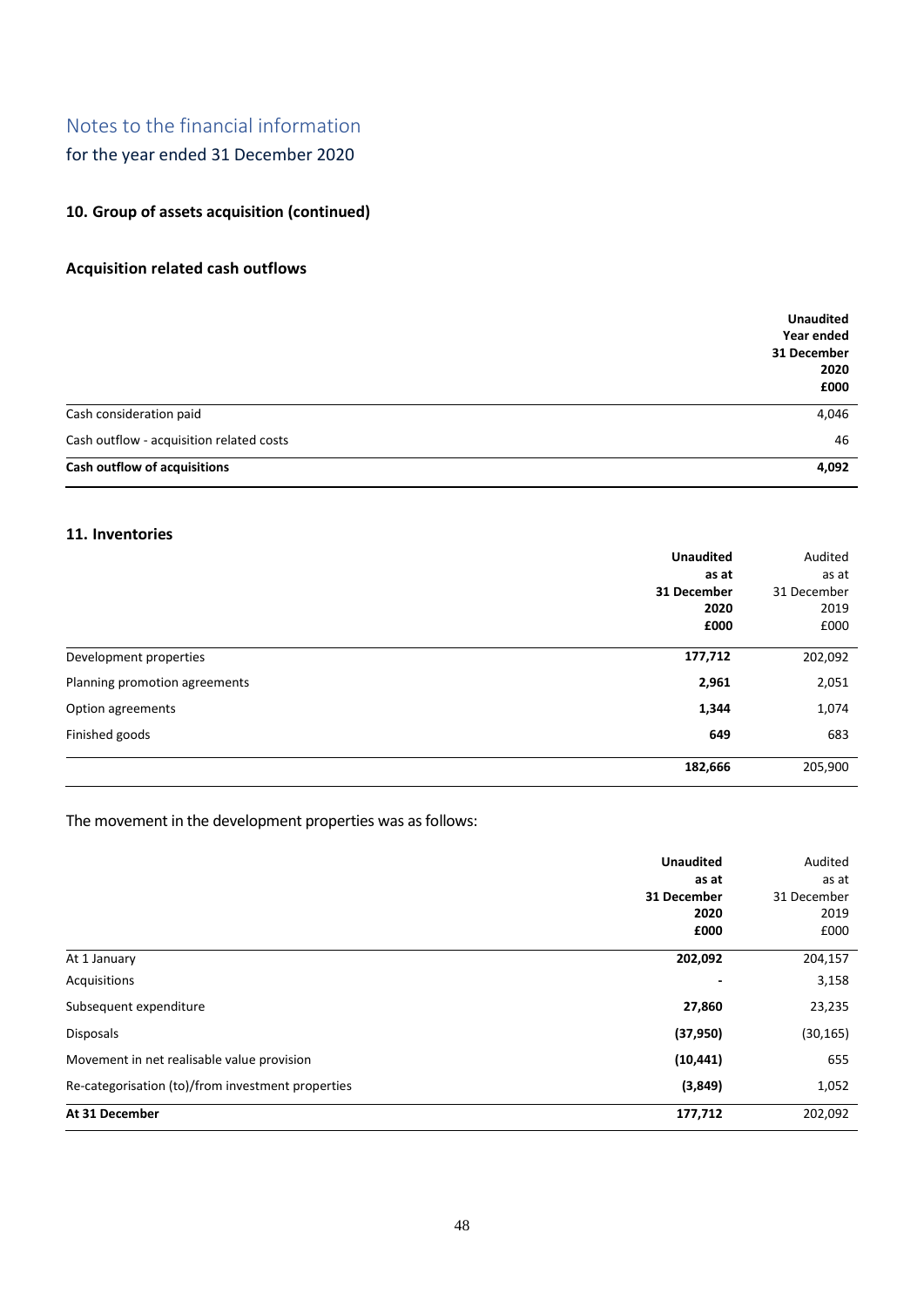## for the year ended 31 December 2020

## **11. Inventories (continued)**

The movement in the net realisable value provision on development properties was as follows:

|                                                     | <b>Unaudited</b> | Audited     |
|-----------------------------------------------------|------------------|-------------|
|                                                     | as at            | as at       |
|                                                     | 31 December      | 31 December |
|                                                     | 2020             | 2019        |
|                                                     | £000             | £000        |
| At 1 January                                        | 6,899            | 7,554       |
| Net realisable value provision for the year         | 16,208           | 3,574       |
| Released on disposals                               | (1,359)          | (1, 168)    |
| Reversal of previous net realisable value provision | (4, 408)         | (3,061)     |
| At 31 December                                      | 17,340           | 6,899       |

## **12. Assets classified as held for sale**

Assets classified as held for sale relate to investment properties expected to be sold within twelve months.

|                                         | <b>Unaudited</b> | Audited     |
|-----------------------------------------|------------------|-------------|
|                                         | as at            | as at       |
|                                         | 31 December      | 31 December |
|                                         | 2020             | 2019        |
|                                         | £000             | £000        |
| At 1 January                            | 11,252           | 10,956      |
| Net transfer from investment properties | 10,071           | 13,968      |
| Subsequent expenditure                  | 24               | 341         |
| Decrease in fair value                  | (295)            | (229)       |
| <b>Disposals</b>                        | (13, 458)        | (13, 784)   |
| At 31 December                          | 7,594            | 11,252      |

## **13. Borrowings and loans**

|                                | <b>Unaudited</b>         | Audited     |
|--------------------------------|--------------------------|-------------|
|                                | as at                    | as at       |
|                                | 31 December              | 31 December |
|                                | 2020                     | 2019        |
|                                | £000                     | £000        |
| Current:                       |                          |             |
| Secured - infrastructure loans | $\overline{\phantom{0}}$ | (2,842)     |
|                                | $\overline{\phantom{a}}$ | (2,842)     |
| Non-current:                   |                          |             |
| Secured - bank loans           | (79, 740)                | (75, 785)   |
| Secured - infrastructure loans | (4, 142)                 | (4, 117)    |
|                                | (83, 882)                | (79, 902)   |
| <b>Total borrowings</b>        | (83, 882)                | (82, 744)   |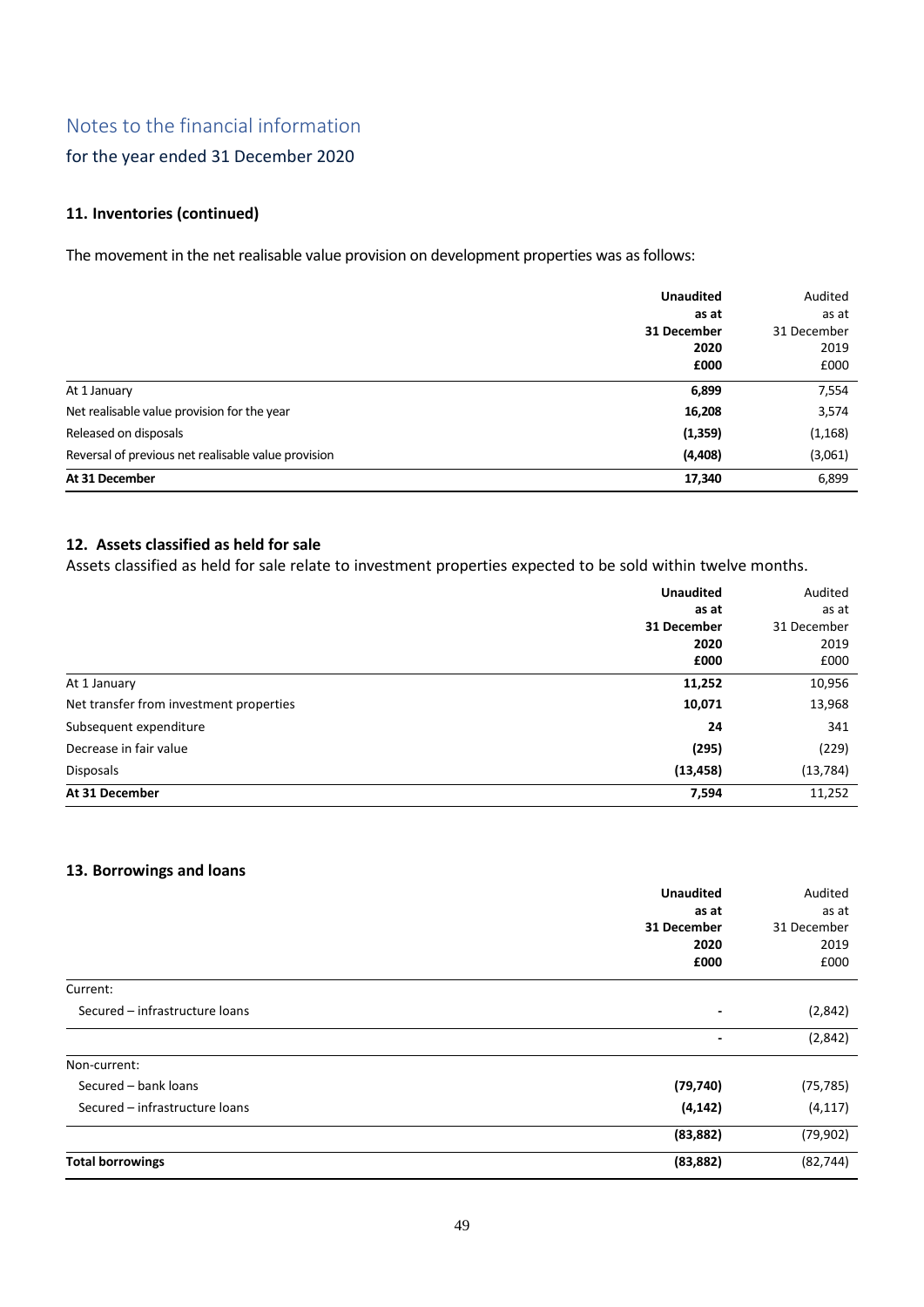## for the year ended 31 December 2020

## **13. Borrowings and loans (continued)**

Loans are stated after deduction of unamortised fees of £0.4m (2019: £0.3m).

|                                    |                                       | <b>Unaudited</b>         | Audited     |
|------------------------------------|---------------------------------------|--------------------------|-------------|
|                                    |                                       | as at                    | as at       |
|                                    |                                       | 31 December              | 31 December |
|                                    |                                       | 2020                     | 2019        |
|                                    |                                       | £000                     | £000        |
| Infrastructure loans               |                                       |                          |             |
| Sheffield City Region JESSICA Fund | Advanced Manufacturing Park, Waverley | $\overline{\phantom{0}}$ | (2,842)     |
| Homes and Communities Agency       | Simpson Park                          | (4, 142)                 | (4, 117)    |
| <b>Total infrastructure loans</b>  |                                       | (4, 142)                 | (6,959)     |
| <b>Bank loan</b>                   |                                       | (79, 740)                | (75, 785)   |
| <b>Total borrowings</b>            |                                       | (83, 882)                | (82, 744)   |

The bank borrowings are part of a £130m (FY 2019: £100m) revolving credit facility ("RCF") provided by the Royal Bank of Scotland and Santander. The RCF is repayable on 13 February 2023 (five year term) on a non-amortising basis and is subject to financial and other covenants. In May 2020, the Royal Bank of Scotland and Santander agreed to increase the limit of the RCF by £30m to £130m. The RCF limit decreases to £100m in June 2022. The bank borrowings are secured by fixed equitable charges over development and investment properties. Proceeds from and repayments of bank loans are reflected gross in the cashflow and reflect timing of utilisation of the RCF facility.

The infrastructure loans are provided by public bodies in order to promote the development of major sites. The loans are drawn as work on the respective sites is progressed and are repayable on agreed dates or when disposals are made from the sites.

### **14. Called up share capital**

### **Issued and fully paid**

|                | <b>Unaudited</b><br>year ended<br>31 December<br>2020<br>£000 | Audited<br>year ended<br>31 December<br>2019<br>£000 |
|----------------|---------------------------------------------------------------|------------------------------------------------------|
| At 1 January   | 32,191                                                        | 32,150                                               |
| Shares issued  | 62                                                            | 41                                                   |
| At 31 December | 32,253                                                        | 32,191                                               |

The shares have a nominal value of 10 pence each.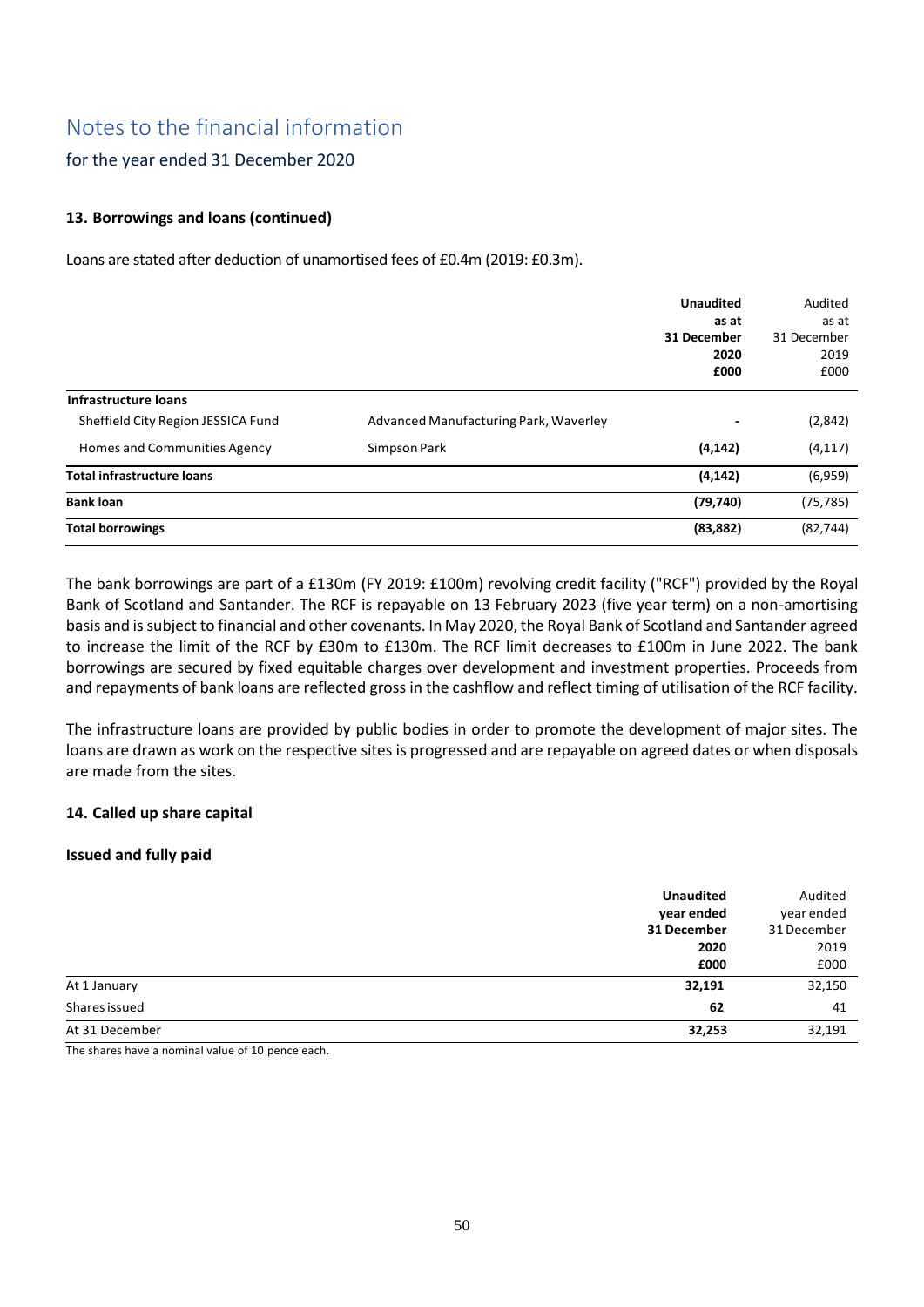## for the year ended 31 December 2020

## **14. Called up share capital (continued)**

### **Issued and fully paid – number of shares**

|                 | <b>Unaudited</b> | Audited     |
|-----------------|------------------|-------------|
|                 | year ended       | year ended  |
|                 | 31 December      | 31 December |
|                 | 2020             | 2019        |
| At 1 January    | 321,909,382      | 321,496,760 |
| Shares issued   | 621,425          | 412,622     |
| At 31 December  | 322,530,807      | 321,909,382 |
| Own shares held | (120, 487)       | (132, 015)  |
| At 31 December  | 322,410,320      | 321,777,367 |

The own shares represent the number and cost of shares purchased in the market and held by the Harworth Group plc Employee Benefit Trust to satisfy Long Term Incentive Plan awards for Executive Directors and Senior Executives and Share Investment Plan awards to employees. Also included in own shares are shares issued and held for employees under Save As You Earn (SAYE) and Share Incentive Plans (SIP).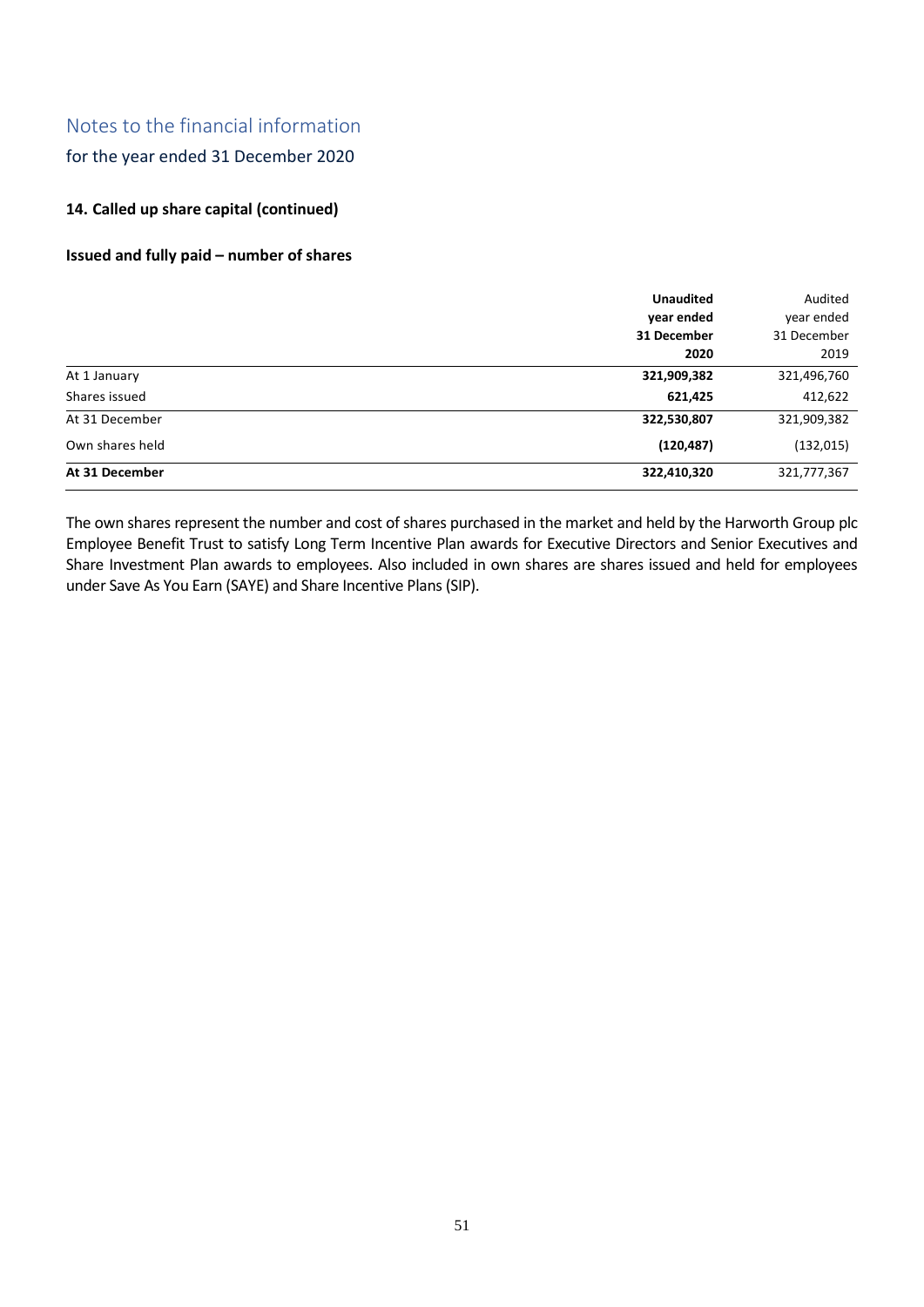## for the year ended 31 December 2020

### **15. Related party transactions**

The Group carried out the following transactions with related parties. The following entities are related parties as a consequence of shareholdings, joint venture arrangements and partners of such and/or common Directorships. All related party transactions are clearly justified and beneficial to the Group, are undertaken on an arm's-length basis on fully commercial terms and in the normal course of business.

|                                                                             | <b>Unaudited</b>          | Audited                   |
|-----------------------------------------------------------------------------|---------------------------|---------------------------|
|                                                                             | year ended<br>31 December | year ended<br>31 December |
|                                                                             | 2020                      | 2019                      |
|                                                                             | £000                      | £000                      |
| <b>PEEL GROUP</b>                                                           |                           |                           |
| Revenue                                                                     |                           |                           |
| Profit on sale from overages                                                | 987                       |                           |
| Cost of sales/administrative expenses                                       |                           |                           |
| Recharges in respect of fees for Steven Underwood, a non-executive director |                           | (45)                      |
| MULTIPLY LOGISTICS NORTH HOLDINGS LIMITED                                   |                           |                           |
| & MULTIPLY LOGISTICS NORTH LP                                               |                           |                           |
| Revenue                                                                     |                           |                           |
| Sale of land                                                                |                           | 2,175                     |
| Recharges of costs                                                          |                           | 2                         |
| Asset management fee                                                        | 107                       | 121                       |
| Water charges                                                               | 100                       | 92                        |
| <b>Purchases</b>                                                            |                           |                           |
| Diversion of surface water drain                                            | 97                        |                           |
| <b>Receivables</b>                                                          |                           |                           |
| Trade receivables                                                           | 153                       | 10                        |
| Other receivables                                                           | 285                       |                           |
| Partner loan made during the year                                           |                           | 407                       |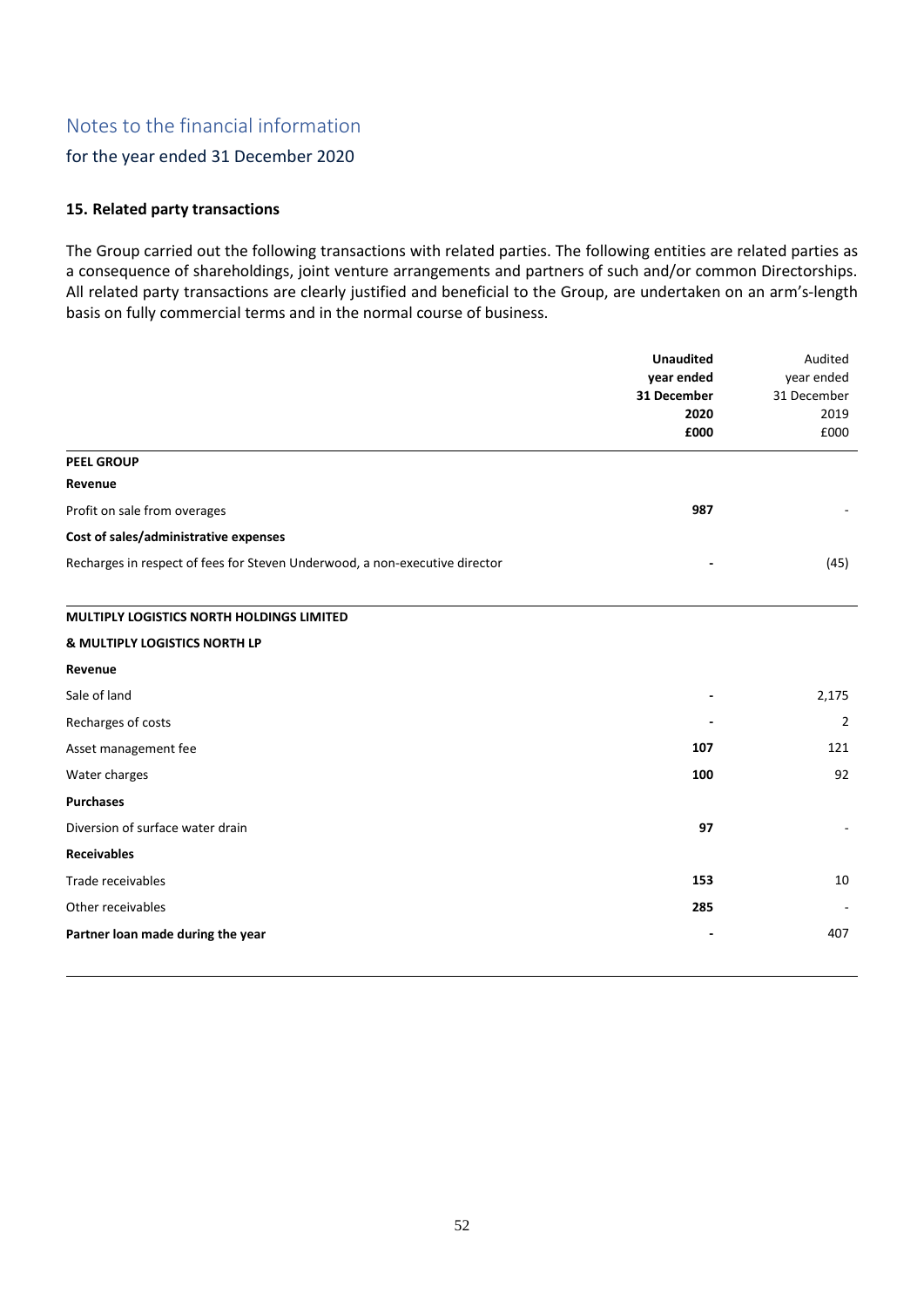for the year ended 31 December 2020

## **15. Related party transactions (continued)**

|                                                                     | <b>Unaudited</b><br>year ended<br>31 December | Audited<br>year ended<br>31 December |
|---------------------------------------------------------------------|-----------------------------------------------|--------------------------------------|
|                                                                     | 2020<br>£000                                  | 2019<br>£000                         |
| <b>BANKS GROUP</b>                                                  |                                               |                                      |
| Revenue                                                             |                                               |                                      |
| Annual option sums                                                  | 5                                             | 15                                   |
| Provision of certificate regarding title                            | 1                                             |                                      |
| <b>Acquisition of land</b>                                          |                                               |                                      |
| Acquisition of land at Cinderhill                                   |                                               | 2,412                                |
| Payables                                                            |                                               |                                      |
| Trade payables                                                      | (5)                                           |                                      |
| Deferred payment in respect of the acquisition of land at Moss Nook | (1,000)                                       | (1,200)                              |
| <b>POLYPIPE</b>                                                     |                                               |                                      |
| Revenue                                                             |                                               |                                      |
| Rent                                                                | 5                                             |                                      |
| <b>WAVERLEY SQUARE LIMITED</b>                                      |                                               |                                      |
| Shareholder loan made during the year                               | 169                                           | 25                                   |
| THE AIRE VALLEY LAND LLP                                            |                                               |                                      |
| Partner loan made during the year                                   |                                               | 250                                  |
| Partner loan repayment                                              | (7, 951)                                      | (3,000)                              |
| Profit share received during the year                               | (979)                                         |                                      |
| Receivable                                                          | 2                                             |                                      |
| <b>BATES REGENERATION LIMITED</b>                                   |                                               |                                      |
| Shareholder loan repayment                                          |                                               | (799)                                |
| ANSTY DEVELOPMENT VEHICLE LLP                                       |                                               |                                      |
| Partner loan made during the year                                   |                                               | 1,496                                |
| <b>CRIMEA LAND MANSFIELD LLP</b>                                    |                                               |                                      |
| Partner loan made during the year                                   |                                               | 495                                  |
| Receivable                                                          | $\overline{2}$                                |                                      |